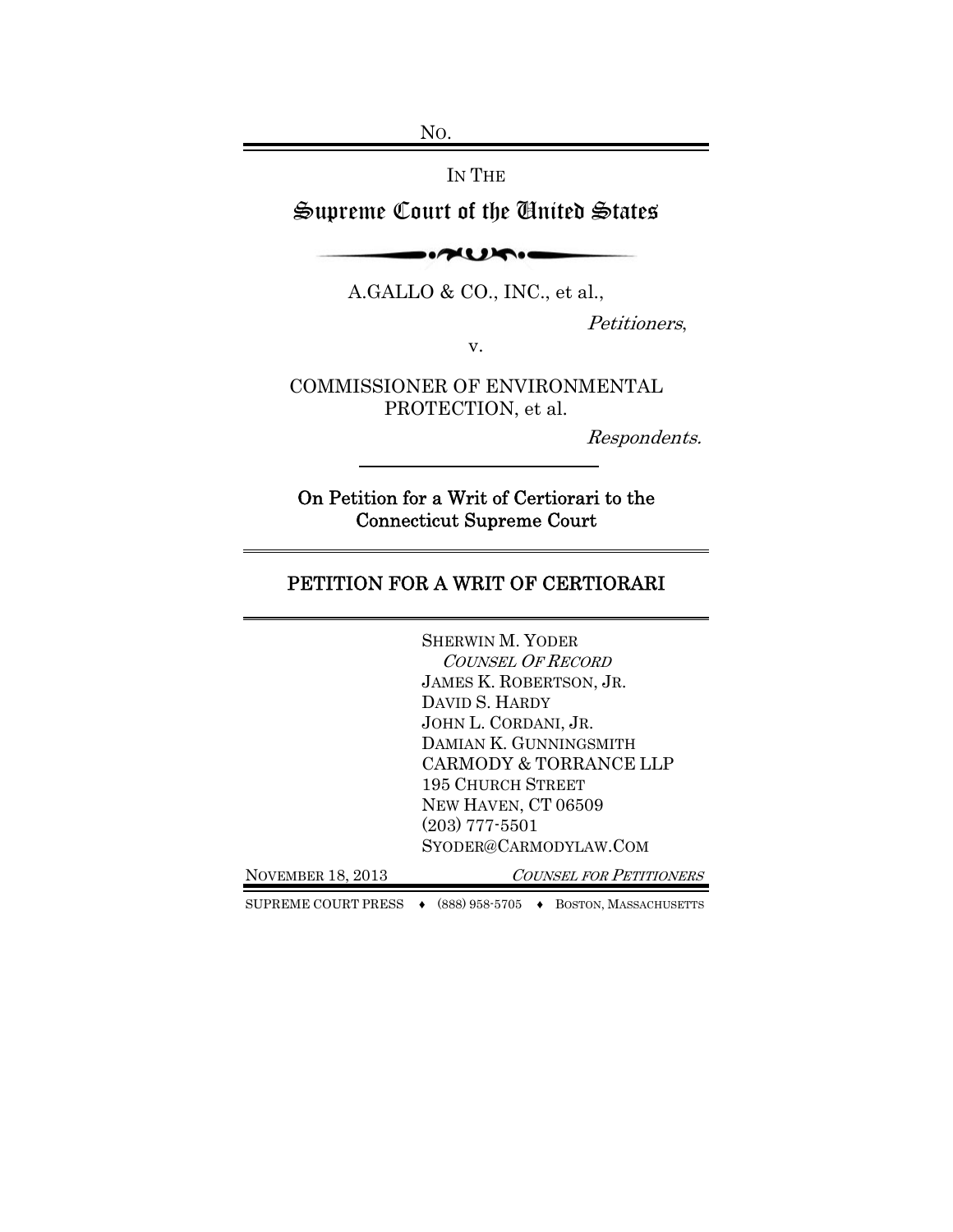#### QUESTIONS PRESENTED

For nearly 30 years, Connecticut beverage distributors had established property rights in socalled "unclaimed refund values" accumulated in conjunction with the State's bottle return regulatory scheme. The Connecticut Supreme Court eliminated these rights in holding that a recent amendment to the regulatory scheme did not affirmatively vest distributors with an interest in the so-called unclaimed refund values, allowing the State to retroactively take the distributors' property.

- 1. Did the Connecticut Supreme Court's opinion eliminating an established property right, and allowing the State to retroactively take the petitioners' property, effect a "judicial taking" in violation of the Fifth and Fourteenth Amendments to the United States Constitution?
- 2. Did the Connecticut Supreme Court's opinion arbitrarily deprive distributors of their property in violation of the Due Process Clause of the Fourteenth Amendment when it held that distributors had no property rights in unclaimed refund values, despite 30 years of settled expectations and practices to the contrary?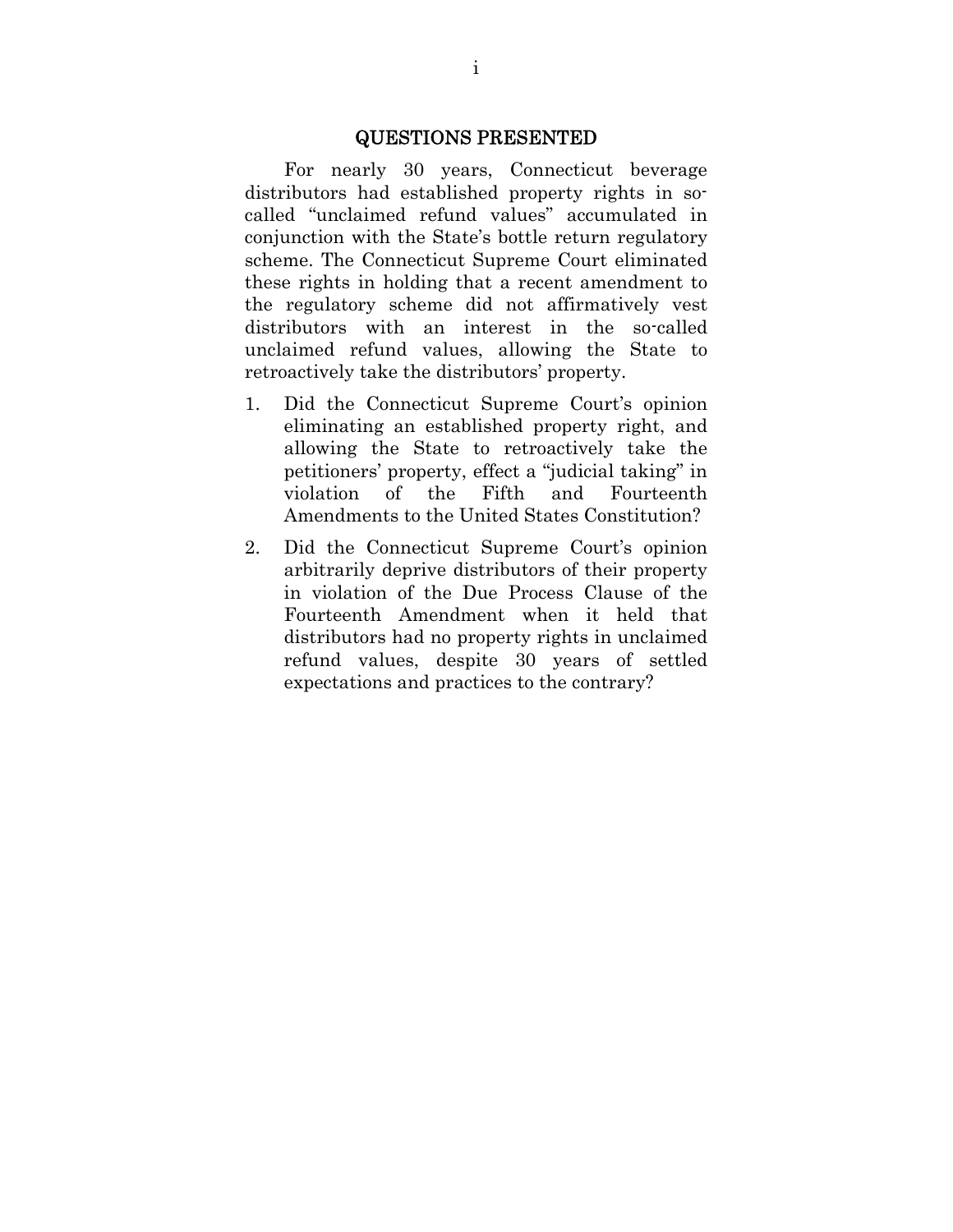#### PARTIES TO THE PROCEEDING

A. Gallo and Company; Allan S. Goodman, Inc.; Dichello Distributors, Inc.; Dwan and Company, Inc.; F and F Distributors, Inc.; Franklin Distributors, Inc.; G and G Distributors, Inc.; Hartford Distributors, Inc.; Levine Distributing Company, Inc.; Northeast Beverage Corporation of Connecticut; Pepsi Cola Newburgh Bottling Company, Inc.; and Star Distributors, Inc. were the original plaintiffs in the trial court. Adirondack Beverages Corporation; Bottling Group, LLC; Coca-Cola Bottling Company of Northern New England, Inc.; Coca-Cola Enterprises, Inc.; Polar Beverages; and Windham Pepsi-Cola Bottling Company, Inc. intervened as plaintiffs in the trial court. All of the original plaintiffs and intervening plaintiffs were appellees in the Connecticut Supreme Court. New England Legal Foundation joined as an amicus in support of the appellees on that appeal. All of the appellees join as petitioners to this Court with the exception of Adirondack Beverages Corporation; Coca-Cola Bottling Company of Northern New England, Inc.; Coca-Cola Enterprises, Inc.; and Polar Beverages.

Gina McCarthy, former Commissioner of the Connecticut Department of Environmental Protection; Jodi M. Rell, former Governor of Connecticut; and Richard Blumenthal, former Attorney General of Connecticut were the defendants in the trial court. The defendants were the appellants to the Connecticut Supreme Court.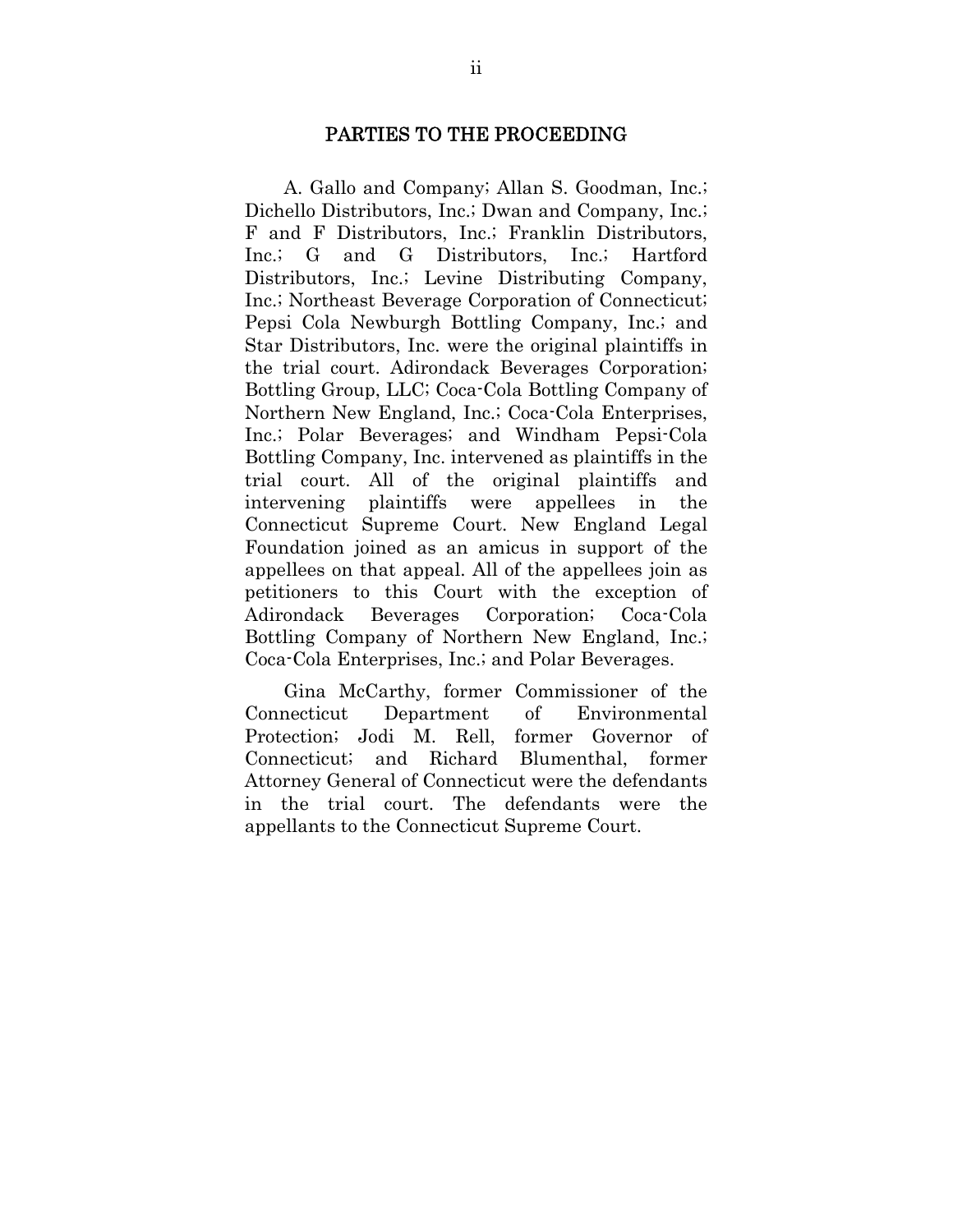### RULE 29.6 CORPORATE DISCLOSURE STATEMENT

Bottling Group, LLC is a wholly-owned subsidiary of PepsiCo, Inc., a publicly traded company having no shareholders owning 10% or more of its stock.

None of the remaining corporate-petitioners are owned by a parent or publicly held company owning 10% or more of the corporation's stock.

Petitioner Hartford Distributors, Inc. is now the successor in interest by merger to petitioner Franklin Distributors, Inc.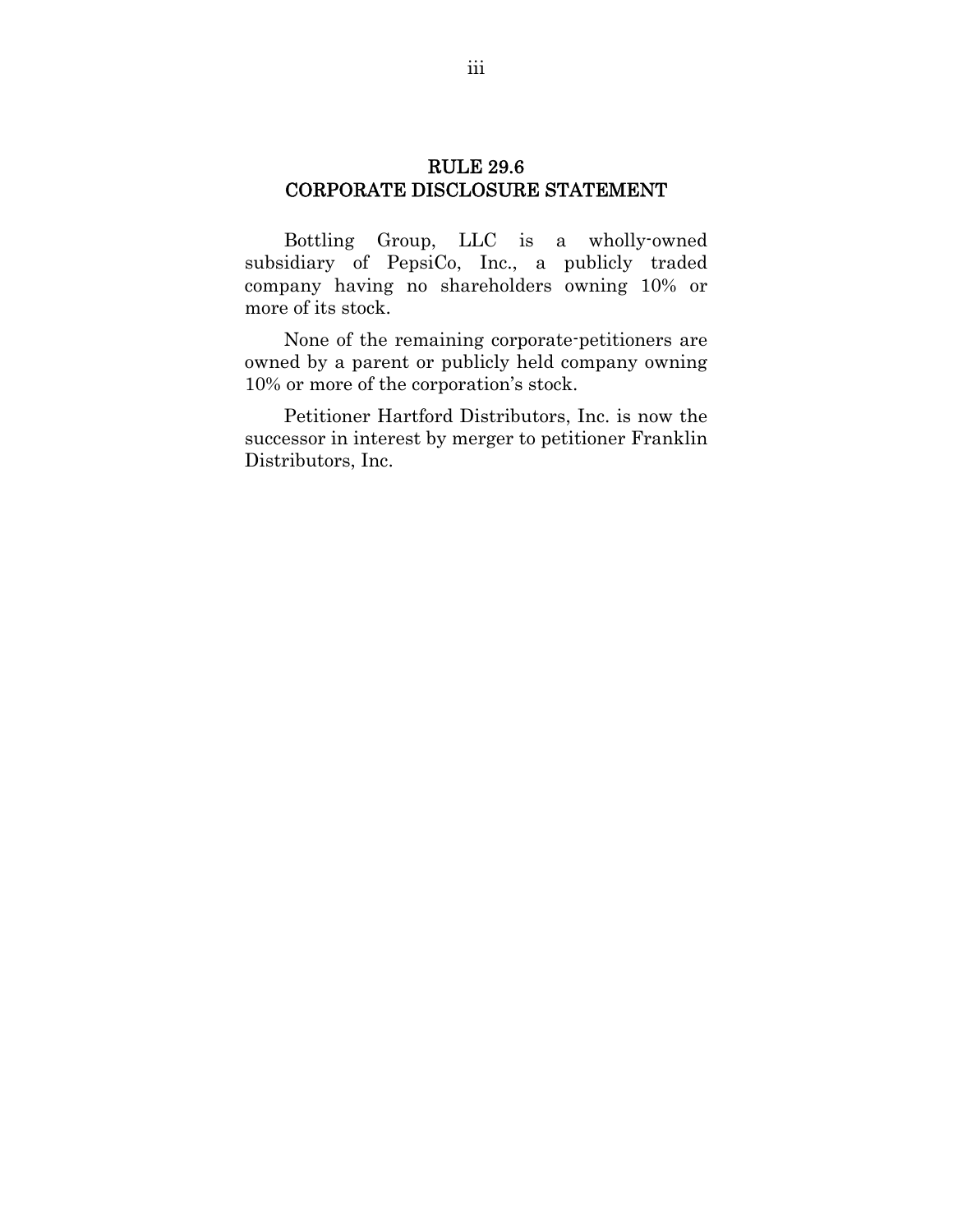## TABLE OF CONTENTS

| Page                                              |
|---------------------------------------------------|
|                                                   |
| PARTIES TO THE PROCEEDING  ii                     |
| RULE 29.6 CORPORATE DISCLOSURE                    |
|                                                   |
| PETITION FOR A WRIT OF CERTIORARI  1              |
|                                                   |
|                                                   |
| CONSTITUTIONAL PROVISIONS INVOLVED 2              |
| STATUTORY PROVISIONS INVOLVED 3                   |
|                                                   |
|                                                   |
| The "Bottle Bill," 1980 through 2008 4<br>$1_{-}$ |
| The 2008 "Bottle Bill" Amendment<br>2.            |
| The 2009 "Bottle Bill" Amendment<br>3.            |
| B. The Superior Court Opinion Denying the         |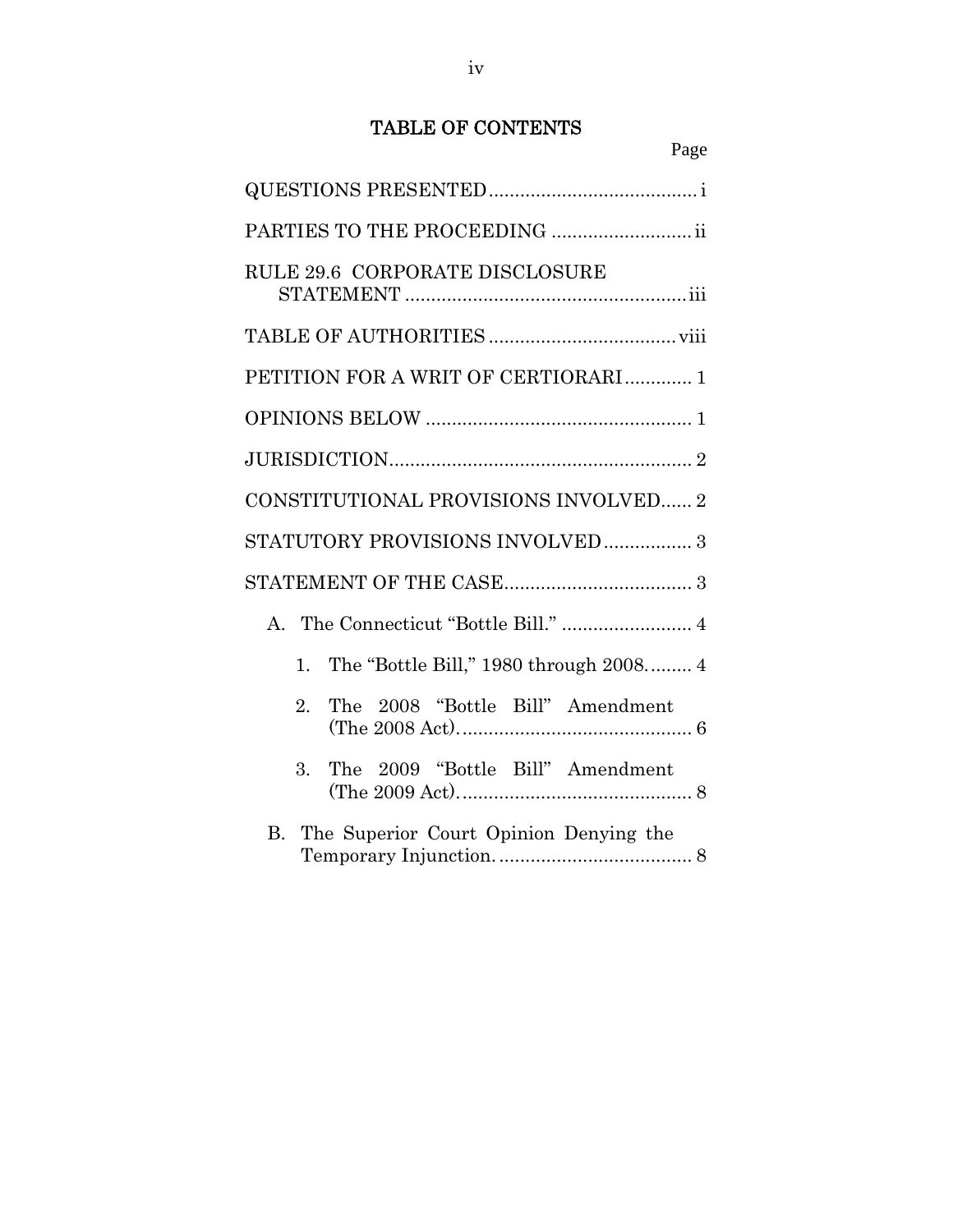#### TABLE OF CONTENTS - Continued

Page

|  | C. The Superior Court Opinion Granting |  |  |
|--|----------------------------------------|--|--|
|  |                                        |  |  |

D. The Connecticut Supreme Court Opinion Reversing the Trial Court. ............................. 11

#### REASONS FOR GRANTING THE PETITION ....... 16

- I. REVIEW IS NECESSARY BECAUSE THE CONNECTICUT SUPREME COURT'S OPINION EFFECTED A JUDICIAL TAKING, AND BECAUSE THERE IS A SPLIT AMONG THE LOWER COURTS OVER WHETHER A JUDICIAL DECISION CAN BE A TAKING IN VIOLATION OF THE FIFTH AND FOURTEENTH AMENDMENTS. ....... 16
	- A. The Connecticut Supreme Court's opinion was a judicial taking because it eliminated beverage distributors' established property rights in so-called unclaimed refund values and allowed the State to retroactively take the distributors' privately held funds.............. 17
		- 1. Distributors had a property right to unclaimed refund values under the pre-2008 Connecticut "Bottle Bill." ..... 19
		- 2. The 2008 Act did not divest distributors of their property right to unclaimed refund values. ................ 20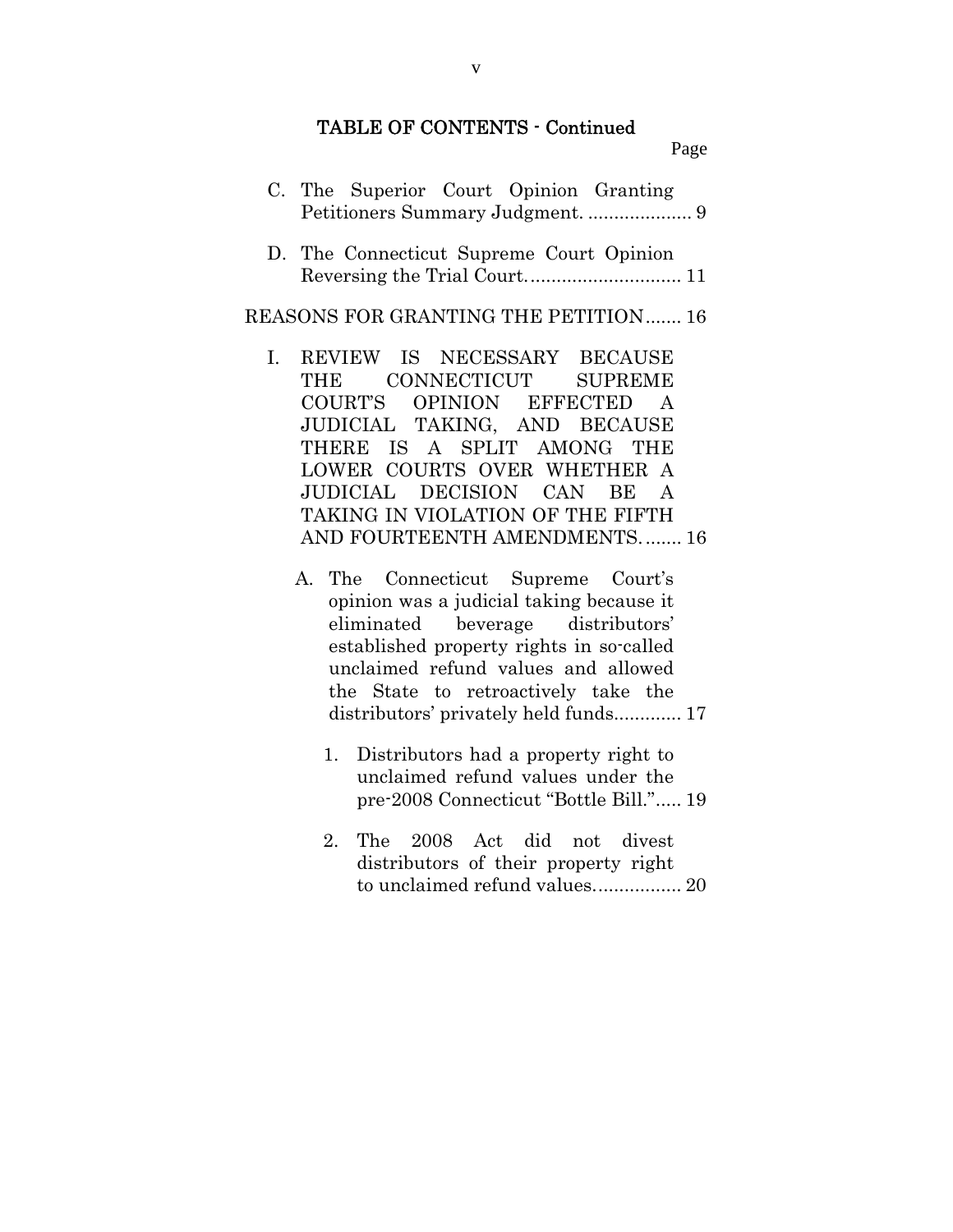#### TABLE OF CONTENTS - Continued

Page

- 3. The court's opinion effected a judicial taking because it eliminated distributors' property rights by disregarding existing state law principles and allowing the State to retroactively take petitioners' property................................................ 22 B. The Circuit Courts and state courts of last resort are split on the issue of whether judicial action may be a taking in violation of the Fifth and Fourteenth Amendments. ............................................ 27 II. REVIEW IS NECESSARY BECAUSE THE CONNECTICUT SUPREME COURT'S ARBITRARY OPINION WAS A VIOLATION OF DISTRIBUTORS' DUE PROCESS RIGHTS UNDER THE
	- FOURTEENTH AMENDMENT, AND BECAUSE THERE IS A SPLIT AMONG THE LOWER COURTS OVER WHETHER A DEPRIVATION OF PROPERTY CAN BE ADJUDICATED AS A DUE PROCESS VIOLATION. .................................................. 31
		- A. The Connecticut Supreme Court's opinion arbitrarily eliminating beverage distributors' established property rights in so-called unclaimed refund values, despite 30 years of settled expectations and practices to the contrary, deprived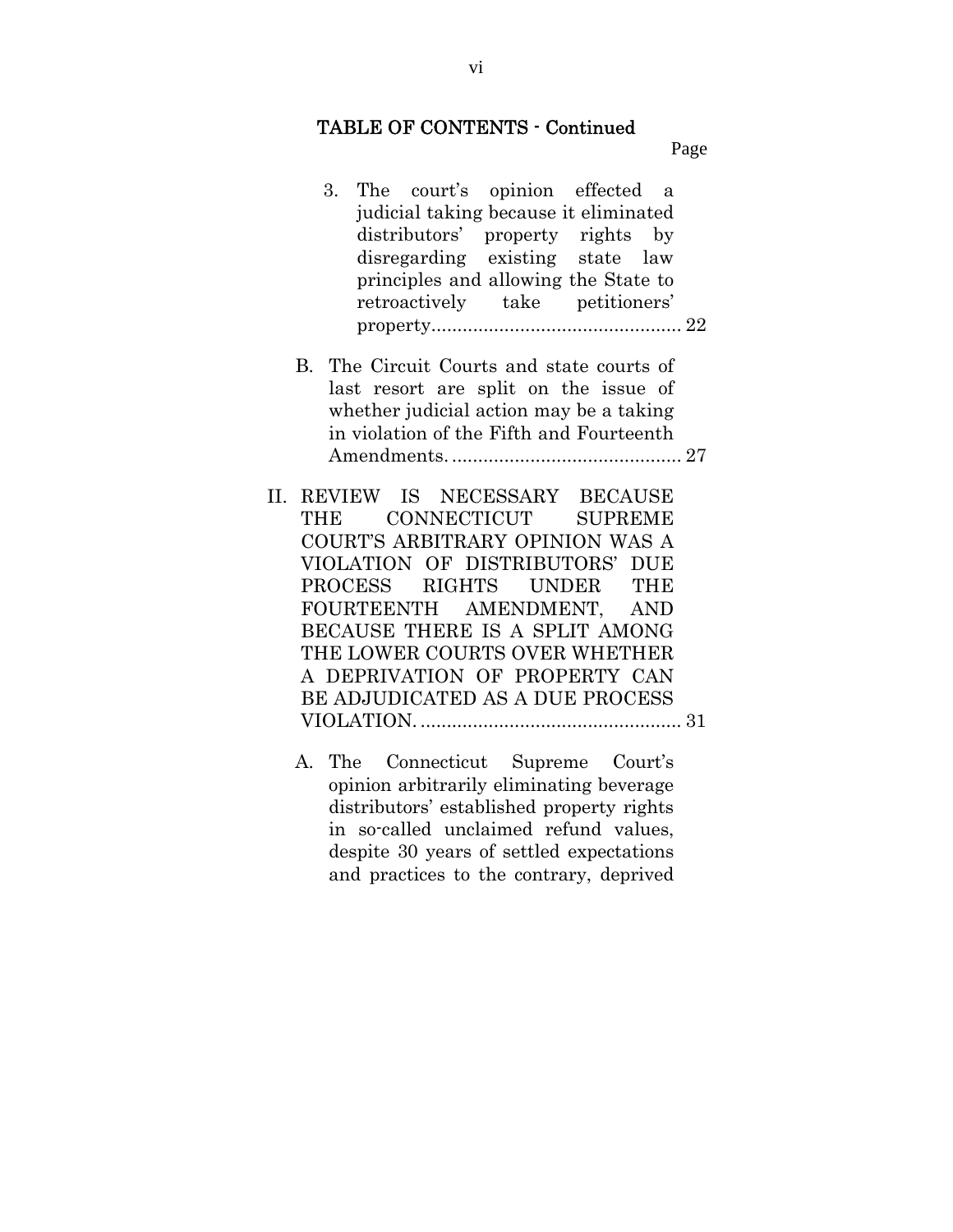## TABLE OF CONTENTS - Continued

Page distributors of their property without due process of law under the Fourteenth Amendment. .............................................. 32 B. The Circuit Courts and state courts of last resort are split over whether a judicial decision that results in a deprivation of property can be adjudicated as a substantive due process claim. ............................................ 35 CONCLUSION .......................................................... 38 APPENDIX ............................................................... 40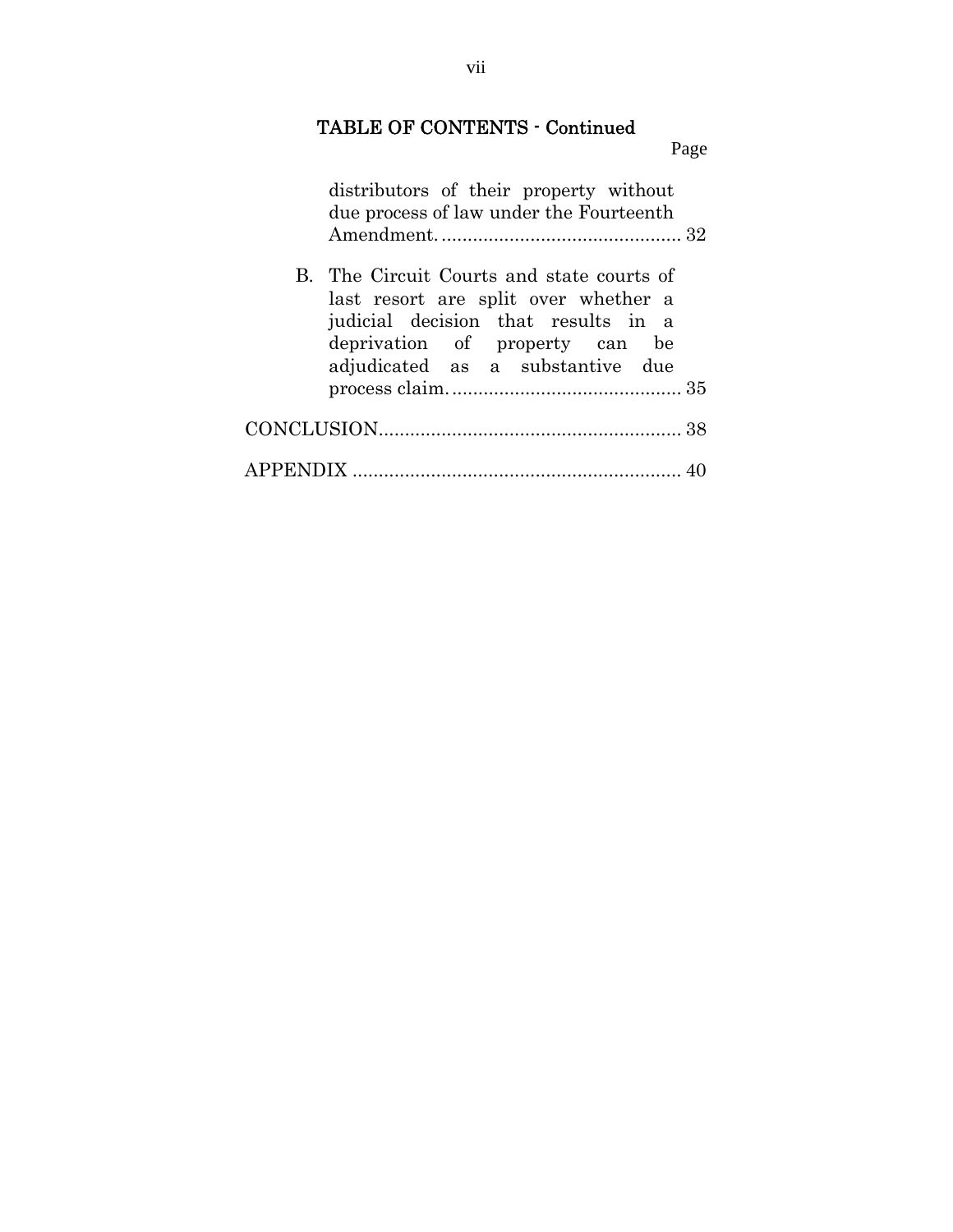## TABLE OF AUTHORITIES

## Page

## CASES

| Albright v. Oliver,                                                    |
|------------------------------------------------------------------------|
| Bettendorf v. St. Croix Cnty.,<br>631 F.3d 421 (7th Cir. 2011)  30, 38 |
| Brown v. Legal Foundation of Washington,                               |
| Bryant v. Hackett,                                                     |
| Chicago, $B \& Q.R.$ Co. v. Chicago,                                   |
| Eastern Enterprises v. Apfel,<br>524 U.S. 498 (1998)  32, 33, 34, 36   |
| Exxon Mobil Corp. v. Albright,                                         |
| Gaynor v. Payne,                                                       |
| Gurski v. Rosenblum and Filan, LLC,                                    |
| Harmon v. Markus,<br>412 Fed. Appx. 420 (2d Cir. 2011)  37             |
| Helm v. Liem,                                                          |
| In re Lazy Days' RV Center, Inc.,                                      |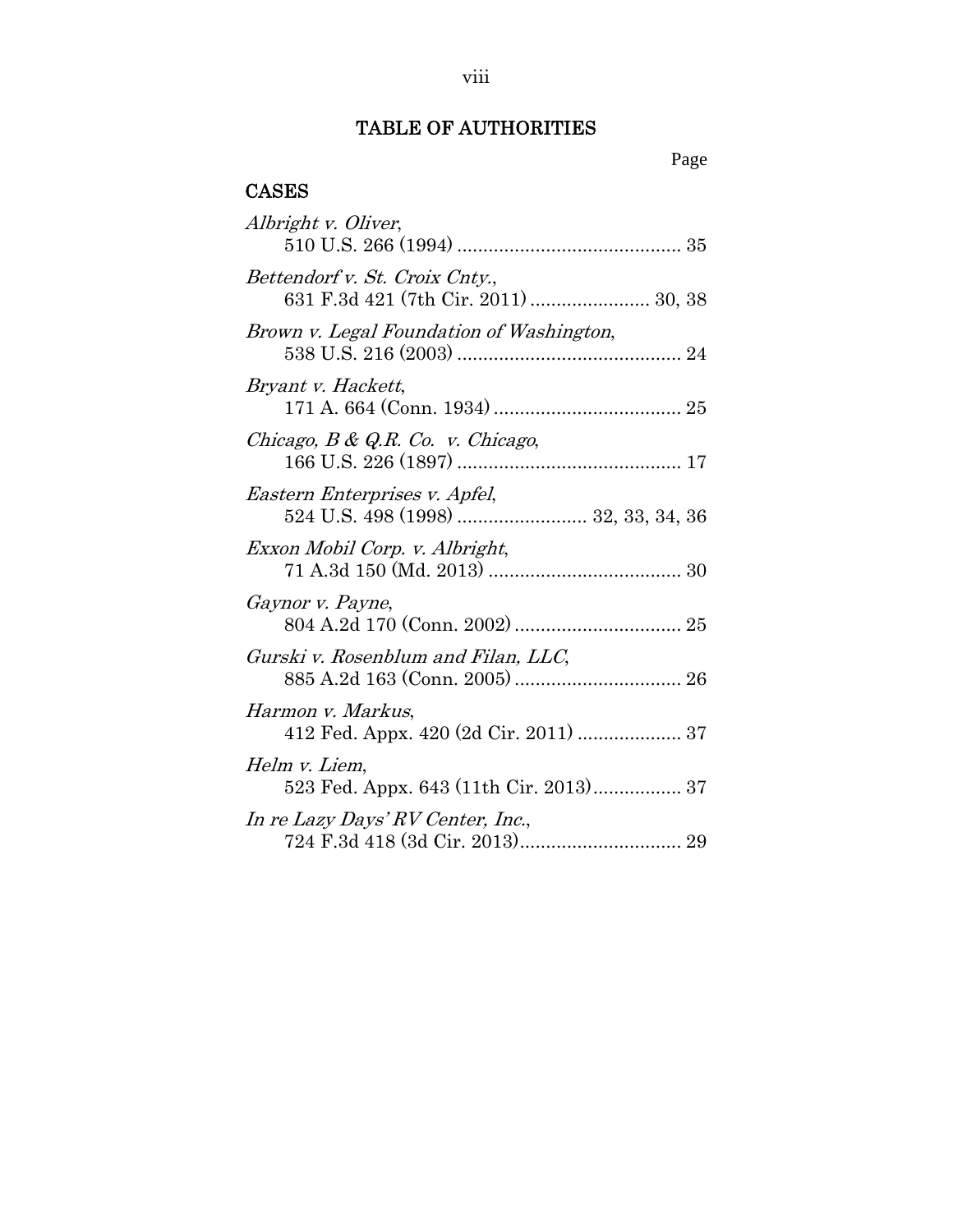## TABLE OF AUTHORITIES—Continued

| Page                                                                                  |
|---------------------------------------------------------------------------------------|
| John Corp. v. City of Houston,                                                        |
| Lynn v. Haybuster Mfg., Inc.,<br>627 A.2d 1288 (Conn. 1993)  20, 23                   |
| Massa v. Nastri,                                                                      |
| Millard v. Connecticut Personnel Appeal Bd.,                                          |
| Northern Natural Gas Co. v. ONEOK Field<br>Services Co., 296 P.3d 1106 (Kan. 2013) 29 |
| Perry v. Sindermann,                                                                  |
| Phillips v. Washington Legal Foundation,<br>524 U.S. 156 (1998)  17, 18, 23, 24       |
| Pirie v. Chicago Tile & Trust Co.,                                                    |
| Ruckelshaus v. Monsanto Co.,                                                          |
| Severance v. Patterson,                                                               |
| Shinnecock Indian Nations v. United States,                                           |
| Smith v. United States,<br>709 F.3d 1114 (Fed. Cir. 2013)  29                         |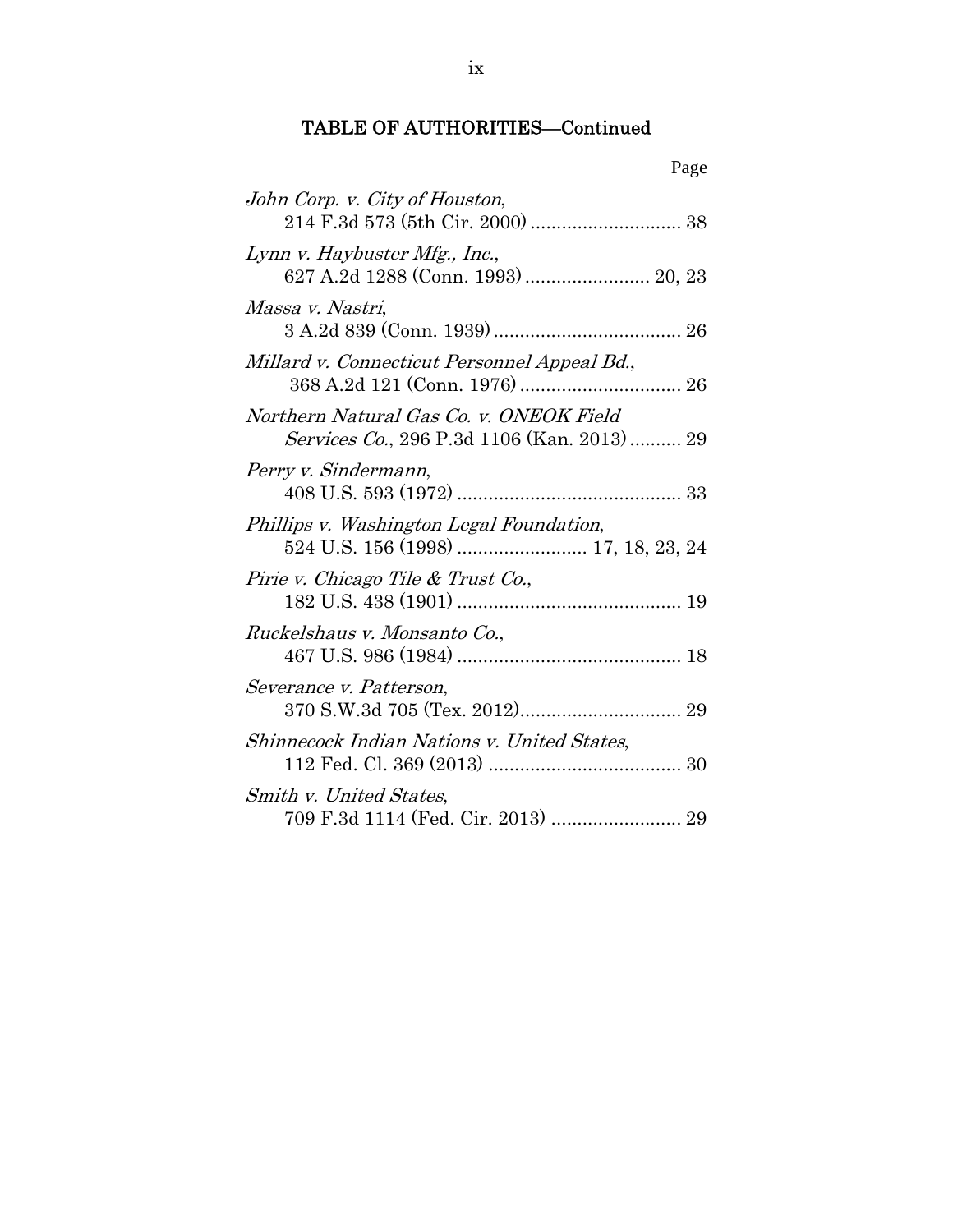## TABLE OF AUTHORITIES—Continued

|                                                                                          | Page |
|------------------------------------------------------------------------------------------|------|
| Steward v. City of New Orleans,<br>No. 11-30947, 2013 WL 3964005                         |      |
| Stop the Beach Renourishment, Inc. v. Florida<br>Department of Environmental Protection, |      |
| Vandevere v. Lloyd,                                                                      |      |
| Villa v. Kansas Health Policy Authority,                                                 |      |
| Webb's Fabulous Pharmacies, Inc. v.<br>Beckwith, 449 U.S. 155 (1980) 23, 24, 27          |      |
| Weigel v. Maryland,<br>Civ. No. WDQ-12-2723, 2013 WL 3157517                             |      |

## CONSTITUTIONAL PROVISIONS

## **STATUTES**

| Act of Jan. 15, 2009, Conn. Pub. Act No. 09- |
|----------------------------------------------|
| 1, § 15 (codified as amended at Conn. Gen.   |
|                                              |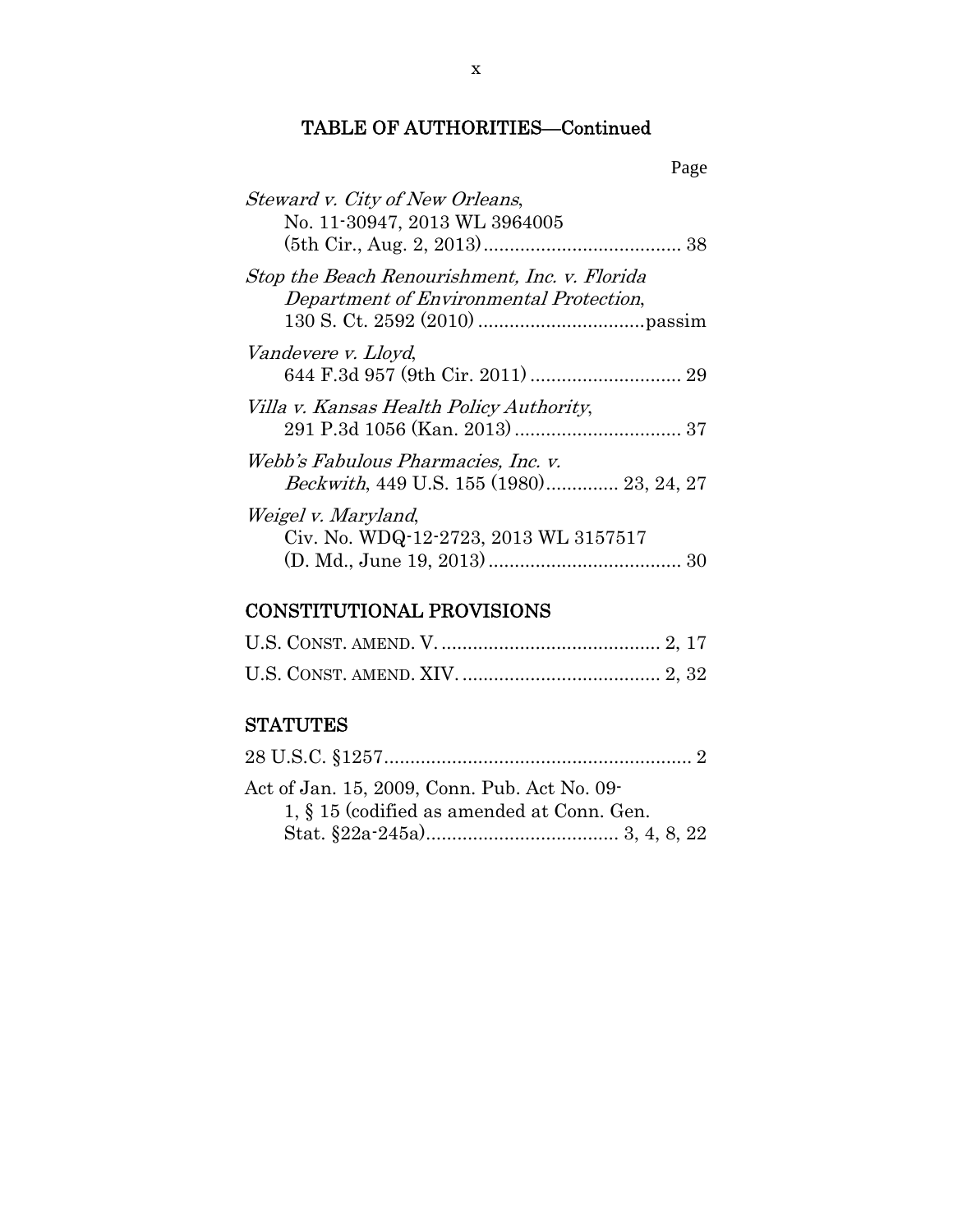## TABLE OF AUTHORITIES—Continued

| ۰, |
|----|
|----|

| Act of May 10, 2010, Conn. Pub. Act No. 10-25,<br>§ 2 (codified as amended at Conn. Gen.                                                 |
|------------------------------------------------------------------------------------------------------------------------------------------|
| Act of Nov. 25, 2008, Spec. Sess., Conn. Pub.<br>Act No. 08-1, § 11 (codified as amended at<br>Conn. Gen. Stat. $\S$ 22a-245a) (repealed |
|                                                                                                                                          |
| Connecticut "Bottle Bill," Conn. Gen. Stat.<br>$\S$ 22a <sup>-243</sup> - 245 (Rev. to 2007) (pre-2008)                                  |
|                                                                                                                                          |

## OTHER AUTHORITIES

| Antonin Scalia & Bryan Garner, Reading Law:        |  |
|----------------------------------------------------|--|
| The Interpretation of Legal Texts (1st ed.         |  |
|                                                    |  |
| Josh Patashnik, <i>Bringing a Judicial Takings</i> |  |
| Claim, 64 STAN. L. REV. 255, 260-64                |  |
|                                                    |  |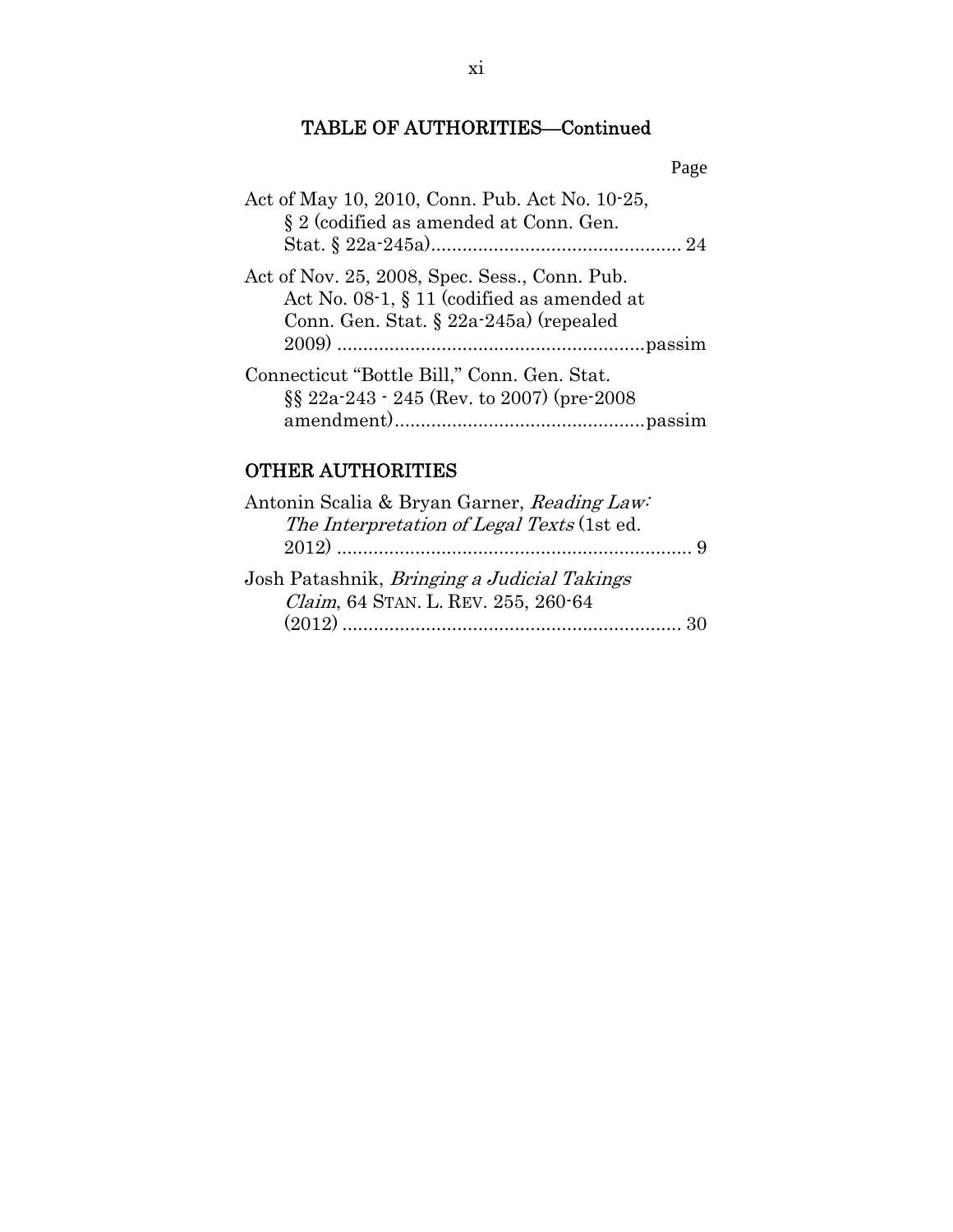#### PETITION FOR A WRIT OF CERTIORARI

A. Gallo and Company, Inc., et al., respectfully petition for a writ of certiorari to review the judgment of the Connecticut Supreme Court.

#### OPINIONS BELOW

Petitioners initiated this suit in the Connecticut Superior Court seeking declaratory relief and a temporary injunction. The court denied the application for the temporary injunction in an unpublished opinion. No. CV094043592S, 2009 WL 153228 (Conn. Super. Ct., May 5, 2009). (Appendix C at 69a.) Petitioners moved for summary judgment on liability, the respondents cross-moved, and the court granted petitioners' motion, entering judgment on liability in favor of petitioners. 52 A.3d 56 (Conn. Super. Ct. 2010). (Appendix B at 37a.) Thereafter, the court entered damages awards as to each of the petitioners. No. CV094043592S, 2011 WL 590900 (Conn. Super. Ct., Jan. 26, 2011). The court also denied the intervening plaintiffs their attorneys' fees. No. CV094043592S, 2011 WL 3891517 (Conn. Super. Ct., Aug. 4, 2011). Respondents appealed to the Connecticut Appellate Court. The appeal was transferred the Connecticut Supreme Court, which reversed the trial court's decision and entered judgment in favor of respondents. 73 A.3d 693 (Conn. 2013). (Appendix A at 1a.)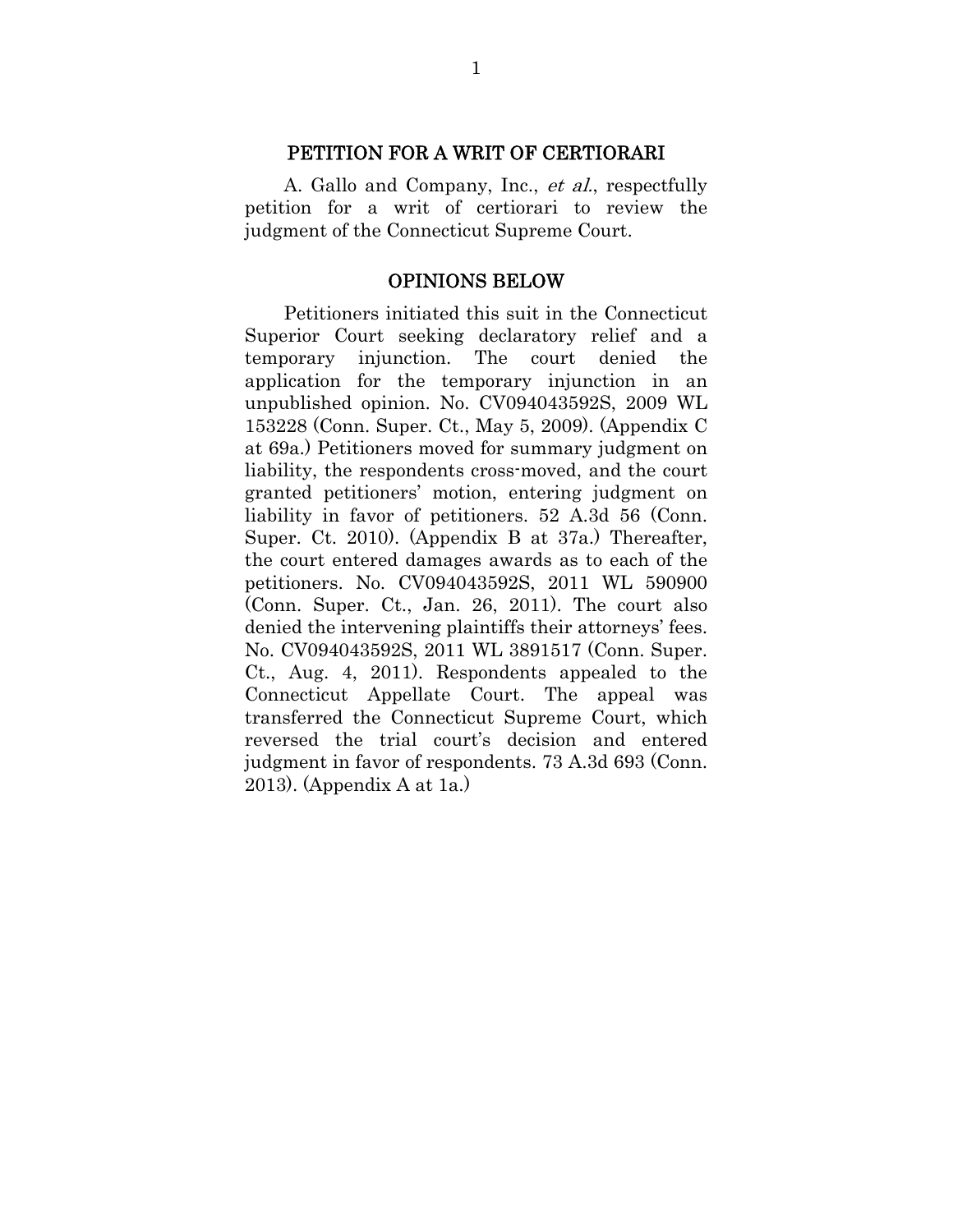#### **JURISDICTION**

The Connecticut Supreme Court entered its judgment on August 20, 2013, reversing the judgment of the trial court. This Court has jurisdiction under 28 U.S.C. § 1257(a).

#### CONSTITUTIONAL PROVISIONS INVOLVED

The Fifth Amendment to the United States Constitution provides:

> No person shall be held to answer for a capital, or otherwise infamous crime, unless on a presentment or indictment of a grand jury, except in cases arising in the land or naval forces, or in the militia, when in actual service in time of war or public danger; nor shall any person be subject of the same offense to be twice put in jeopardy of life or limb; nor shall be compelled in any criminal case to be a witness against himself, nor be deprived of life, liberty, or property, without due process of law; nor shall private property be taken for public use without just compensation.

The Fourteenth Amendment to the United States Constitution provides:

SECTION 1. All persons born or naturalized in the United States, and subject to the jurisdiction thereof, are citizens of the United States and of the state wherein they reside. No state shall make or enforce any law which shall abridge the privileges or immunities of citizens of the United States;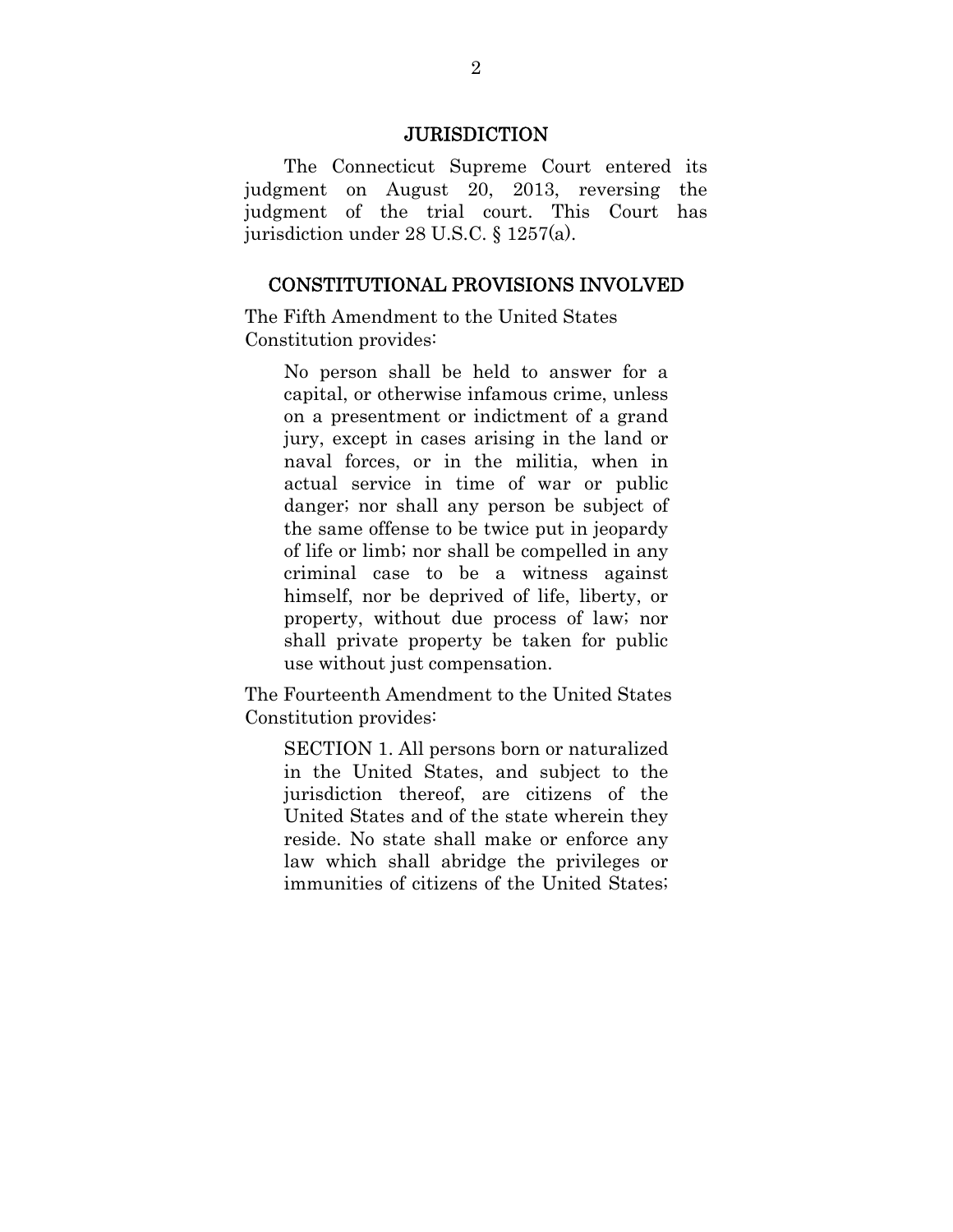nor shall any state deprive any person of life, liberty, or property, without due process of law; nor deny to any person within its jurisdiction the equal protection of the laws.

#### STATUTORY PROVISIONS INVOLVED

The statutory provisions involved are:

- (1) Act of Jan. 15, 2009, Conn. Pub. Act No. 09-1, § 15 (codified as amended at Conn. Gen. Stat. § 22a-245a) (Appendix D at 87a);
- (2) Act of Nov. 25, 2008, Spec. Sess., Conn. Pub. Act No. 08-1, § 11 (codified as amended at Conn. Gen. Stat. § 22a-245a) (repealed 2009) (Appendix E at 91a); and,
- (3) Connecticut "Bottle Bill," Conn. Gen. Stat. §§ 22a-243 - 245 (Rev. to 2007) (pre-2008 amendment) (Appendix F at 96a).

#### STATEMENT OF THE CASE

For nearly 30 years, Connecticut beverage distributors had established property rights in socalled "unclaimed refund values" accumulated on sales of beverage containers in conjunction with the Connecticut "Bottle Bill," Conn. Gen. Stat. §§ 22a-243–245 (Rev. to 2007) (pre-2008 amendment). (App.51a.) The Connecticut Supreme Court construed the "Bottle Bill," Act of Nov. 25, 2008, Spec. Sess., Conn. Pub. Act No. 08-1, § 15 (codified at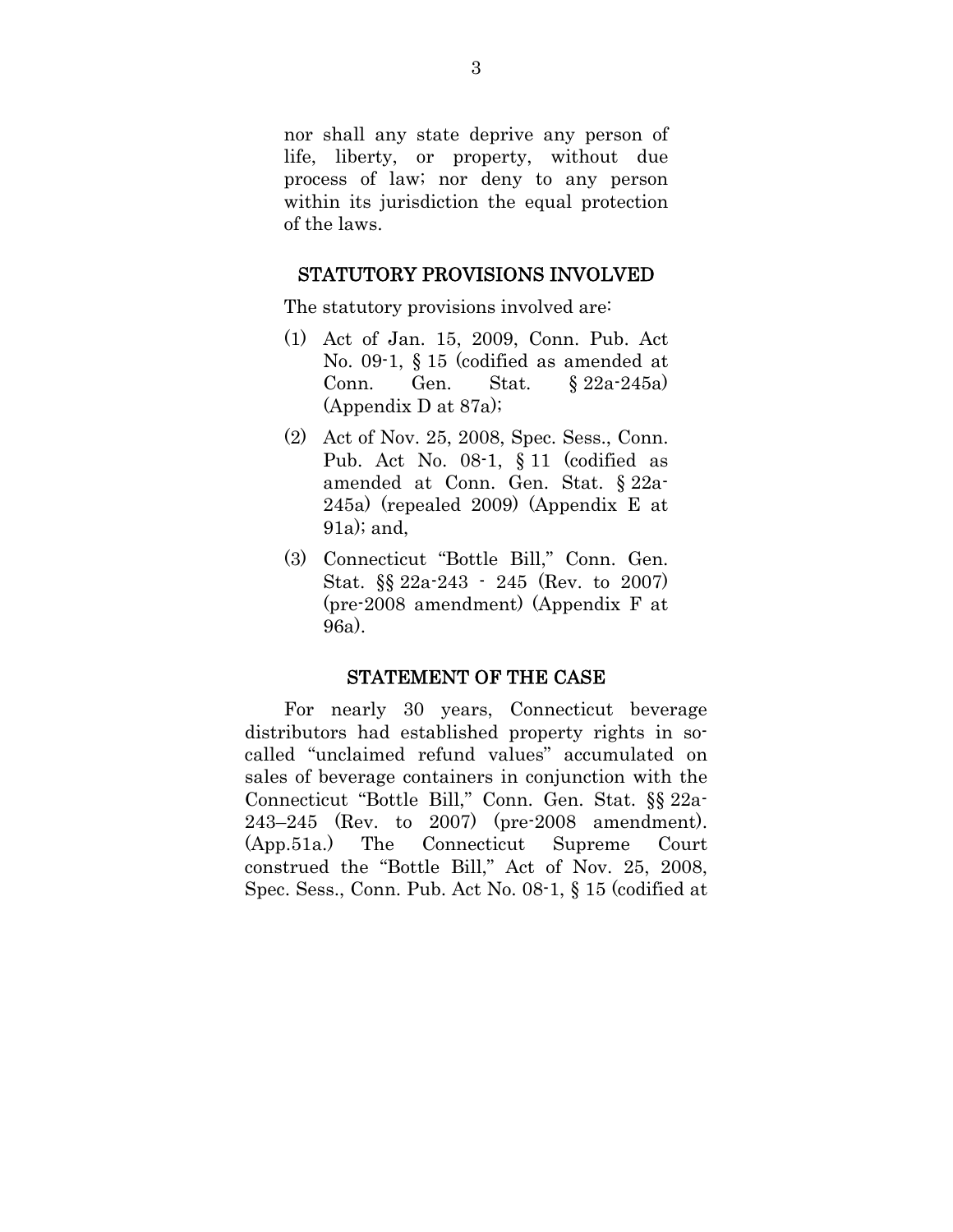Conn. Gen. Stat. § 22a-245a), to divest the distributors of these property rights. (App.36a.) Ignoring history and settled practices, the court held that because the amendment did not affirmatively and expressly vest property rights in "unclaimed refund values" in the distributors, the distributors could claim no property rights in the "unclaimed refund values" they had accumulated after the 2008 amendment. (App.1a-36a.) In so holding, the Connecticut Supreme Court allowed the State, under Act of Jan. 15, 2009, Conn. Pub. Act No. 09-1, § 15 (codified as amended at Conn. Gen. Stat. § 22a-245a), to retroactively take distributors' "unclaimed refund values" held as vested revenues for the period of December 1, 2008 through March 31, 2009. (App.36a.)

### A. The Connecticut "Bottle Bill."

### 1. The "Bottle Bill," 1980 through 2008.

Enacted on January 1, 1980, the "Bottle Bill" established a system to incentivize beverage container recycling, to reduce litter and solid waste levels in Connecticut, by creating specific obligations and incentives among the State's beverage distributors, including the petitioners, as well as beverage retailers and consumers. The "Bottle Bill" provided consumers an incentive to bring empty containers to retailers by requiring retailers to pay a five-cent "refund value" for each empty container tendered by a consumer, provided the retailer sold the same kind, size, and brand of container tendered. Conn. Gen. Stat. § 22a-245(a)-(b). Because retailers freely adopted a practice of itemizing a five cent "deposit" charge per container at the point of sale,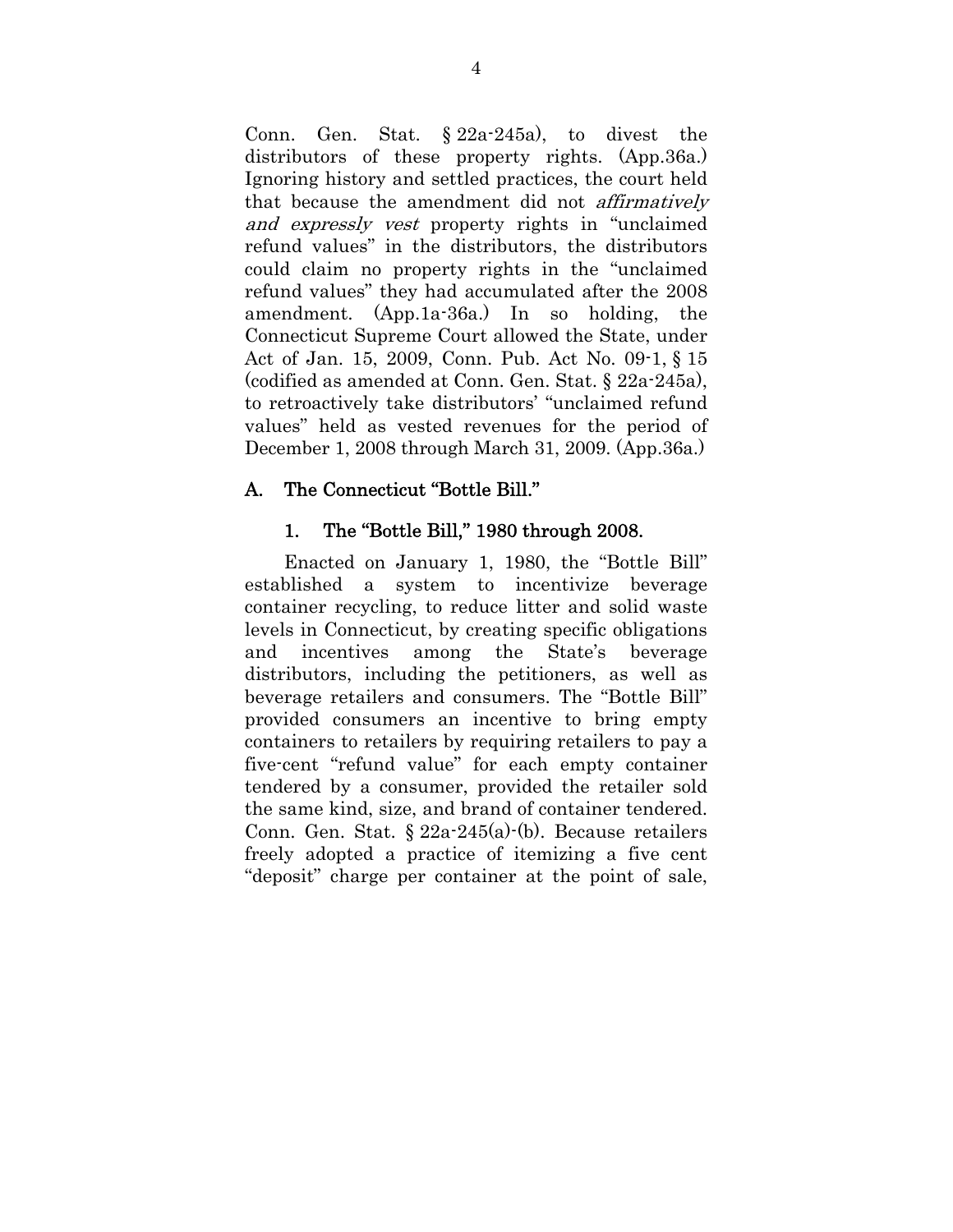consumers colloquially referred to the container return process as returning a "deposit."

The Bottle Bill also incentivized retailers to tender to distributors the containers they had collected from consumers by requiring distributors to pay retailers for each container tendered (1) a fivecent "refund value" and (2) a "handling fee" of oneand-a-half cents per beer container and two cents per soft drink container, provided the container was the same kind, size, and brand sold by the distributor. Id.  $§ 22a-245(c)$ , (d). After paying these "refund values" and handling fees, the distributors possessed the recyclable beverage containers and could dispose of them as they saw fit. (App.6a.)

The "Bottle Bill" did not require distributors to upcharge retailers a five-cent (or any other) "deposit" or "refund" fee on the recyclable beverage containers they sold. (App.9a.) Like the retailers, some distributors itemized a separate "deposit" charge for each container at the point of sale to retailers, while others did not. (App.9a.) Regardless of whether distributors itemized a portion of the price for their products as a "deposit" or "refund value", they counted all sums paid by the retailer as general revenues for accounting purposes. (App.9a.)

In short, the "Bottle Bill" did not mandate the collection of "deposits" on beverage containers that could later be "claimed" upon the return of those containers. Instead, it simply provided that beverage distributors had to pay a "refund value" (plus a handling fee) when presented with an empty container of the type they sold, regardless of when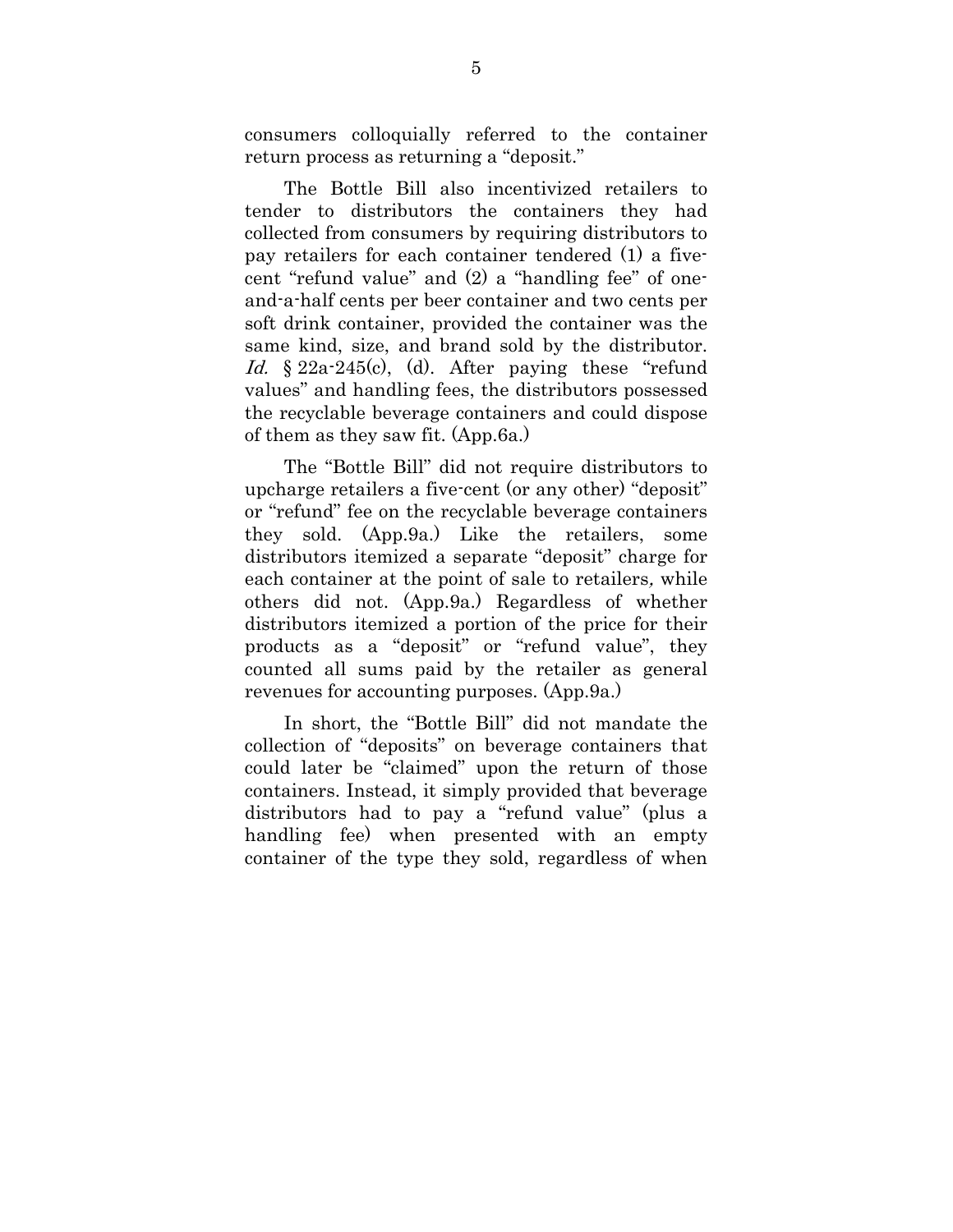the container was sold, by whom it was sold, or to whom it was sold. (App.4a.)

As the "Bottle Bill" made no exceptions for payment of "refund values" when distributors collected more "empties" than the beverage containers they sold, see generally Conn. Gen. Stat. § 22a-245 (Rev. to 2007) (pre-2008 amendment), distributors had to absorb any such "excess" payments. Conversely, when distributors generated "excess" revenues as the number of beverage containers sold exceeded the number of empties returned, those revenues remained the "property of the distributors in the same way as any income over and above operating expenses would be the property of the distributors." (App.51a.) Prior to the 2008 amendment, therefore, so-called "unclaimed refund values" were not a separate and distinct source of income to the petitioners. (App.49a.)

## 2. The 2008 "Bottle Bill" Amendment (The 2008 Act).

In late 2008, Connecticut faced a significant budget deficit. (App.2a.) Against this backdrop, the legislature amended the "Bottle Bill" by Act of Nov. 25, 2008, Spec. Sess., Conn. Pub. Act No. 08-1, § 11 (codified as amended at Conn. Gen. Stat. § 22a-245a) (repealed 2009). One of the purposes of the 2008 Act was to provide the State and its Department of Environmental Protection ("DEP") with information related to container return rates, and the difference between refund values "deposited" and paid. (App.7a.)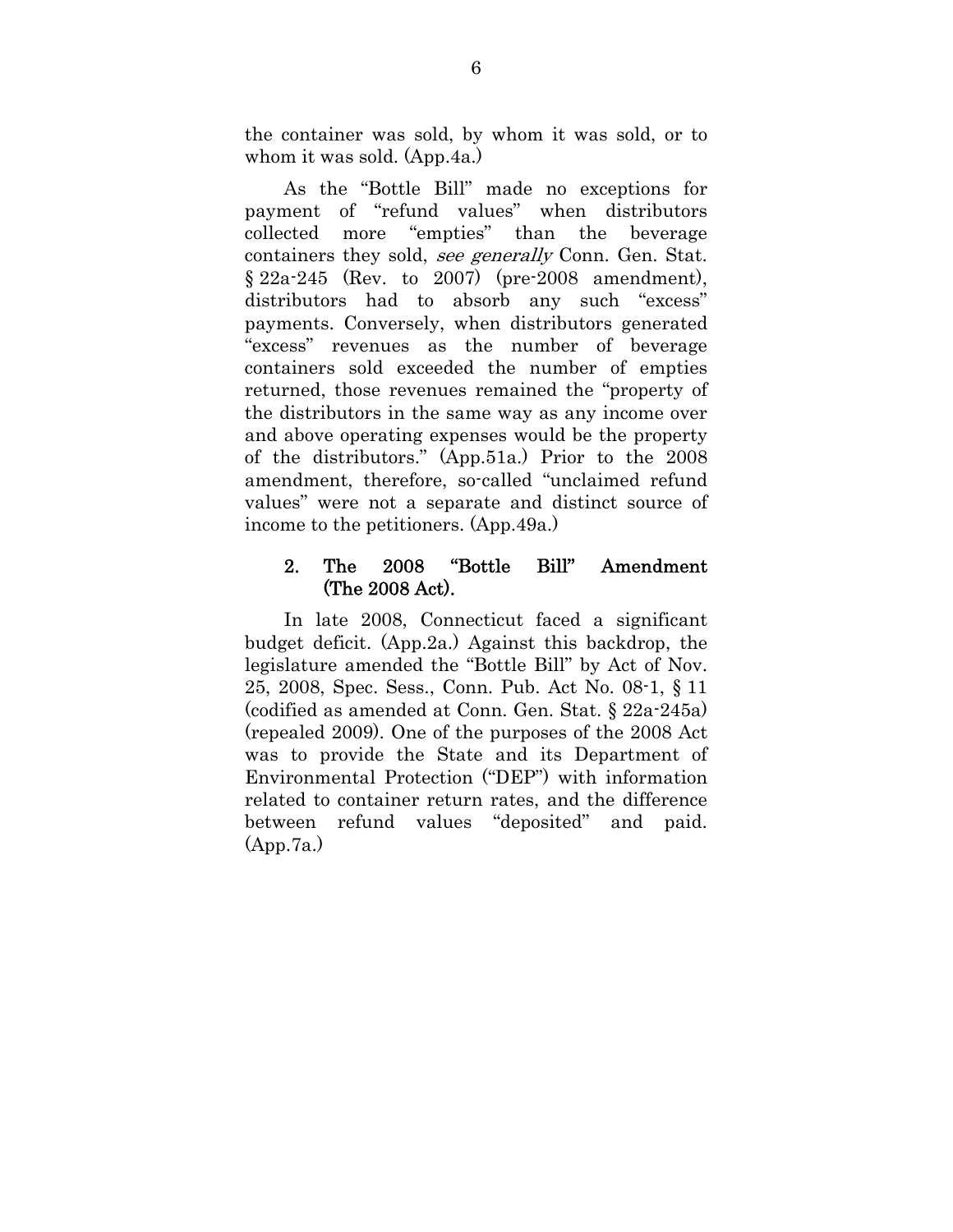Consistent with that purpose, the 2008 Act required beverage distributors to open special interest-bearing accounts in the name of the distributor at a Connecticut financial institution, and to deposit an amount equal to the refund values for each container they sold, beginning on December 1, 2008. Act of Nov. 25, 2008 § 11(a). All interest, dividends, and returns earned on the special account were required to be paid back into the account, and the accounts were required to be kept separate from other funds. Id. Further, the 2008 Act required that all refund values for a returned container be paid out of a distributor's special account. Id.  $\S 11(b)$ . Again, since the Bottle Bill at no time required the distributors to itemize and up charge retailers a refund value, the 2008 Act merely required the distributors to segregate a specific amount of their own money into their special accounts.

The 2008 Act also required distributors to provide a quarterly report on, among other things, the beginning quarterly balance; lists of deposits credited, including "refund values" received by the distributor; lists of withdrawals; and the closing quarterly balance. Id.  $\S 11(c)$ . The 2008 Act was effective from passage, *id.*  $\S 11$ , and the petitionerdistributors began funding their accounts as required on December 1, 2008 (App.8a.) The 2008 Act did not dictate a specific revenue source from which the accounts had to be funded. Act of Nov. 25, 2008 § 11. Rather, it dictated only the amount to be funded: beverage containers sold times refund value (five cents). Id.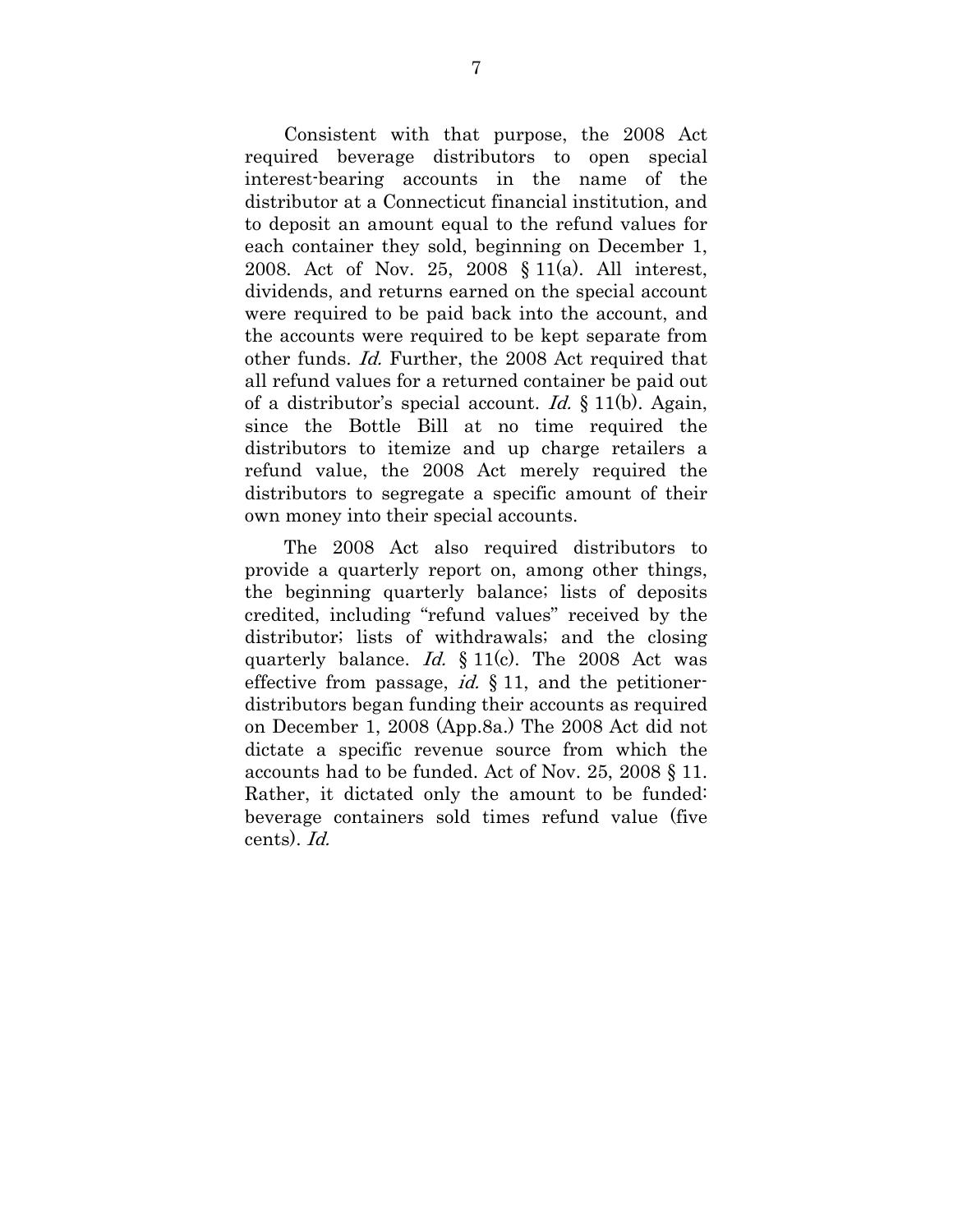### 3. The 2009 "Bottle Bill" Amendment (The 2009 Act).

With the State's budget crisis worsening, on January 15, 2009, the Connecticut legislature passed a new set of amendments to the "Bottle Bill." Act of Jan. 15, 2009, Conn. Pub. Act No. 09-1, § 15 (codified as amended at Conn. Gen. Stat. § 22a-245a). Section 15(d) of the 2009 Act mandated that distributors pay the entire outstanding balance in their special accounts quarterly to the Commissioner of Environmental Protection. Id. § 15(d). The 2009 Act was expressly effective on April 1, 2009, but stated that it was "applicable to periods commencing on or after December 1, 2008." Id. § 15. It, thus, required the distributors to retroactively pay to the State the sums they had deposited in their accounts under the 2008 Act.

### B. The Superior Court Opinion Denying the Temporary Injunction.

From the outset, "[t]he [petitioners]. . .[sought] a temporary injunction prohibiting the defendants. . .from enforcing portions of [the 2009 Act] which require[d] the [petitioners] to pay revenue generated from beverage container [refund values] in violation of the [Fifth] and [Fourteenth] Amendments of the United States Constitution. . . ." (App.69a-70a.) As the court recognized, petitioners "assert[ed] a vested property interest" in the outstanding balances in their special accounts for the period of December 1, 2008 through March 31, 2009. (App.78a.) Petitioners contended that requiring payment of those amounts constituted "an unconstitutional taking of [their] property in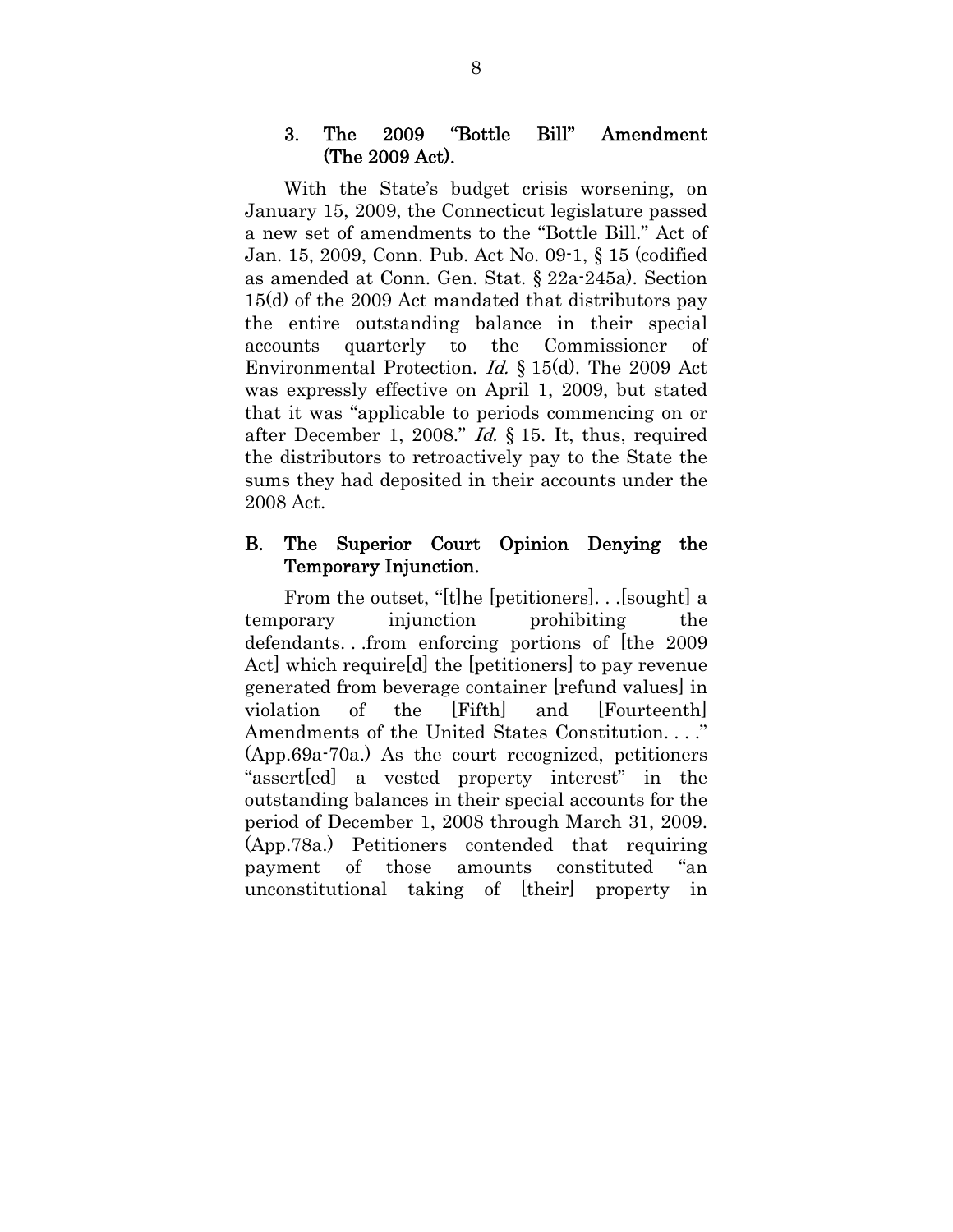violation of the [Fifth] and [Fourteenth] Amendments of the United States Constitution." (App.78a.) The court did not decide the constitutional issue, finding instead that the petitioners had an adequate remedy at law. It denied the injunction on that basis. (App.85a-86a.)

### C. The Superior Court Opinion Granting Petitioners Summary Judgment.

The petitioners sought declaratory relief and damages from the Connecticut Superior Court. (App.37a-38a.) Through a motion for summary judgment based on a set of stipulated facts, "[t]he [petitioners] claim[ed] that certain provisions of [the 2009 Act] effected a retroactive taking of their property in violation of the [F]ifth and [F]ourteenth Amendments to the United States [C]onstitution." (App.37a-38a.)

In its decision granting the petitioners' motion for summary judgment, cited by Antonin Scalia & Bryan Garner, Reading Law: The Interpretation of Legal Texts, 262 (1st ed. 2012), the court acknowledged the presumption of constitutionality of the challenged amendment. (App.47a-48a.) It began its takings analysis with the issue of whether the unclaimed refund values were the property of the petitioners. (App.48a.) The court held, as follows:

In essence, the distributors' obligation to pay refund values on the return container is an expense of doing business, which was paid from the income they received from the sale of filled beverages to the retailers. Therefore, this court concludes that under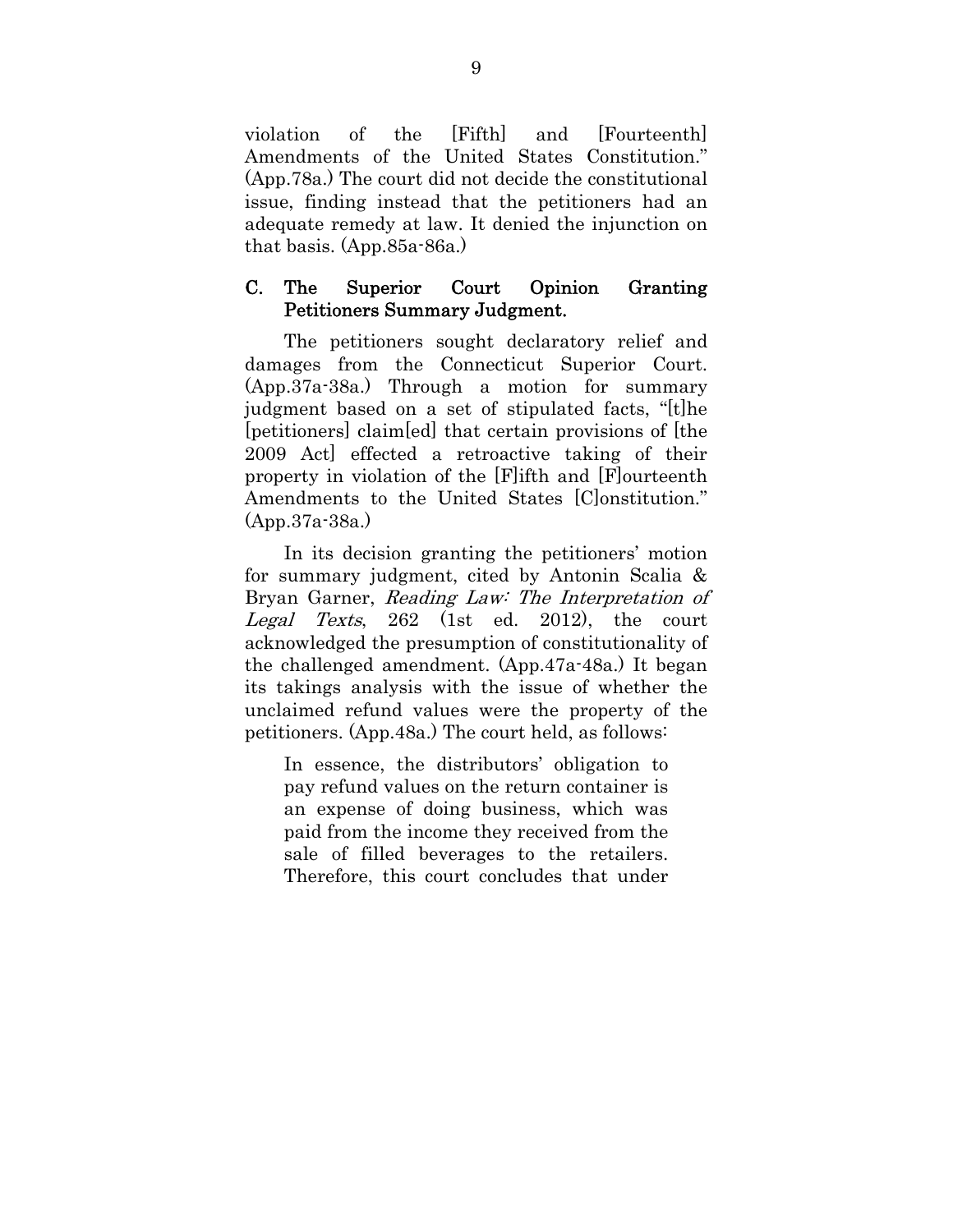the original Bottle Bill, the unclaimed [refund values] were the property of the distributors. (App.49a.)

The court further observed, "[t]he defendants here cannot, and do not, seriously contest that prior to the 2008 Act, the unclaimed [refund values] were the property of the [petitioners]." (App.51a.)

"Having concluded that the unclaimed [refund values] were the [petitioners'] property before the adoption of the 2008 Act, the court determined[d] what effect the 2008 Act had on the [petitioners'] property interest in the unclaimed [refund values]."(App.52a.) The court concluded that "the 2008 Act mandated that the distributors place money that they owned into restricted special accounts for an undetermined, but temporary, period of time." (App.56a.) This Act, neither "lessen[ed] the [petitioners'] property rights as to the balances in the accounts for the period in question, nor create[d] rights in the state." (App.56a.) The court held that "the 2008 Act did not affect the [petitioner'] property interest in, and to, the balances in the special accounts for the period in question." (App.57a.)

Next, the court addressed whether the 2009 Act, providing that it became effective April 1, 2009, was also retroactively applicable to the period from December 1, 2008 through March 31, 2009. (App.57a.) "The crux of the controversy, therefore, [was] whether the state [was] entitled to the funds that accrued in the account prior to the 2009 Act's effective date." (App.58a.) On this issue, the court held, "by stating the 2009 Act was applicable to periods commencing on or after December 1, 2008,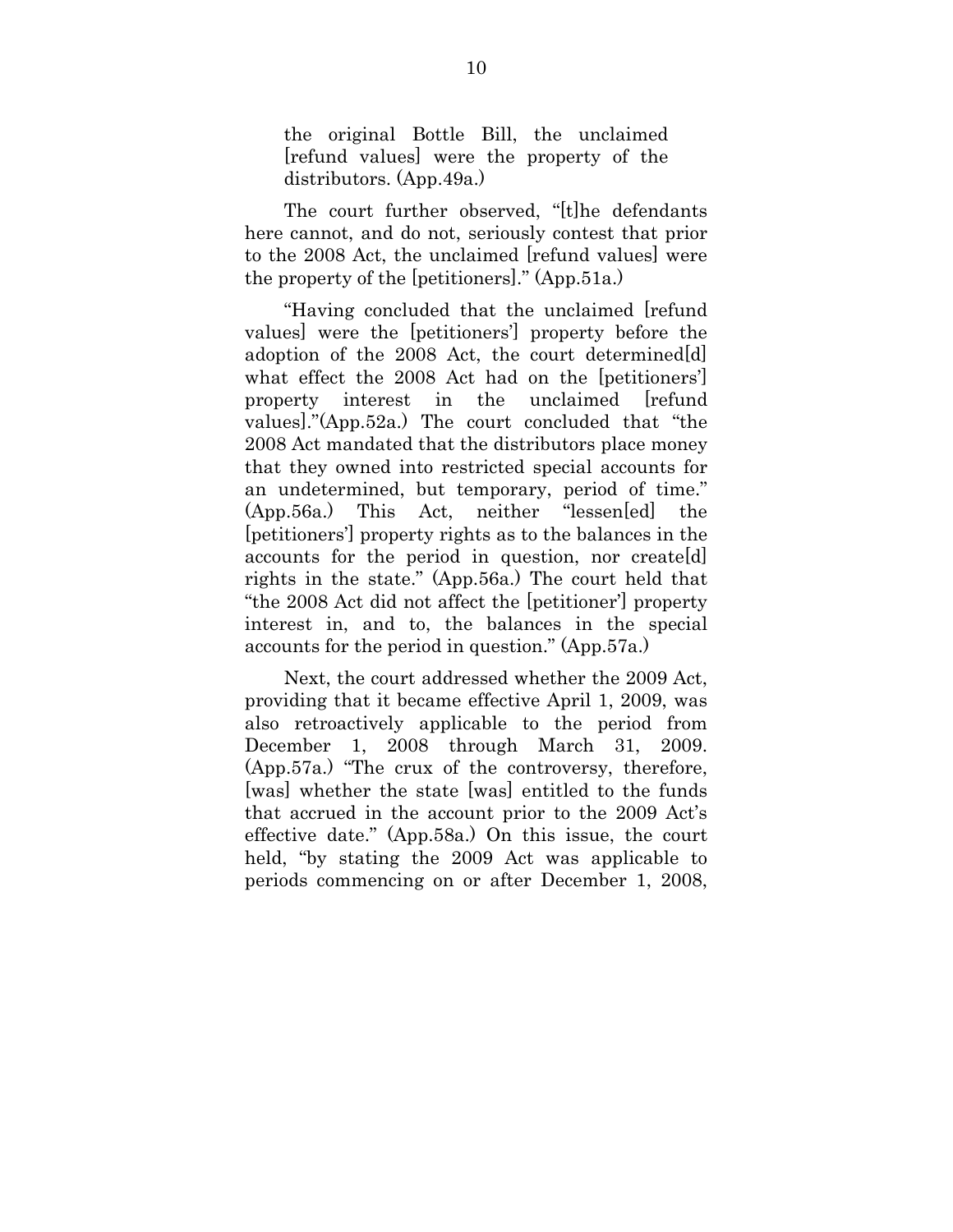the legislature expressed its intent that the payover provisions be applied retroactively from the effective date." (App.61a.) Thereafter, the court recognized, "[t]his retroactive application, however, must be constitutionally valid." (App.62a.)

The court held that the retroactive taking was unconstitutional. (App.65a.)

By making the 2009 Act retroactive to December 1, 2008, the legislature directed that the distributors relinquish rights to the money that had accrued prior to April 1, 2009, to the state. The retroactive portion of the 2009 Act upset the [petitioners'] settled expectations in an obvious way: it took their property. This taking without compensation violated the [petitioners'] rights under the United States and Connecticut constitutions. (App.65a.)

The court then entered summary judgment on liability in favor of the petitioners. (App.67a-68a.)

### D. The Connecticut Supreme Court Opinion Reversing the Trial Court.

Following an entry of judgment in the trial court that included an award of money damages in excess of \$5 million, the respondents appealed to the Connecticut Appellate Court, "contend[ing] that the trial court improperly determined that the retroactive provision of the 2009 act resulted in an unconstitutional taking of the [petitioners'] property." (App.11a-12a.) That appeal was transferred to the Connecticut Supreme Court under Connecticut General Statutes section 51-199(b) and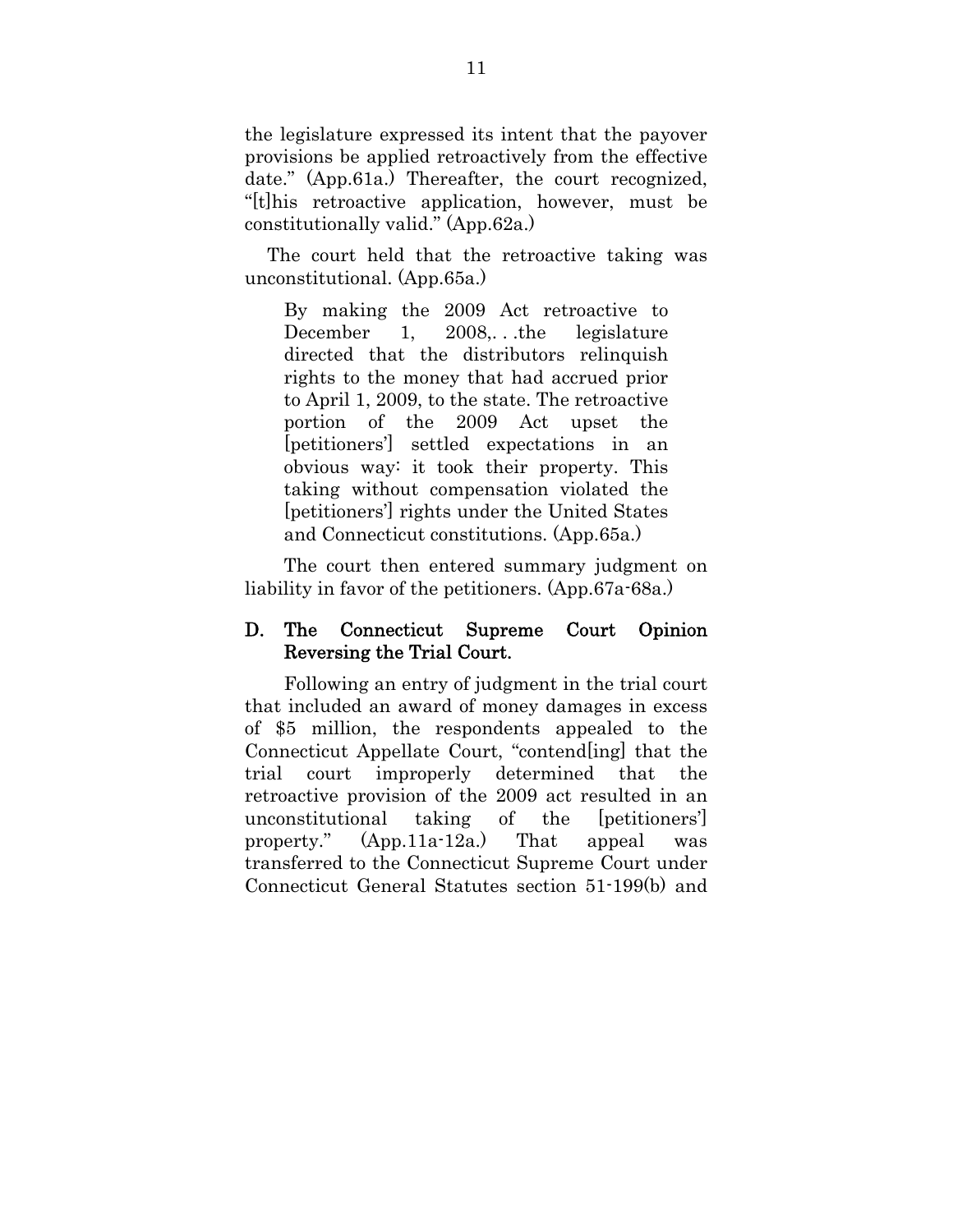Connecticut Practice Book section 65-4 insofar as the Superior Court had declared invalid a state statute. (App.12a.)

The court began by setting forth its presumption of constitutionality for validly enacted statutes: "The court will indulge in every presumption in favor of the statute's constitutionality. Therefore, when a question of constitutionality is raised, courts must approach it with caution, examine it with care, and sustain the legislation unless its invalidity is clear." (App.13a.) Significantly, the court did not limit application of this presumption to the question of whether a statute effected an unconstitutional taking. (App.13a-14a.) Rather, the court said that "we will search for an effective and constitutional construction that reasonably accords with the legislature's underlying intent." (App.13a-14a.) The court then identified the Fifth Amendment principle at play: "[p]rivate property shall not be taken for public use, without just compensation." (App.14a.)

Next, the court set forth the competing claims of the petitioners and respondents on the issue of whether petitioners had a vested property interest in the unclaimed refund values. (App.14a-16a.) The court sided with respondents, holding that petitioners had no property interest in the unclaimed refund values for the period of December 1, 2008 through March 31, 2009. (App.16a.) In reaching that holding, the court went on to articulate entirely new rules of state law related to the determination of whether petitioners "possess[ed] a constitutionally protected interest in the disputed property." (App.16a.)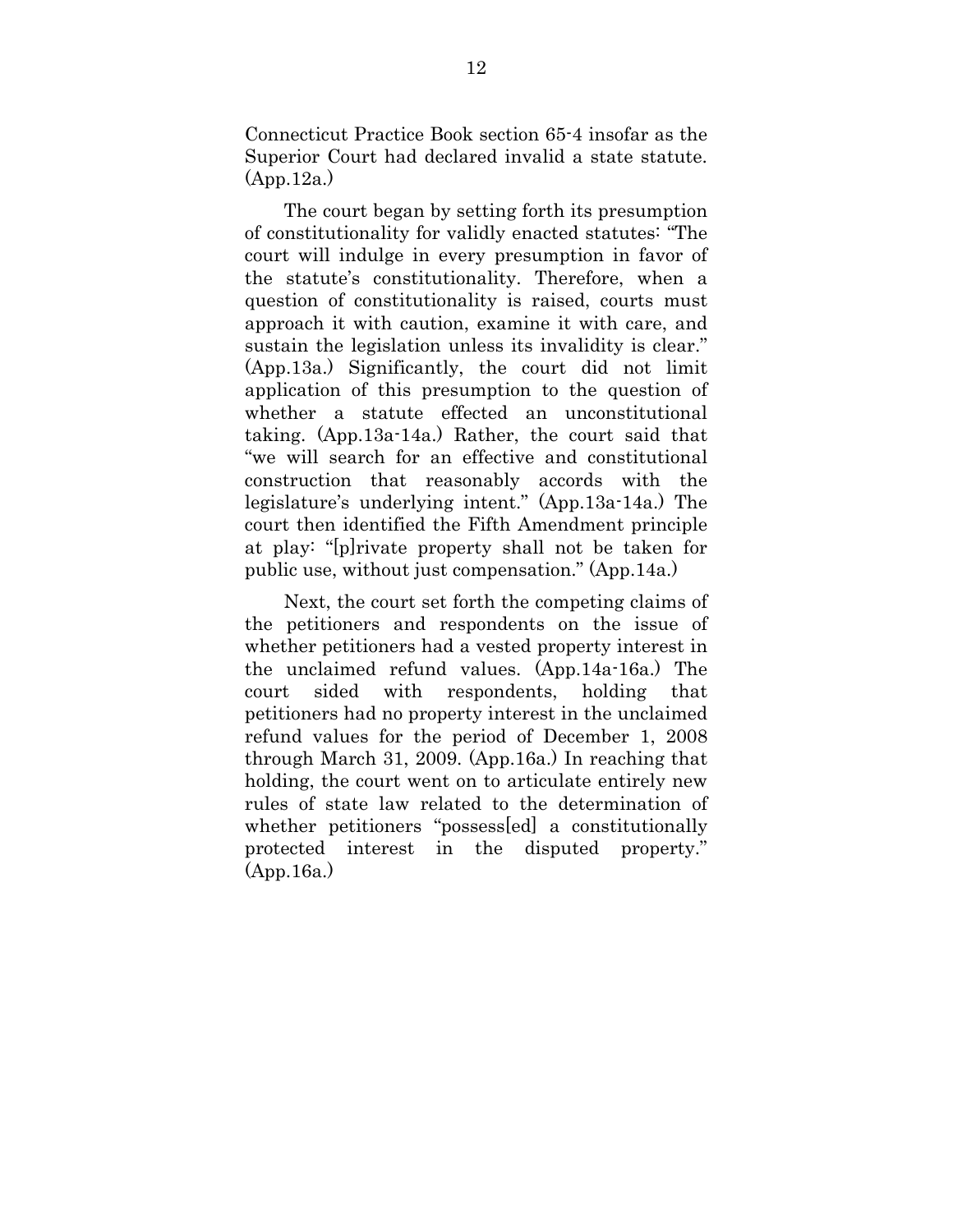In analyzing whether petitioners had a protected property interest, the court recognized that neither the Bottle Bill in its original form, nor the 2008 amendments expressly granted the petitioners a property interest in the "unclaimed refund values." (App.18a.) Rather than determining whether the 2008 Act divested the petitioners of a preexisting property interest in "unclaimed refund values," the court sought to determine whether the 2008 Act implicitly and affirmatively vested a property interest in the unclaimed refund values in the petitioners. (App.18a.) The court, thus, analyzed whether petitioners had a property right in the refund values, "regardless of the status of the refund values before passage of the [2008] act." (App.19a.)

The court suggested that because the 2008 Act had no "provision pertaining to the disposition of the unclaimed [refund values] at the end of a reporting period" the petitioners had no present interest in those refund values. (App.22a.) The court then held "insofar as the statutory scheme may be deemed ambiguous because of its silence on the question of ownership, there is no implied support in the legislative history of the 2008 and 2009 acts for the plaintiffs' claim that they had a vested property interest in the unclaimed [refund values]." (App.22a.)

In response to petitioners' argument "that it is uncontested that they had a vested property interest in the unclaimed [refund values] before passage of the 2008 act and that the act did nothing to divest them of that revenue," the court held:

[t]he issue. . .is whether the state's collection of the unclaimed [refund values]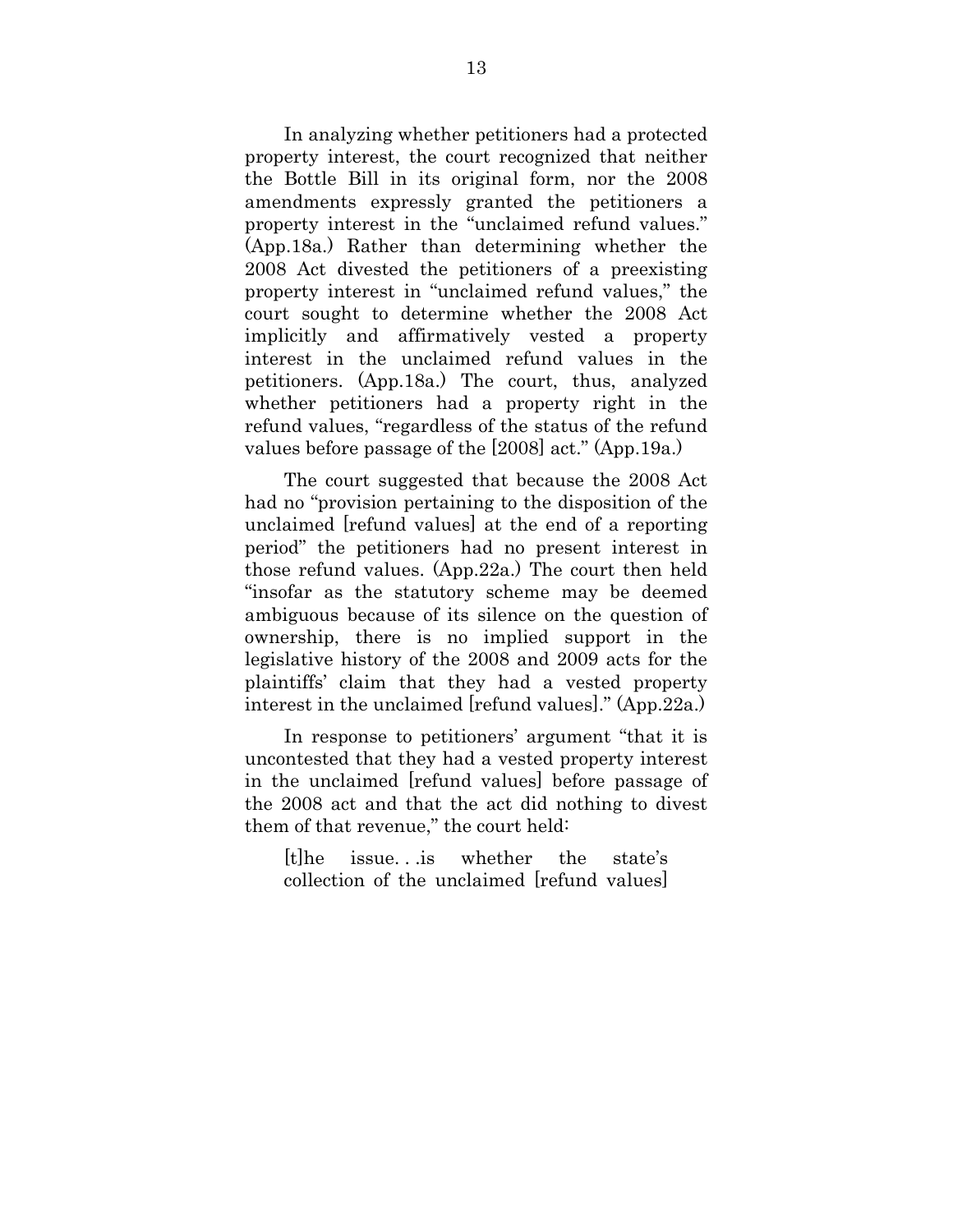accruing during the four month period prior to the effective date of the 2009 act resulted in an unconstitutional taking of the [petitioners'] property, which does not require consideration of whether the unclaimed [refund values] were the [petitioners'] property prior to passage of the 2008 act. . . .(App.27a.)

Equivocating, the court held that even if the petitioners had preexisting property rights "they clearly had no such interest following [the 2008 act's] passage for the reasons previously described." (App.27a.) Nowhere, though, did the court find that 2008 Act affirmatively divested the petitioners of a preexisting property right; it found only that the 2008 Act did not vest the petitioners with a property right.

Next, the court rejected petitioners' assertion that this case was analogous to Massachusetts Wholesalers of Malt Beverages, Inc. v. Attorney General, 567 N.E.2d 183 (Mass. 1991). (App.30a.) The court found that the regulatory scheme in Connecticut was different from that in Massachusetts Wholesalers. (App. 30a.) In so holding, the court concluded that the Connecticut regulatory scheme "require[d] that distributors. . .charge and collect a deposit on each beverage container sold," (App.31a) despite its previous and contrary recognition that, as the parties stipulated, "[t]he bottle bill [did] not require the [petitioners] to charge retailers a five cent refund value at the time of sale," (App 9a).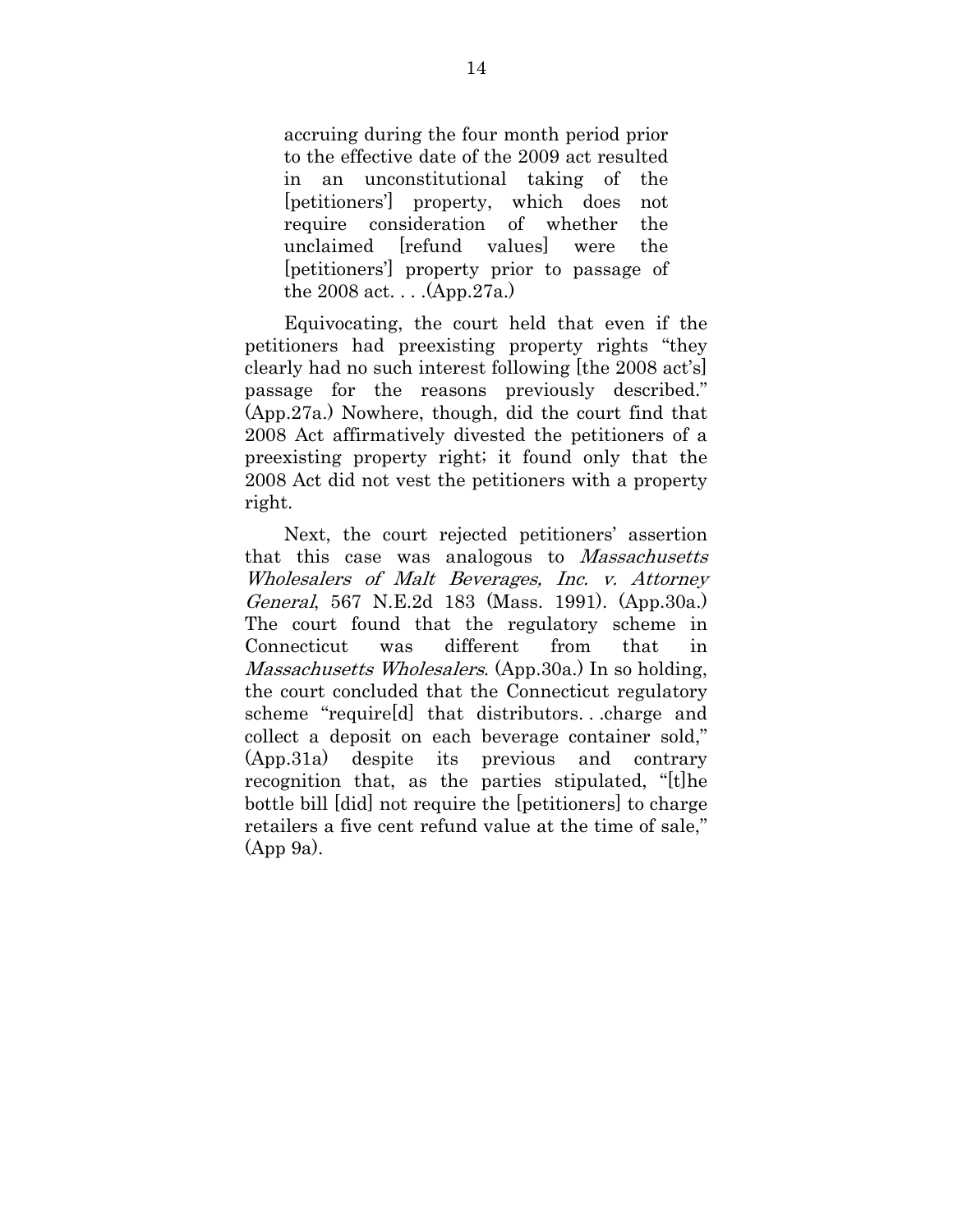The court turned its attention to those cases cited by petitioners where "federal courts have applied a takings analysis to situations in which legislatures have confiscated money in specifically targeted private accounts." (App.31a-32a.) It distinguished them by stating that "[t]he property interest at stake. . .was the interest earned on the funds in the accounts, where ownership of funds was undisputed and there was no permissible regulatory purpose or cost imposed on the government." (App.32a.)

Further, in a "property interest" analysis the court had never previously performed, the court looked for "incidents of ownership" such as, "(1) the right to use the property; (2) the right to earn income from the property and contract over its terms with other individuals; and (3) the right to dispose of, or transfer, ownership rights permanently to another party." (App.33a.) Although the court recognized that the 2008 Act did not address disposition of the unclaimed refund values, it "conclude[d] that the [petitioners] had no property interest in the unclaimed [refund values] because their right to use and control the [unclaimed refund values] was severely limited following passage of the 2008 act." (App.34a.)

Finally, the court decided "that, because [petitioners] failed to prove that they had a clear entitlement to the unclaimed refund values attributable to the period from December 1, 2008, to April 1, 2009, the trial court improperly determined that the 2009 act resulted in an unconstitutional taking." (App.34a-35a.) The court thus held that the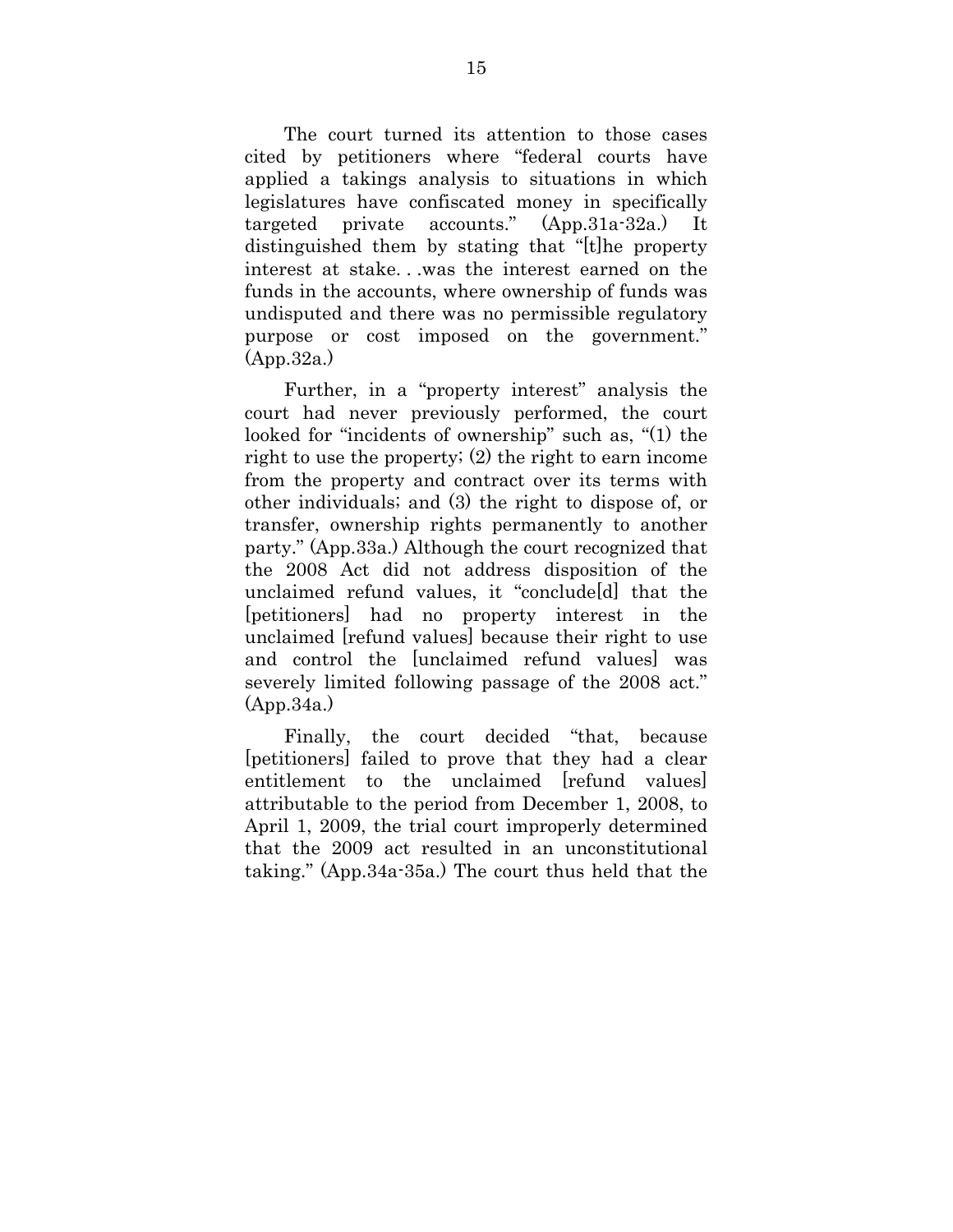retroactive taking of the "unclaimed refund values" from petitioners' bank accounts was not unconstitutional because the petitioners had no property right to those funds in the first place. (App.36a.)

### REASONS FOR GRANTING THE PETITION

I. REVIEW IS NECESSARY BECAUSE THE CONNECTICUT SUPREME COURT'S OPINION EFFECTED A JUDICIAL TAKING, AND BECAUSE THERE IS A SPLIT AMONG THE LOWER COURTS OVER WHETHER A JUDICIAL DECISION CAN BE A TAKING IN VIOLATION OF THE FIFTH AND FOURTEENTH AMENDMENTS.

The Connecticut Supreme Court's opinion erased a constitutional protection against uncompensated taking afforded to owners of private property by simply and erroneously declaring that petitioners' established property rights did not exist. Since this Court's opinion in Stop the Beach Renourishment, Inc. v. Florida Department of Environmental Protection, 130 S. Ct. 2592 (2010) (plurality opinion), the Circuit Courts and state courts of last resort have split over whether a judicial taking accomplished by fundamentally redefining "property interests" under state law is now a part of the Court's takings jurisprudence. This case provides an opportunity for the Court to clarify the issue of judicial takings. The Connecticut Supreme Court's opinion, while purportedly resting on state law principles of property law, eliminated established property rights by *ipse dixit* to avoid the otherwise unconstitutional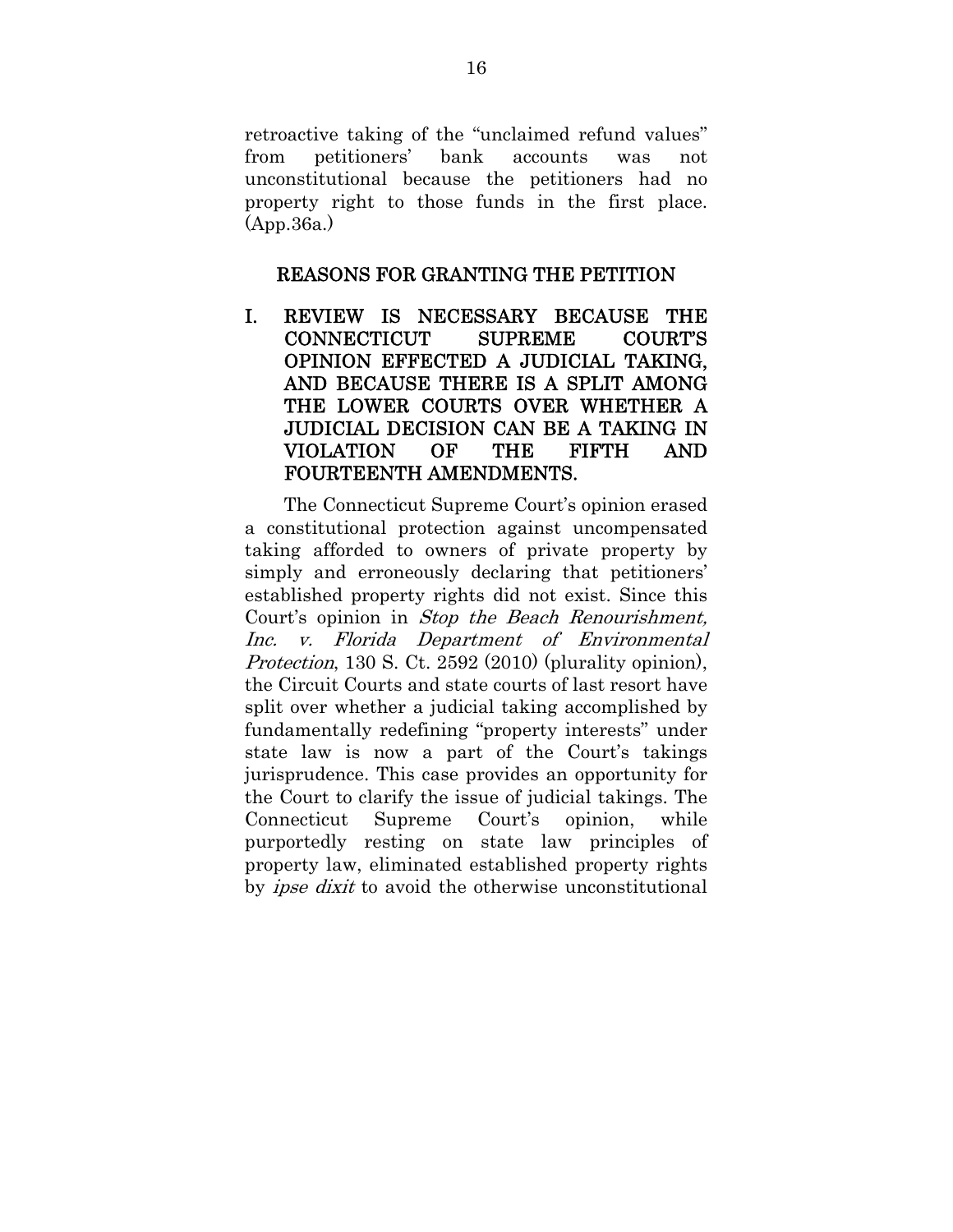taking of petitioners' property. See Stop the Beach, 130 S. Ct. at 2602 (plurality opinion) (quotation and citation omitted).

A. The Connecticut Supreme Court's opinion was a judicial taking because it eliminated beverage distributors' established property rights in so-called unclaimed refund values and allowed the State to retroactively take the distributors' privately held funds.

The Fifth Amendment, made applicable to states through the Fourteenth Amendment, Chicago, B  $\&$ Q.R. Co. v. Chicago, 166 U.S. 226, 239 (1897), protects against the taking of private property for public use without just compensation. U.S. CONST. AMEND. V. "The Takings Clause. . .is not addressed to the action of a specific branch or branches." Stop the Beach, 130 S. Ct. at 2601 (plurality opinion of Scalia, J.). A state may not, therefore, "do by judicial decree what the Takings Clause forbids it to do by legislative fiat." Id. (citation omitted). "If a legislature or a court declares that what was once an established right of private property no longer exists, it has taken that property.  $\ldots$ " *Id.* at 2602 (emphasis in original); see Phillips v. Washington Legal Foundation, 524 U.S. 156, 167 (1998) ("as to confiscatory regulations (as opposed to those regulating the use of property), a State may not sidestep the Takings Clause by disavowing traditional property interests long recognized under state law").

The starting point for a Fifth Amendment takings claim then is whether there is a constitutionally protected interest in property. See,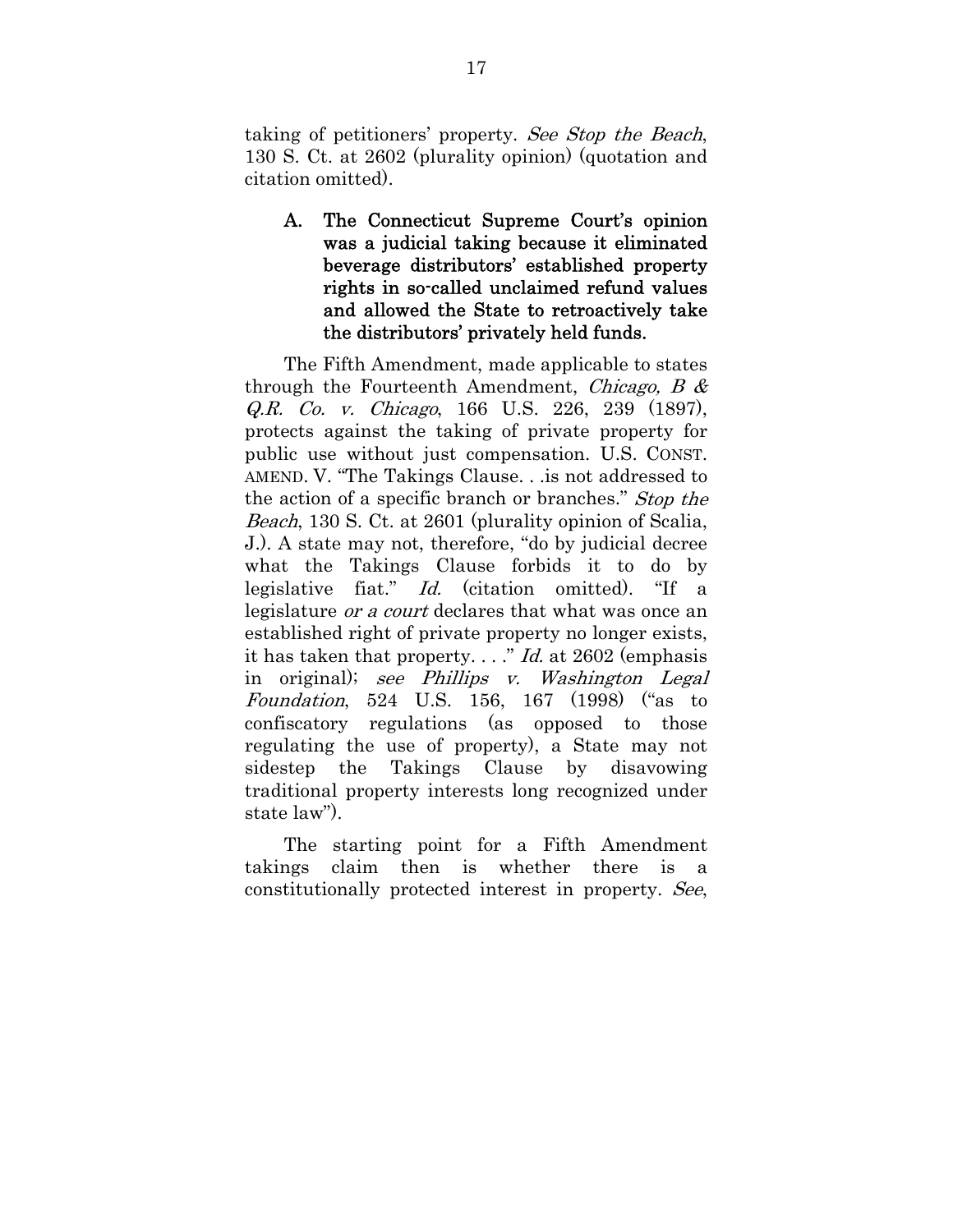e.g., Ruckelshaus v. Monsanto Co., 467 U.S. 986, 1000-01 (1984). While a taking is certainly a constitutional question, "the existence of a property interest is determined by reference to existing rules or understandings that stem from an independent source such as state law." Phillips, 524 U.S. at 164 (internal quotation and citation omitted). In the context of a judicial taking, "[w]hat counts is not whether there is a precedent for the allegedly confiscatory decision, but whether the right allegedly taken was established." Stop the Beach, 130 S. Ct. at 2610 (Scalia, J., plurality opinion). A party claiming a "judicial taking" must show that before the court's decision they had rights to the property taken. See id. at 2611.

In *Stop the Beach* this Court had to determine whether the Florida Supreme Court's decision in that case eliminated established littoral property rights. 130 S. Ct. at 2610. There, this Court observed "[t]here is no taking unless petitioner can show that, before the Florida Supreme Court's decision, littoralproperty owners had rights to future accretions and contact with the water superior to the State's right to fill in its submerged land." Id. at 2611. The Court then addressed the background principles of state property law, and found the state court's decision to be consistent with those principles. Id. at 2612. As the Court noted, "[t]he Takings Clause only protects property rights as they are established under state law." *Id.* at 2612. It follows, that if the property rights existed before the Florida Supreme Court's decision, they would have been protected from uncompensated taking. See id. at 2612. "[W]hether the source of a property right is the common law or a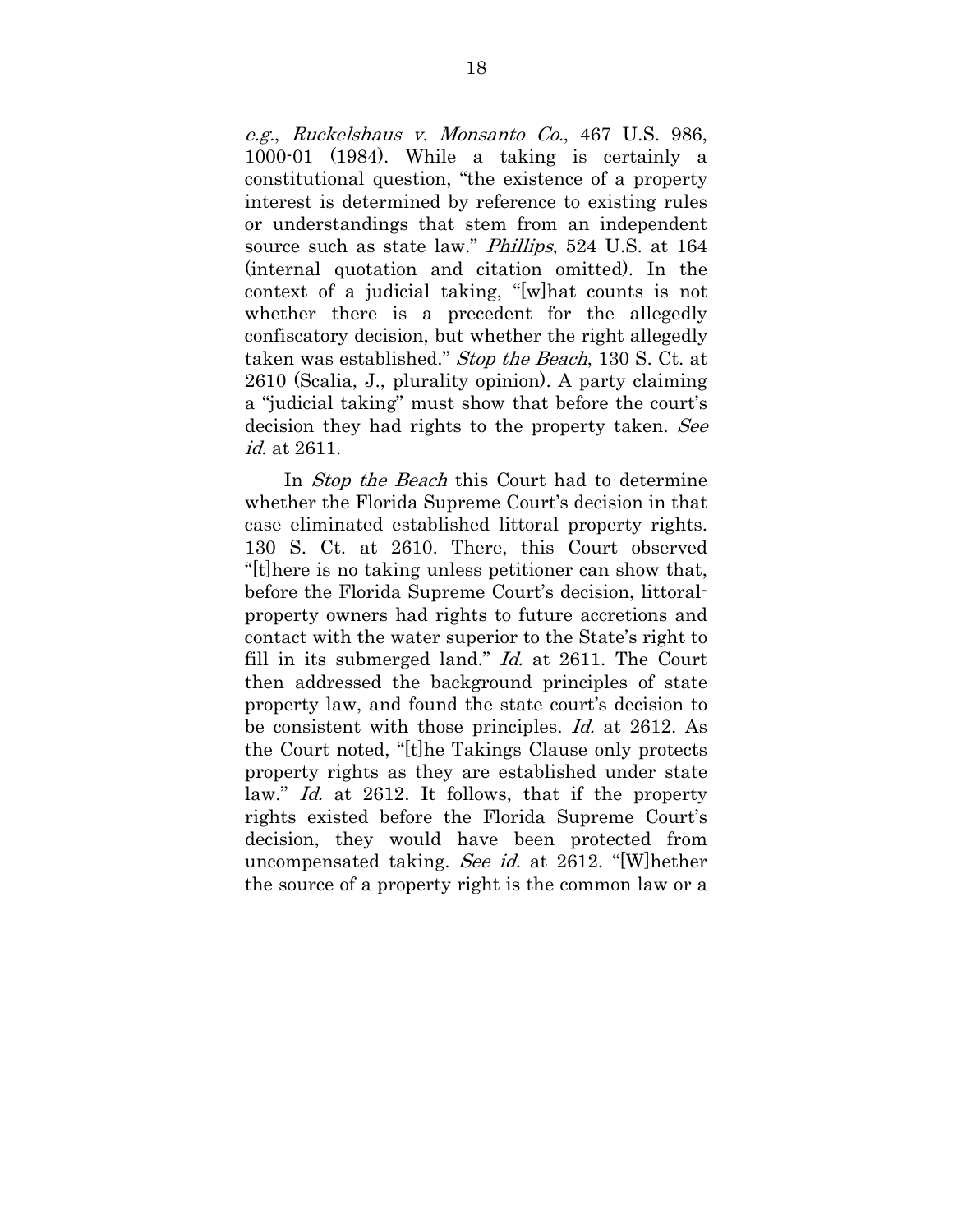statute makes no difference, so long as the property owner continues to have what he previously had." Id. at 2613 n.12.

### 1. Distributors had a property right to unclaimed refund values under the pre-2008 Connecticut "Bottle Bill."

"Money is certainly property...." Pirie v. Chicago Tile & Trust Co., 182 U.S. 438, 443 (1901). The "Bottle Bill" expressly defines refund values by unit of currency, five cents. Conn. Gen. Stat. § 22a- $244(a)$ . It follows that refund values, whether "claimed" or "unclaimed", were property. The distributors' general funds were no less their property than the funds of any regulated business which is liable under statute to make payments under certain conditions.

The pre-2008 "Bottle Bill" mandated distributors to pay a five-cent refund value and an additional handling fee for empty beverage containers tendered to them by a retailer. That was the full extent of the distributor's obligations with respect to refund values under the "Bottle Bill." See generally Conn. Gen. Stat. §§ 22a-243–245 (providing no obligation to distributors other than to pay refund values). The "Bottle Bill" did not mandate that distributors charge any specific price on their products or segregate a specific amount or percentage of price related to cover possible "refund value" payments. Id. Distributors *could* absorb excess costs associated with their "Bottle Bill" obligations or recoup costs by charging more for the costs of compliance. (See App.5a-9a.) Nothing in the "Bottle Bill" prohibited or mandated either approach, or even provided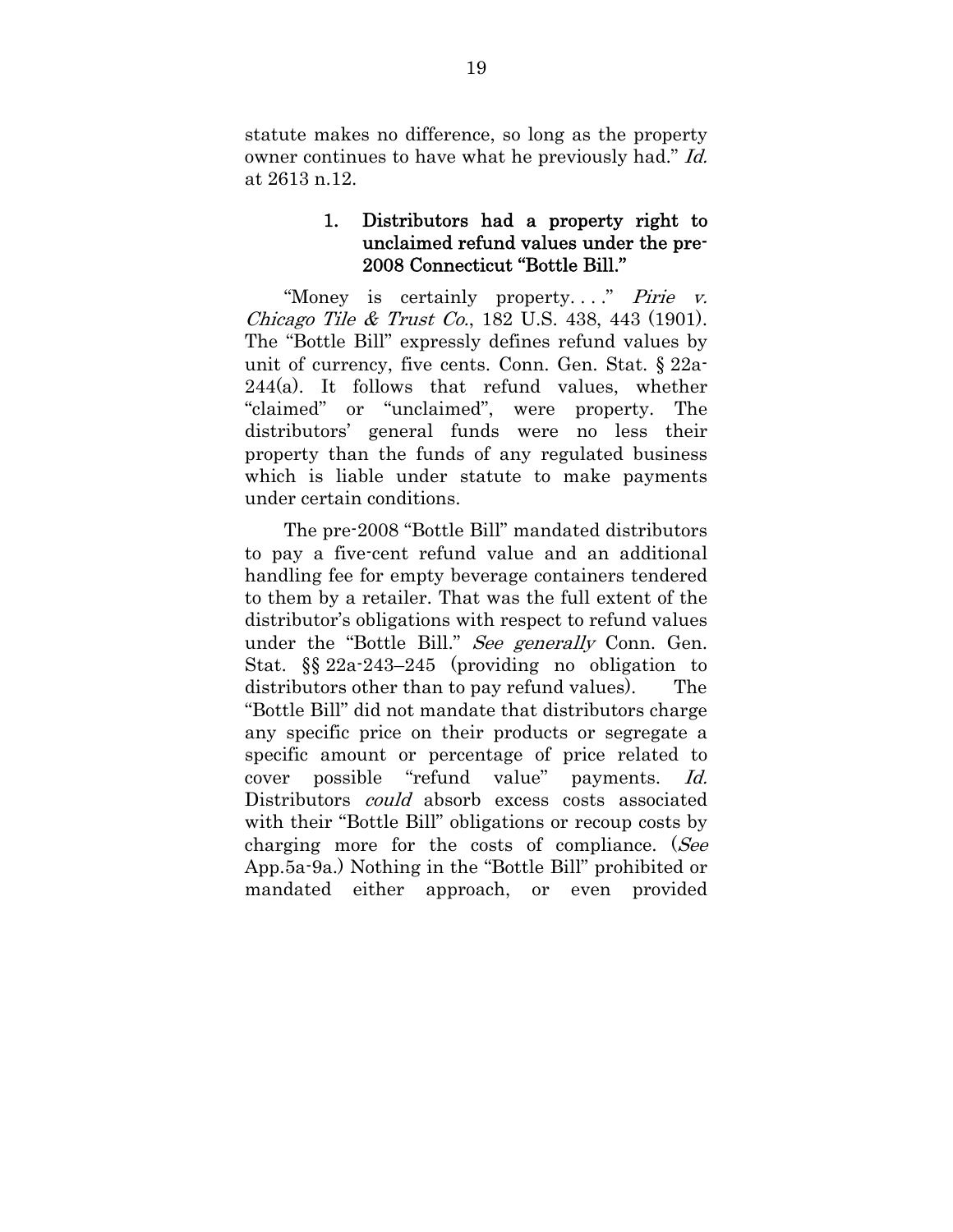guidance. See generally Conn. Gen. Stat. §§ 22a-243– 245. As the Connecticut Superior Correct recognized, "the distributors' obligation to pay refund values on the return container [was] an expense of doing business, which was paid from the income they received from the sale of filled beverages to the retailers." (App.49a.)

Since any and all money received by distributors on their sales, whether itemized or not, was the distributors' property, under the "existing rules or understanding[s] that stem[med] from [the pre-2008 'Bottle Bill']," any so-called "unclaimed refund values" were the distributors' property. As noted by the trial court, "[t]he [respondents] here cannot, and do not, seriously contest that prior to the 2008 Act, the unclaimed [refund values] were the property of the [petitioners]." (App.51a.) Indeed, the first and only challenge to this well-settled proposition emerged in the Connecticut Supreme Court's opinion.

## 2. The 2008 Act did not divest distributors of their property right to unclaimed refund values.

Connecticut property interests have long been held to be stable. "Interpreting a statute to impair an existing interest or to change radically existing law is appropriate only if the language of the legislature plainly and unambiguously reflects such intent." Lynn v. Haybuster Mfg., Inc., 627 A.2d 1288, 1292 (Conn. 1993). Here, the "Bottle Bill" was amended, effective December 1, 2008. Act of Nov. 25, 2008, § 11. The 2008 Act did not expressly address ownership or disposition of unclaimed refund values. See generally id.; (App. 34a). Accordingly, the act did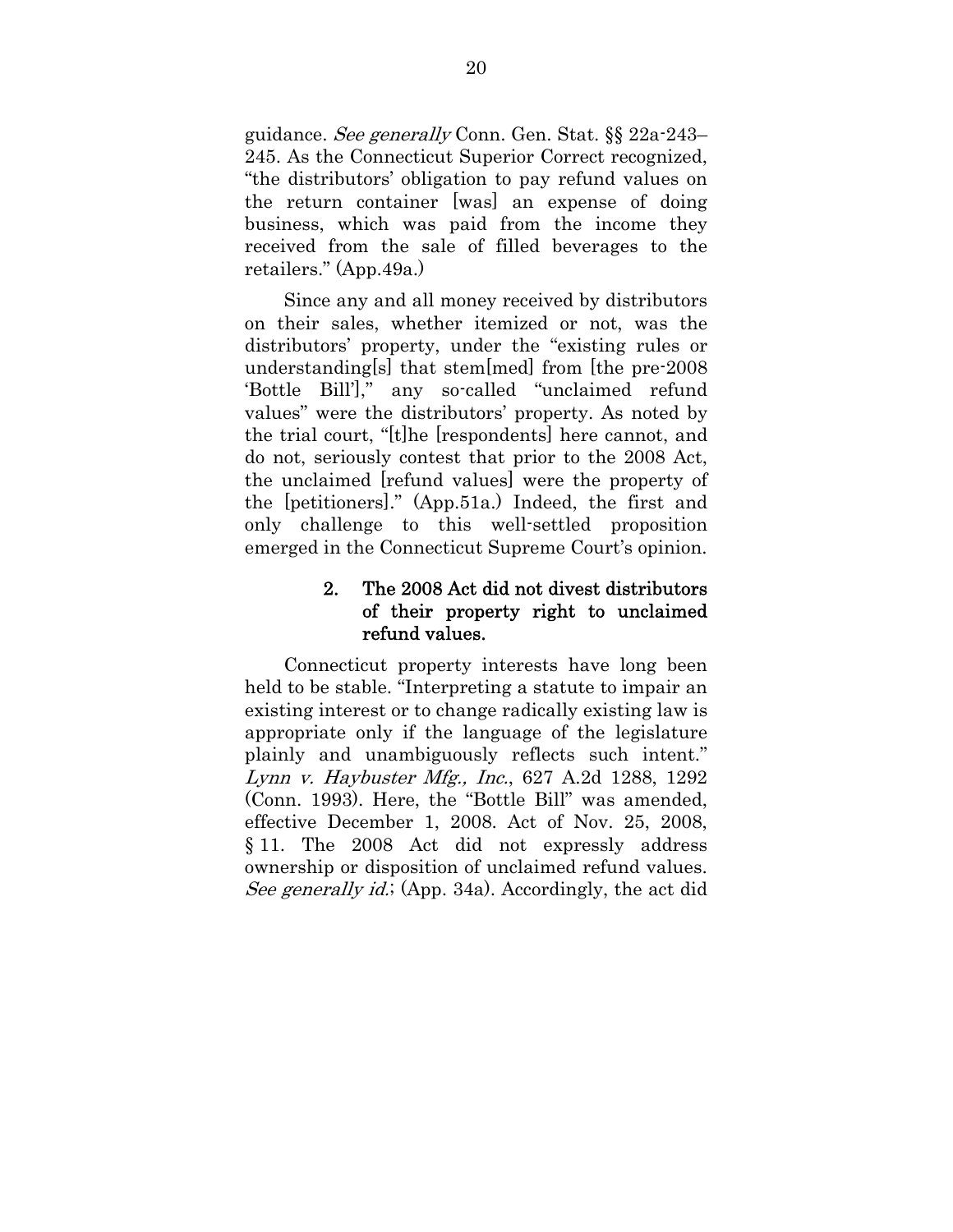not alter the distributors' existing interest in the portion of their revenue that could be "claimed" as a refund value by a retailer. Rather, the amendment set up a system for accounting and reporting where distributors had to open private bank accounts in their own names and deposit an amount equal to the refund value for every beverage sold. Act of Nov 25, 2008, § 11(a). The distributors then paid refund values from this account, deposited interest and dividends to this account, and reported on these activities to the State. See generally id. § 11. These amendments to the "Bottle Bill" did not require that the distributors charge any specific amount on their products for later payment of refund values. Id. Moreover, the 2008 Act left both the principal and interest in the account in the possession of the distributors. Id.

Because the 2008 Act made no provision for the ultimate disposition of funds in these accounts, it did not expressly alter the established property rights of the distributors to the funds identified as so-called unclaimed refund values. The 2008 Act did not require the petitioners to deposit any specifically identifiable revenues in their special accounts. Instead, deposits into the special accounts were simply made based on a formula: number of beverages sold times five cent refund value. The distributors were not holding separate "refund values" in trust for retailers. Any payment of refund values came from the distributors' general funds. Nothing in the 2008 Act altered distributors' settled expectations and understandings with respect to their established rights in so-called unclaimed refund values. Indeed, the Connecticut Supreme Court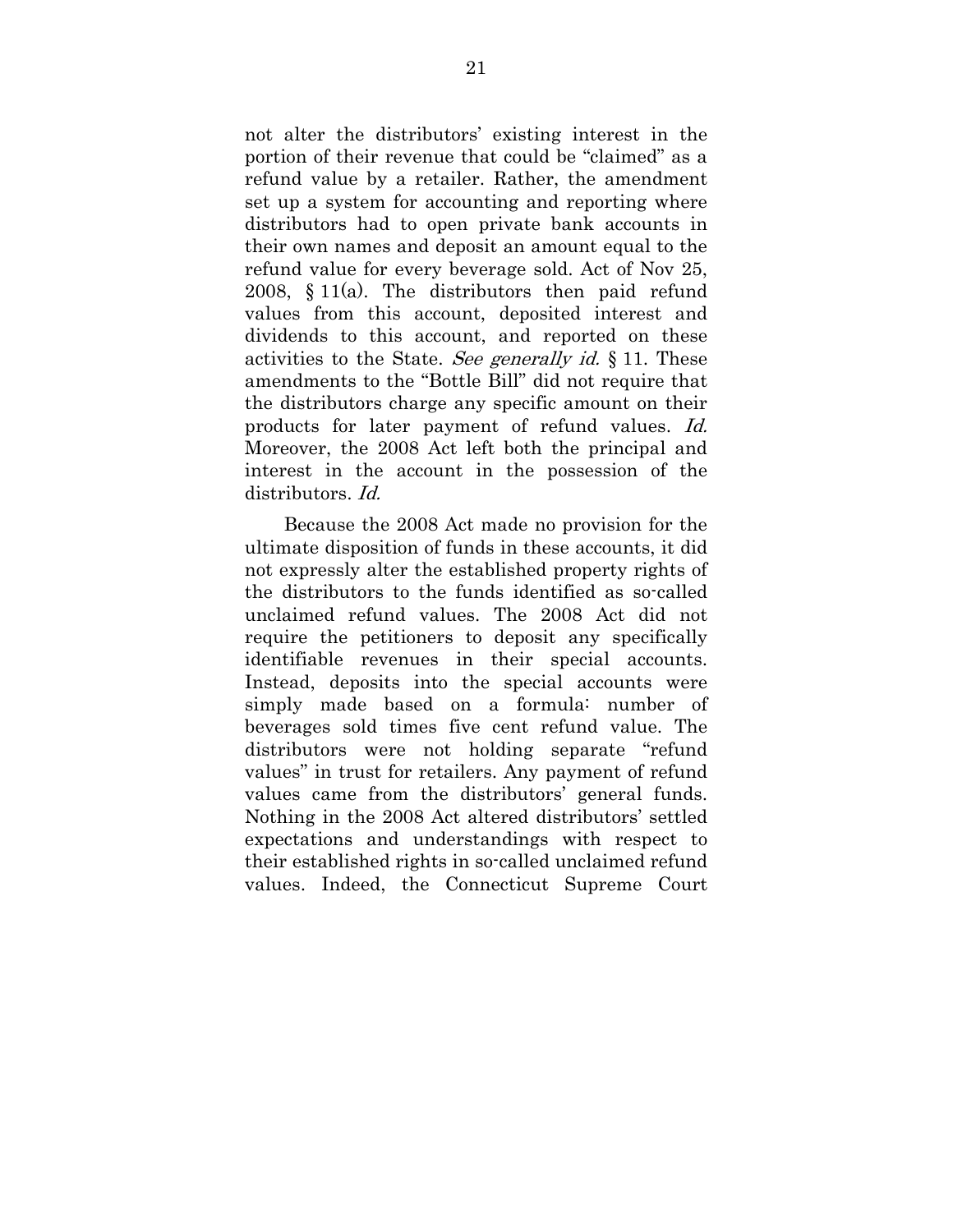deemed the 2008 Act "ambiguous because of its silence on the question of ownership." Under existing Connecticut property law, as established by Lynn, the 2008 Act could not have altered the distributors' well-established property interests.

> 3. The court's opinion effected a judicial taking because it eliminated distributors' property rights by disregarding existing state law principles and allowing the State to retroactively take petitioners' property.

 When the Connecticut Supreme Court held that the petitioners had no property rights to the so-called unclaimed refund values in their special accounts, i.e., the difference between the money the distributors deposited in the account and the money they paid out as refund values, it blessed the State's retroactive taking of those privately held funds under Act of Jan. 15, 2009, § 15. This decision therefore effected a per se taking of the petitioners' property in violation of the Fifth and Fourteenth Amendments. The court reached its conclusion by disregarding long standing principles of state law and ignoring the parties' stipulations of fact, thus, allowing the court to sidestep both the per se takings issues presented by the 2009 Act.

To reach its unconstitutional conclusion, the Connecticut Supreme Court began by improperly applying its presumption of constitutionality to the predicate issue of whether a property right existed. (App.13a.) ("The court will indulge in every presumption in favor of the statute's constitutionality.") (quotation and citation omitted).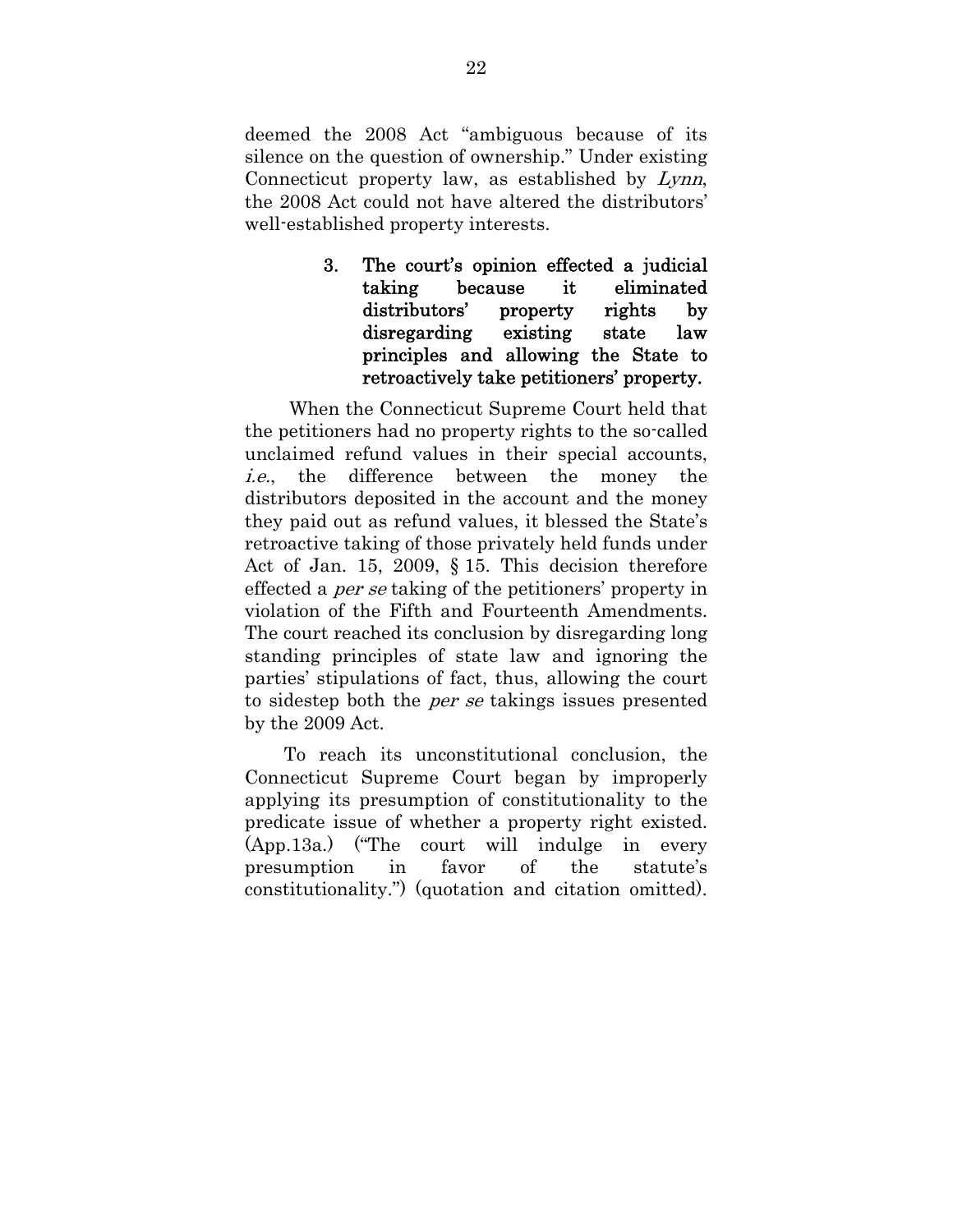The overly broad application of this presumption to the threshold issue of whether the petitioners had a property right was improper and erroneous, and paved the way for the judicial taking that followed.

The question of whether a property right existed was not a constitutional question; it was a question of state law. See Phillips, 524 U.S. at 164. Burdening the petitioners with what was effectively a presumption against property rights was improper. Lynn established that Connecticut property interests were entitled to the opposite presumption. Lynn, 627 A.2d at 1292. The retroactive reclassification of established principles of property rights directly contravenes the protections which the Takings Clause is meant to afford. See Phillips, 524 U.S. at 167 (1998) ("a State may not sidestep the Takings Clause by disavowing traditional property interests long recognized under state law").

By not discussing the pre-2008 "Bottle Bill," the court, by *ipse dixit*, effectively declared that any established rights no longer existed after the 2008 Act. Cf. Webb's Fabulous Pharmacies, Inc. v. Beckwith, 449 U.S. 155, 164 (1980).

Rather than premising its analysis on the uncontested proposition that beverage distributors had long-standing established rights in "unclaimed refund values" and determining how, if at all, the 2008 Act modified those established rights, the court required petitioners to show that the 2008 Act affirmatively vested them with property rights in the unclaimed refund values. That the Connecticut Supreme Court applied this approach is evidenced by the fact that it did not determine who actually owned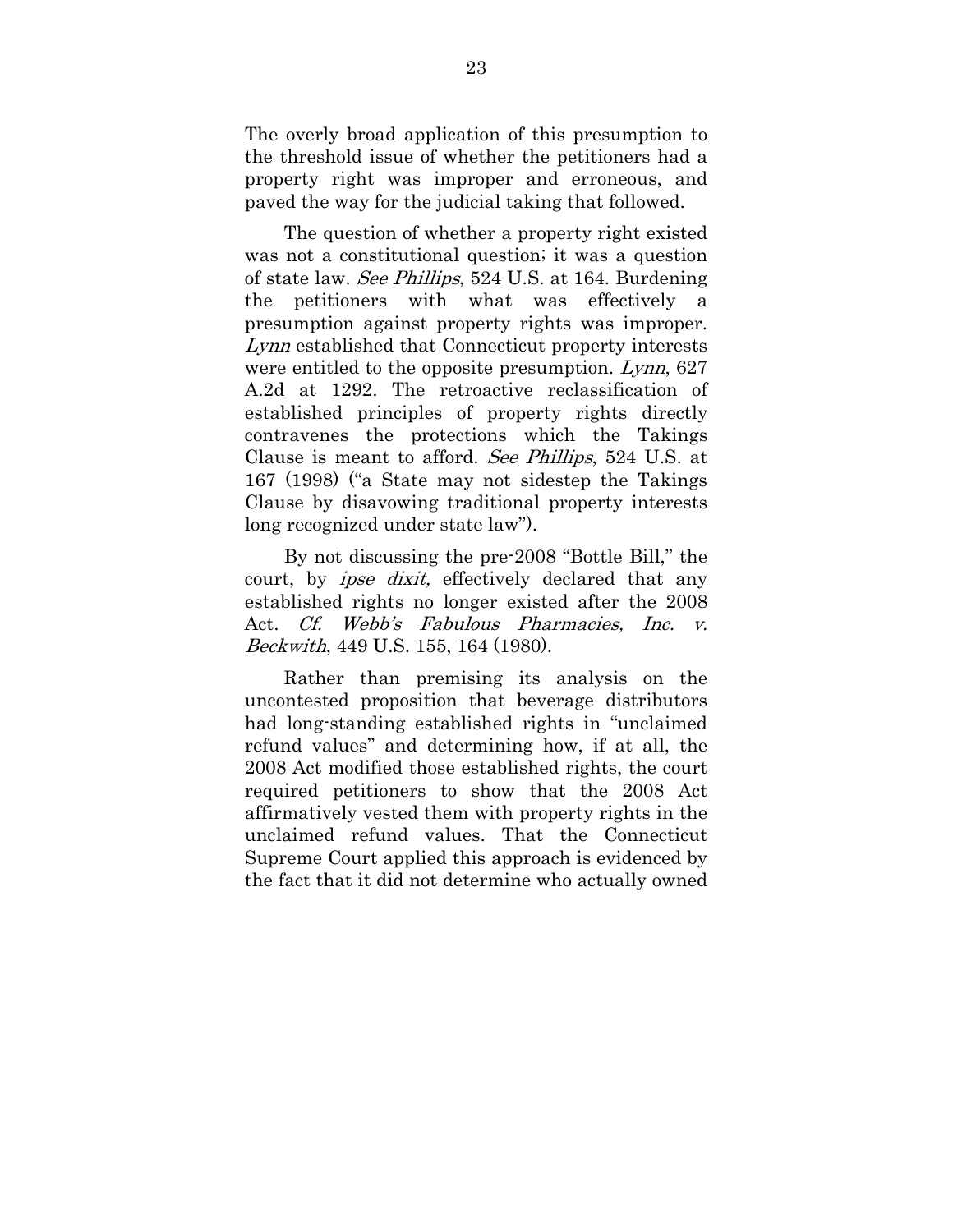the funds in the special accounts for the relevant period before the effective date of the 2008 Act.

The court also falsely characterized the requirements of the Bottle Bill. Specifically, the court's declaration that "[t]he scheme requires that distributors. . .charge and collect a deposit on each beverage container sold" is wholly unsupported by the statutory scheme and is contrary to the *joint* stipulations of the parties. (App.31a.) Accordingly, the court's attempt to characterize the funds in the special accounts as some type of property held in trust for a redeeming retailer represents a complete departure from established state law. Significantly, after petitioners initiated this lawsuit in the State court, the legislature later amended the Bottle Bill in 2010 to specifically provide that the funds held in the special accounts were held in trust for the state. Act of May 10, 2010, Conn. Pub. Act No. 10-25, § 2 (codified as amended at Conn. Gen. Stat. § 22a-245a).

Further, the transfer of distributors' funds into special accounts did not alter the status of the beneficial owner of the funds before transfer. States may, and often do, require individuals to hold funds in specific accounts, controlled by others, for permissible regulatory purposes. See, e.g., Brown v. Legal Foundation of Washington, 538 U.S. 216 (2003) (IOLTA accounts); Phillips, 524 U.S. at 156 (same); Webb's Fabulous Pharmacies, 449 U.S. at 155 (Interpleader funds). This is because the transfer of principal is not a per se confiscation of property. See Brown, 538 U.S. at 234. The pre-transfer owner is no less the owner after the transfer. Cf. Webb's Fabulous Pharmacies, 449 U.S. at 160 ("The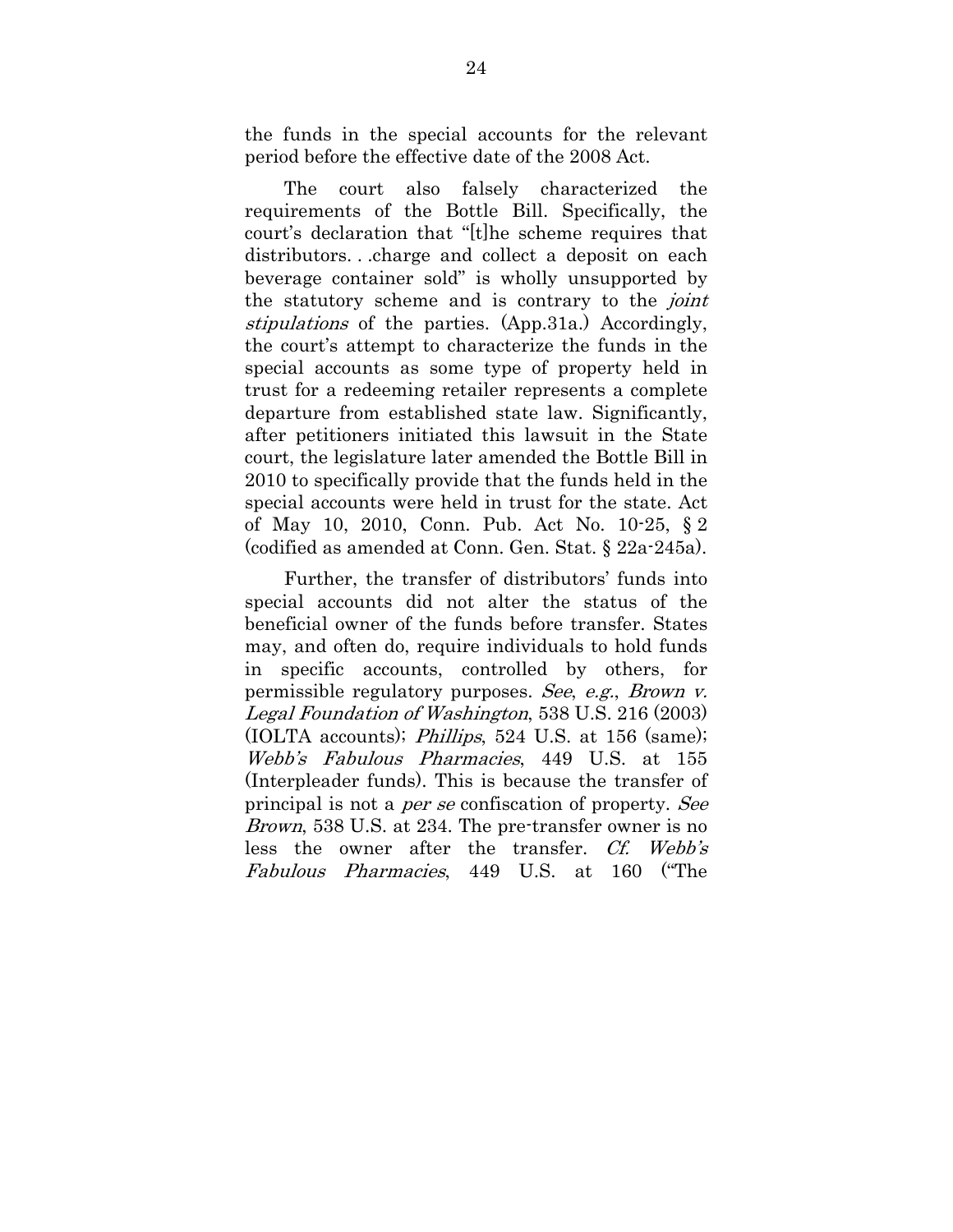principal sum deposited in the registry of the court plainly was private property. . . .").

The Connecticut Supreme Court, however, stated that because the 2008 Act did not expressly provide for the ultimate disposition of the so-called unclaimed refund values accumulated in the accounts for the period December 1, 2008, to April 1, 2009, the distributors did not have a vested interest in those sums. (App.22a.) (citing Bryant v. Hackett, 171 A. 664, 667 (Conn. 1934) (property interest is vested interest if it functions as present interest)). This conclusion disturbed long-established Connecticut property law. For example, in Connecticut, "contingent remainders" granted by will are "presently existing property interests." Gaynor v. Payne, 804 A.2d 170, 176 (Conn. 2002) ("although that condition may never be fulfilled, that possibility does not alter the nature of the contingent remainder as an enforceable, presently existing property interest").

The court's conclusion that the distributors "possessed none of the normal incidents of ownership" also upended existing law. The petitioners retained exclusive control over the funds in the account and were permitted to use those funds to pay the operating expense of refund values payable upon the return of empty containers. Indeed, the 2008 Act specifically contemplated that the funds in the account might be fully depleted in the payment of these operating expenses.

Moreover, in addition to retaining the benefits of the revenue deposited in the special accounts, the petitioners also retained the burdens associated with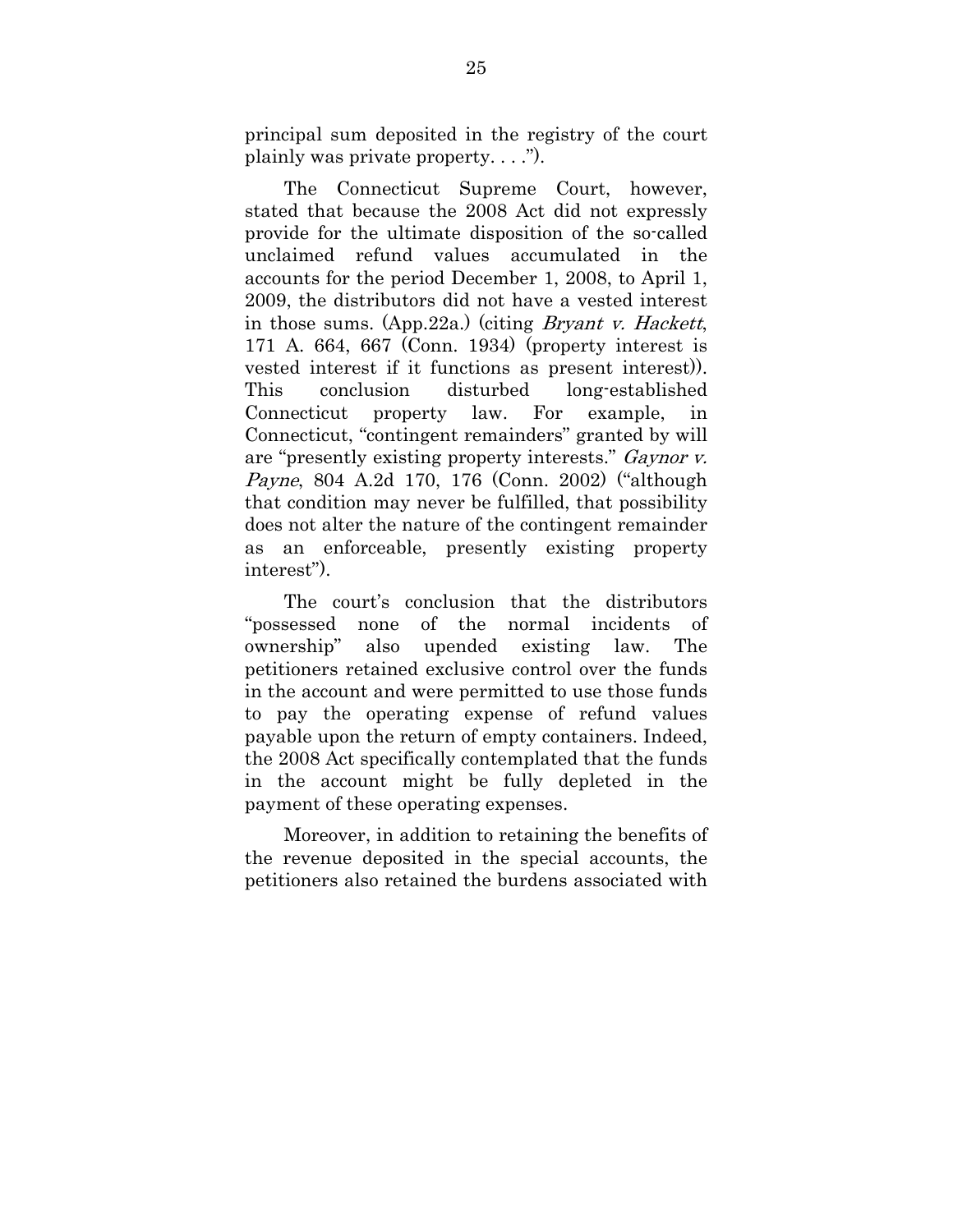that revenue. Specifically, the petitioners were responsible for the payment of taxes on the revenue deposited in the special accounts pursuant to the 2008 Act, as well as interest accruing on those revenues. Under any test of commercial or property law, the ownership of the funds deposited pursuant to the 2008 Act remained the petitioners' property.

The court's ignoring of petitioners' clear evidence of a property interest, in favor of what it deemed a lack of "normal incidents of ownership," was completely contrary to settled principles of Connecticut property law. In Connecticut, "[a] 'property interest'. . .extends well beyond actual ownership of real estate, chattels, or money." Millard v. Connecticut Personnel Appeal Bd., 368 A.2d 121, 124 (Conn. 1976). The court, ignoring this principle, pointed to the lack of an express disposition of the funds in the accounts as suggesting that the petitioners' possessed "none of the normal incidents of ownership." (App. 34a).

Connecticut law, however, has long recognized property rights where the property in question is not alienable. For example, "[a] right of action, including one for personal injuries, is a vested property interest, before as well as after judgment." Massa v. Nastri, 3 A.2d 839, 840 (Conn. 1939) (holding that a statute derogating a right of action was nonretroactive). Further, tort claims based on personal injuries are not alienable in Connecticut. See Gurski v. Rosenblum and Filan, LLC, 885 A.2d 163, 168 (Conn. 2005). The court's determination that the distributors' lack of present control over the funds evinced a lack of ownership was contrary to these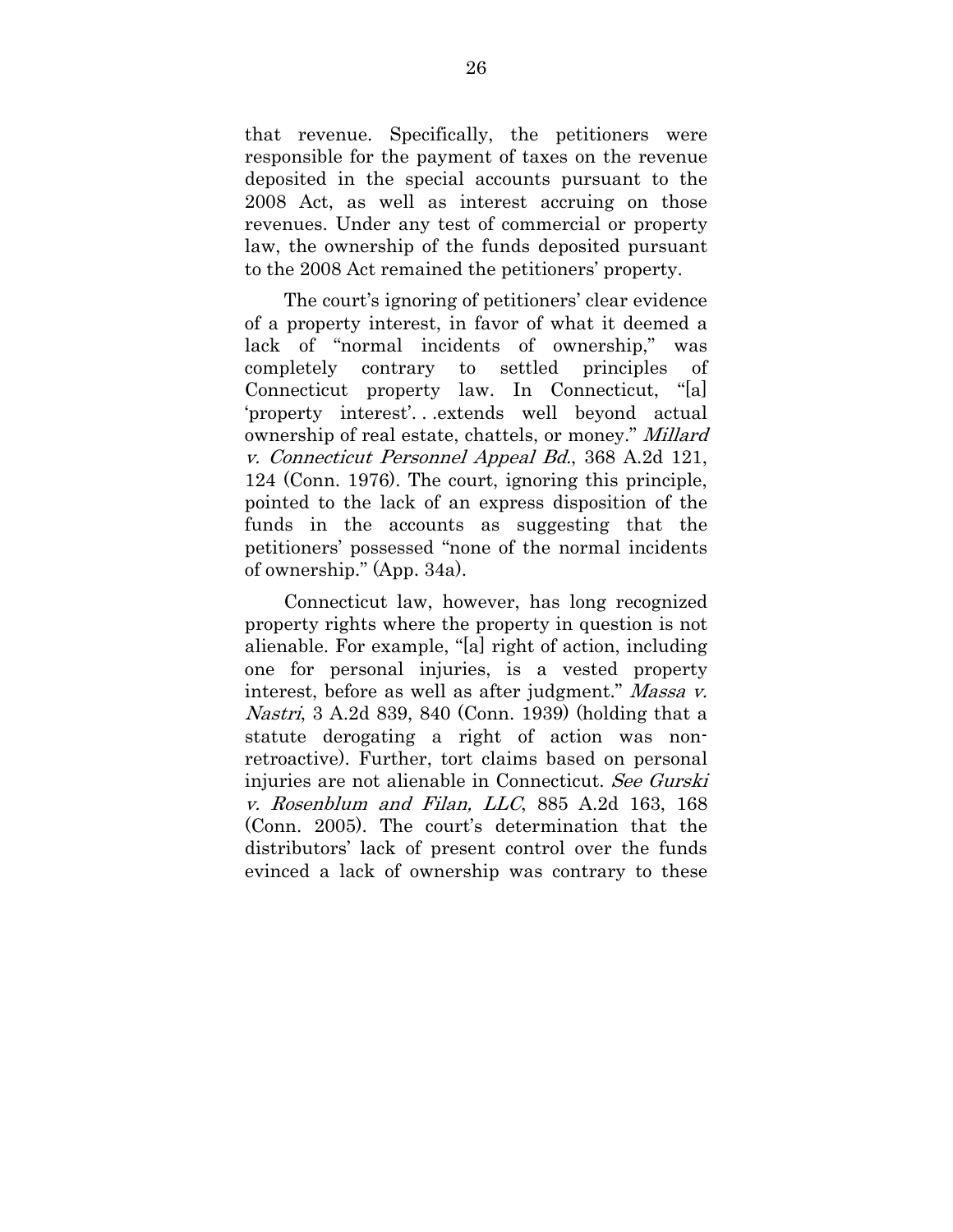settled principles. See, e.g., Gaynor, 804 A.2d at 176 (holding that a contingent remainder, which imparts no rights to control or possess property, "are not expectancies but, instead, are presently existing property interests").

Moreover, the fact that the 2008 Act did not make ultimate disposition of the excess funds does not suggest that the distributors did not hold a vested interest in those funds. Cf. Webb's Fabulous Pharmacies, Inc., 449 U.S. at 164 (holding that "recharacterizing the principal as 'public money' because it is held temporarily by the court" is a taking). Rather, it begs the question: Who owned the funds in the account before the Legislature retroactively recharacterized them as public money in 2009? The distributors had 30 years of settled practice establishing their rights, and nothing in the 2008 Act served to divest the distributors of those rights, expressly or otherwise.

The Court should grant the petition and reverse the judgment of the Connecticut Supreme Court, as it effected an unconstitutional taking of the petitioners' established property rights in violation of the Fifth and Fourteenth Amendments.

## B. The Circuit Courts and state courts of last resort are split on the issue of whether judicial action may be a taking in violation of the Fifth and Fourteenth Amendments.

While the Connecticut Supreme Court's opinion meets the judicial taking standard declared by the plurality of this Court in Stop the Beach, there is still a divergence of opinion in the lower courts over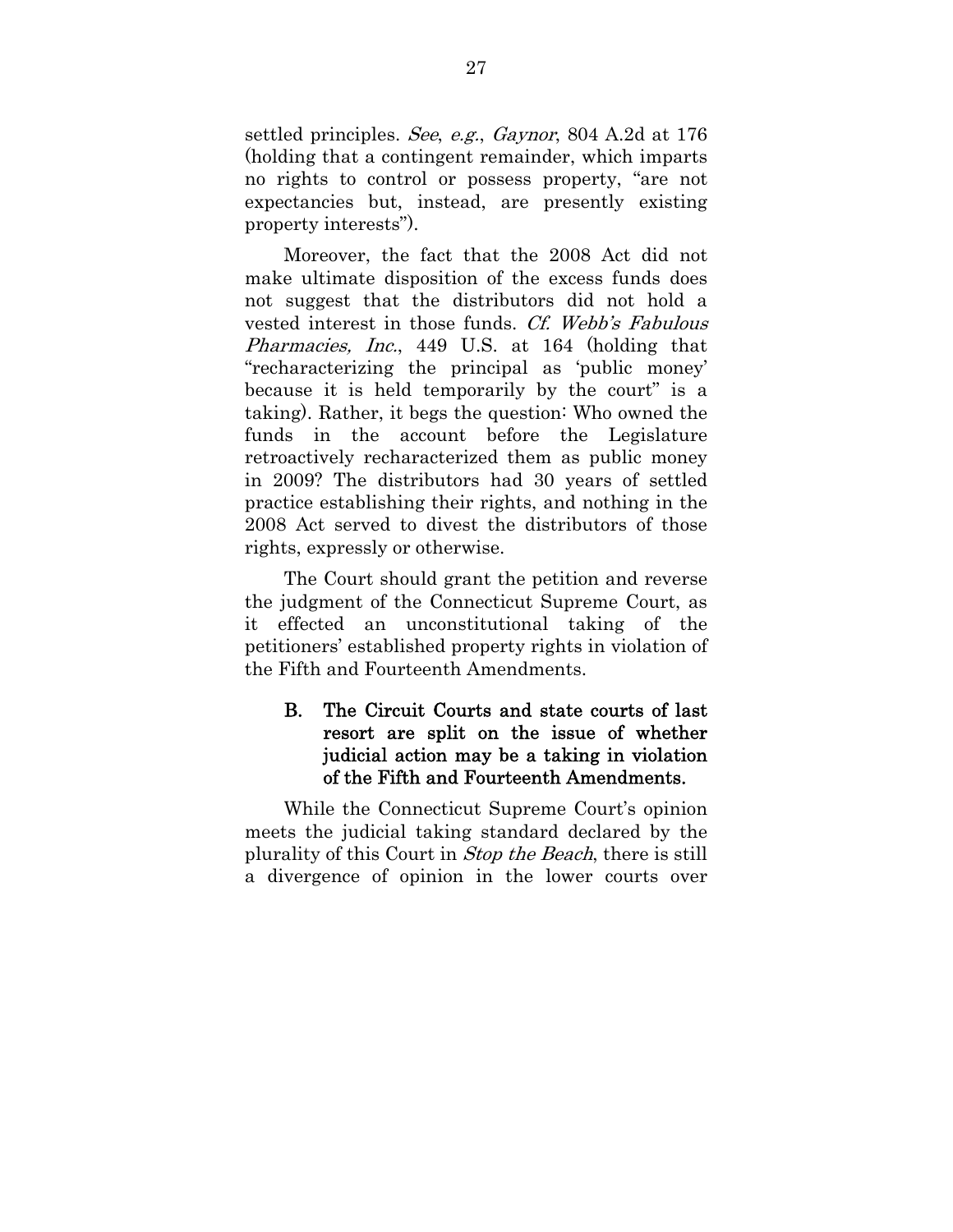whether a judicial action may be an unconstitutional taking. This case provides an opportunity for the Court to resolve the existing split.

In *Stop the Beach*, a plurality of this Court announced that judicial action could violate the Takings Clause if it served to eliminate an established property right: "If a legislature or a court declares what was once an established right of private property no longer exists, it has taken that property, no less than if the State had physically appropriated it or destroyed its value by regulation." Stop the Beach, 130 S. Ct. at 2602 (plurality opinion of Scalia, J., joined by the Chief Justice, and Thomas, and Alito, JJ.) (emphasis in original). Justices Breyer and Ginsburg concurred in part and in the judgment, concluding that no judicial taking occurred, but passed on the question of whether judicial action could violate the Takings Clause. Id. at 2619 (Breyer and Ginsburg, JJ., concurring in part and in the judgment). Justice Kennedy and Sotomayor concurred in part and in the judgment as well, but argued against using the Takings Clause, as opposed to the Due Process Clauses, to invalidate judicial action affecting property. Id. at 2613-18 (Kennedy and Sotomayor, JJ., concurring in part and in the judgment). Stop the Beach, thus, did not firmly establish through a majority of this Court that judicial actions may violate the Takings Clause.

At least three Circuit Courts, however, have found that judicial actions may violate the Takings Clause. In Smith v. United States, the Federal Circuit concluded that a "judicial takings" claim existed even before *Stop the Beach* for purposes of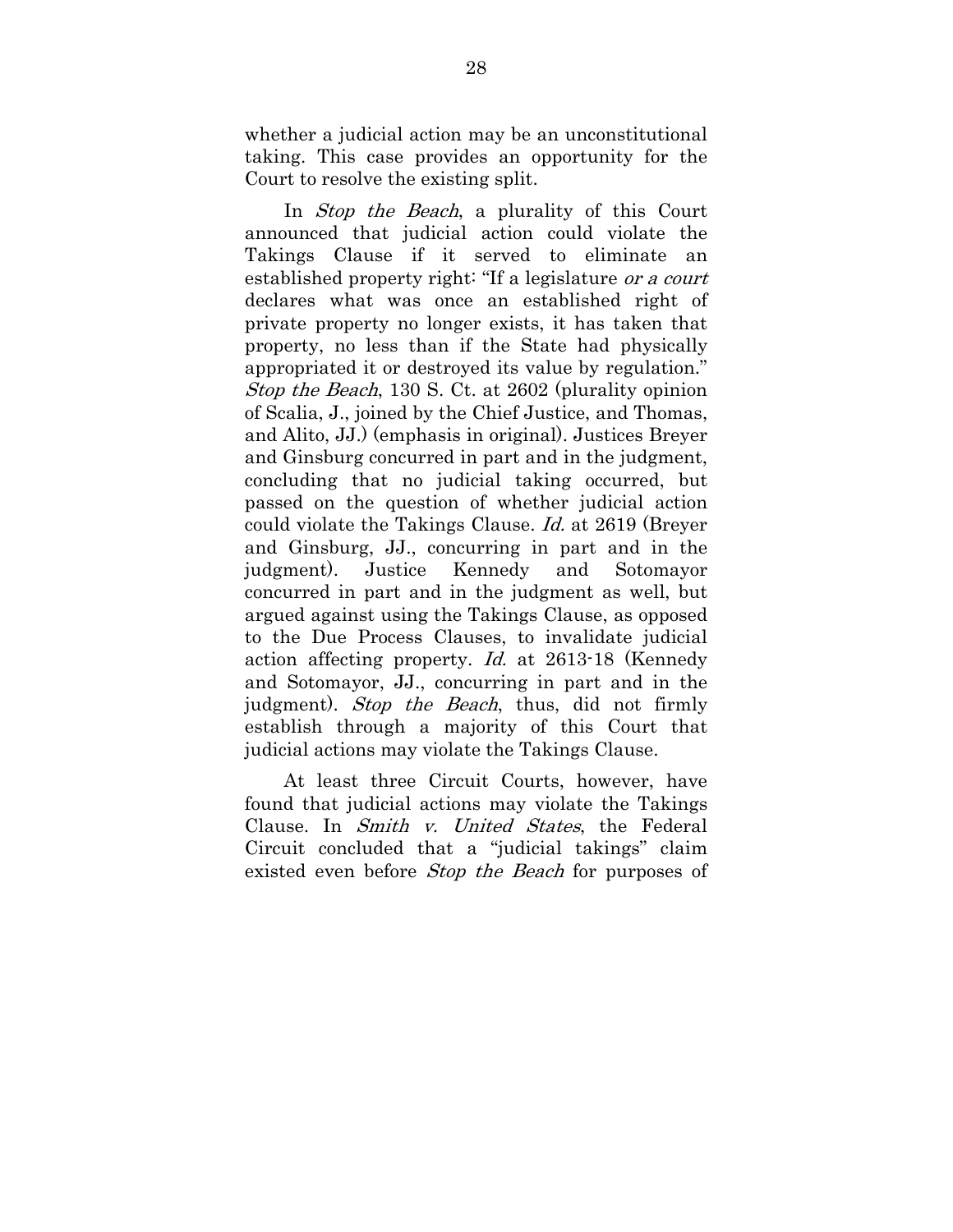determining the period of limitations under the Tucker Act. 709 F.3d 1114, 1116-17 (Fed. Cir. 2013), cert. denied, No. 13-5260, 2013 WL 3489701 (Oct. 7, 2013). The Federal Circuit said, "[t]he Court in Stop the Beach did not create this law, but applied it." Id. at 1117. In Vandevere v. Lloyd, the Ninth Circuit, citing Stop the Beach, said that "any branch of state government could. . .effect a taking." 644 F.3d 957, 963 n.4 (9th Cir. 2011). Further, the Ninth Circuit stated, "[w]e also note that a federal court remains free to conclude that a state supreme court's purported definition of a property right really amounts to a subterfuge for removing a pre-existing, state-recognized property right." Id. Finally, the Third Circuit seemed to implicitly accept that a judicial action may be a taking in In re Lazy Days' RV Center, Inc., 724 F.3d 418, 425 (3d Cir. 2013). There, one of the parties argued that a bankruptcy court order was a taking. Id. The Third Circuit, rather than categorically holding that judicial action could not be a taking, concluded that the particular judicial action at issue was not a taking. Id. Further, the Texas Supreme Court, relying on Stop the Beach, implicitly recognized judicial takings when it stated that "merely pronouncing. . .a limitation on property rights, whether by judicial decree or executive fiat, would raise serious, constitutional concerns." Severance v. Patterson, 370 S.W.3d 705, 710 n.5 (Tex. 2012).

In contrast, the Supreme Court of Kansas rejected the notion of a judicial taking, stating that *Stop the Beach* has no precedential value as to that issue. Northern Natural Gas Co. v. ONEOK Field Services Co., 296 P.3d 1106, 1127 (Kan. 2013), cert.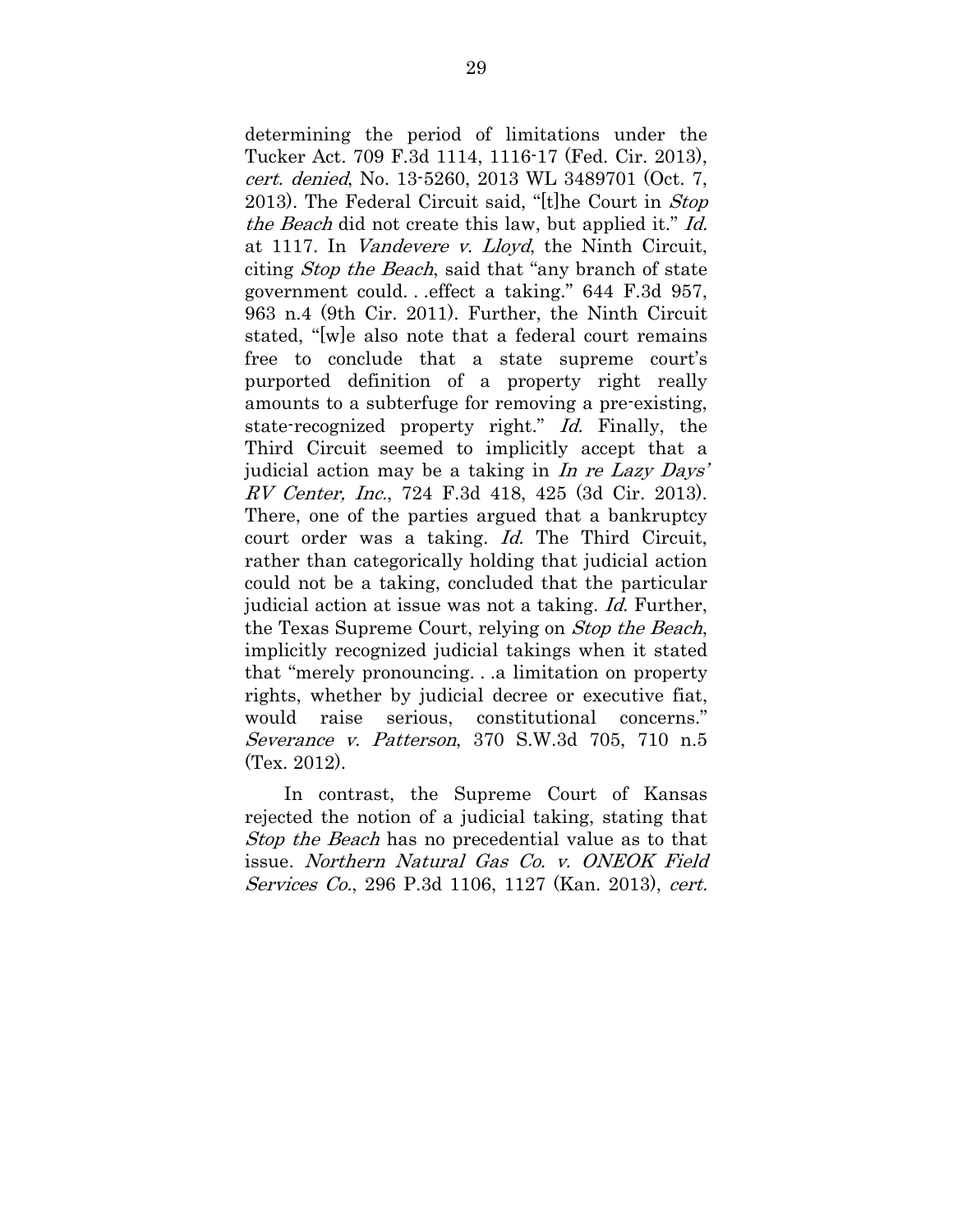denied, No. 12-1436, 2013 WL 2903456 (Oct. 7, 2013). The Court of Appeals of Maryland, with no explanation as to whether it was rejecting the theory of judicial takings or the merits of the claim, rejected a judicial takings claim premised on Stop the Beach, "[w]e are unpersuaded by Appellees' thin argument on this score. . . ." Exxon Mobil Corp. v. Albright, 71 A.3d 150, 151 n.1 (Md. 2013).

Indeed, the lower federal courts are unsure of what to make of the plurality's opinion in *Stop the* Beach. See, e.g., Weigel v. Maryland, Civ. No. WDQ-12-2723, 2013 WL 3157517, \*8 (D. Md., June 19, 2013) ("There is some—contested—authority that a federal district court may declare unconstitutional a state court decision that effects a Fifth Amendment takings.") (citing *Stop the Beach*, 130 S. Ct. at 2601); Shinnecock Indian Nations v. United States, 112 Fed. Cl. 369, 385 (2013) ("[T]he portion of the Supreme Court's decision in Stop the Beach that discussed the standard for finding that a judicial taking had occurred and stated that a judicial taking was a valid cause of action was signed by only four justices and therefore did not create binding precedent.") (citations omitted); see also Bettendorf v. St. Croix Cnty., 631 F.3d 421, 435 n.5 (7th Cir. 2011) (Hamilton, J., concurring in part and dissenting in part) (recognizing that Stop the Beach did not produce a majority opinion on whether a court decision can effect a compensable taking of property); Josh Patashnik, Bringing a Judicial Takings Claim, 64 STAN. L. REV. 255, 260-64 (2012) (discussing what, if any, controlling law came out of Stop the Beach).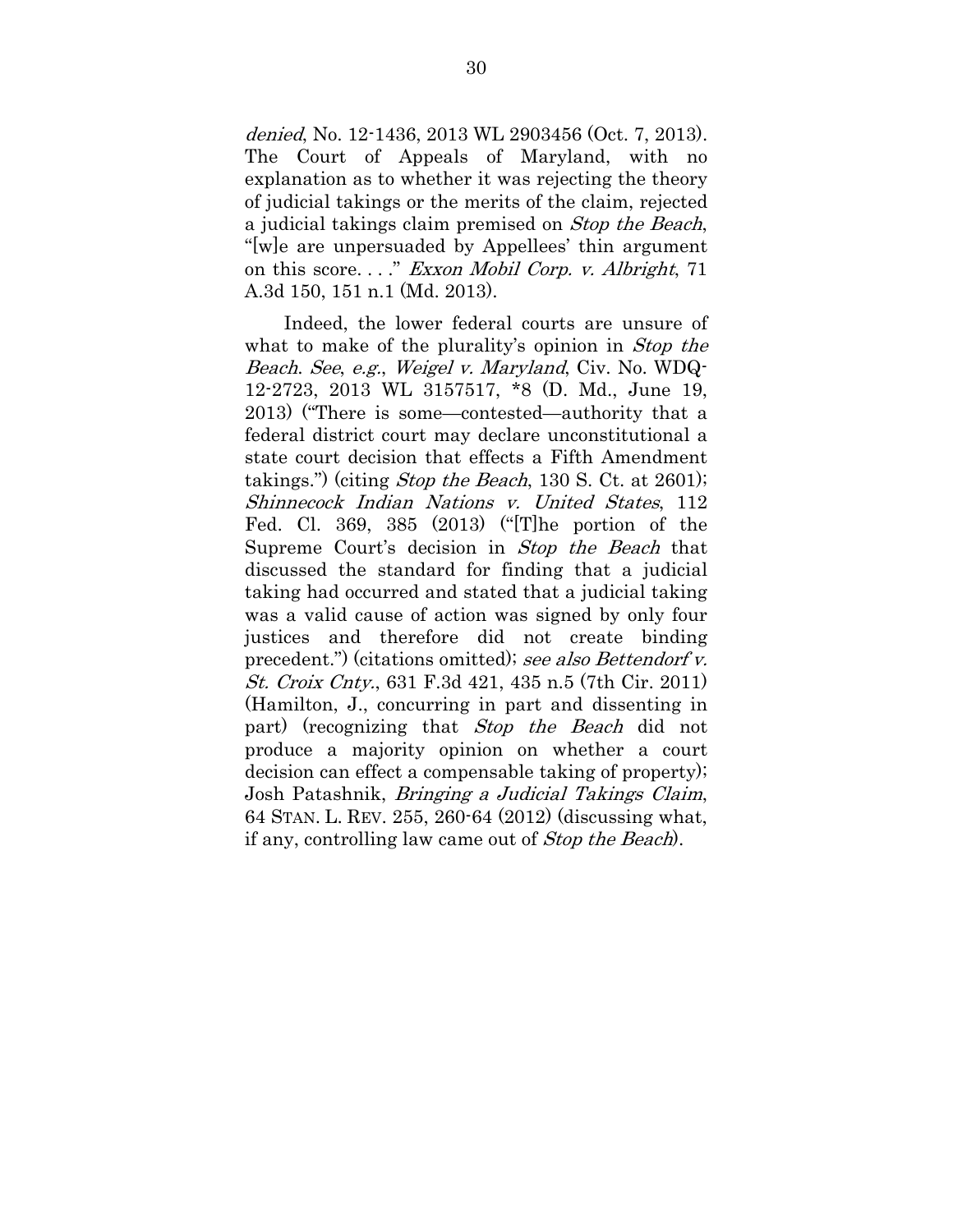The Court should grant the petition as this case presents an occasion to resolve this split and to provide guidance on an important issue: the fundamental protection against uncompensated takings of private property enshrined in the Fifth and Fourteenth Amendments.

II. REVIEW IS NECESSARY BECAUSE THE CONNECTICUT SUPREME COURT'S ARBITRARY OPINION WAS A VIOLATION OF DISTRIBUTORS' DUE PROCESS RIGHTS UNDER THE FOURTEENTH AMENDMENT, AND BECAUSE THERE IS A SPLIT AMONG THE LOWER COURTS OVER WHETHER A DEPRIVATION OF PROPERTY CAN BE ADJUDICATED AS A DUE PROCESS VIOLATION.

The Connecticut Supreme Court's decision eliminating distributors' established property rights to so-called "unclaimed refund values", and allowing the State to retroactively take distributors' unclaimed refund values held as vested revenues, was arbitrary and a violation of the distributors' substantive due process rights secured by the Fourteenth Amendment. The court's decision allowed the State to retroactively take the distributors' property and, thus, effectively deprived distributors of their property without due process of law.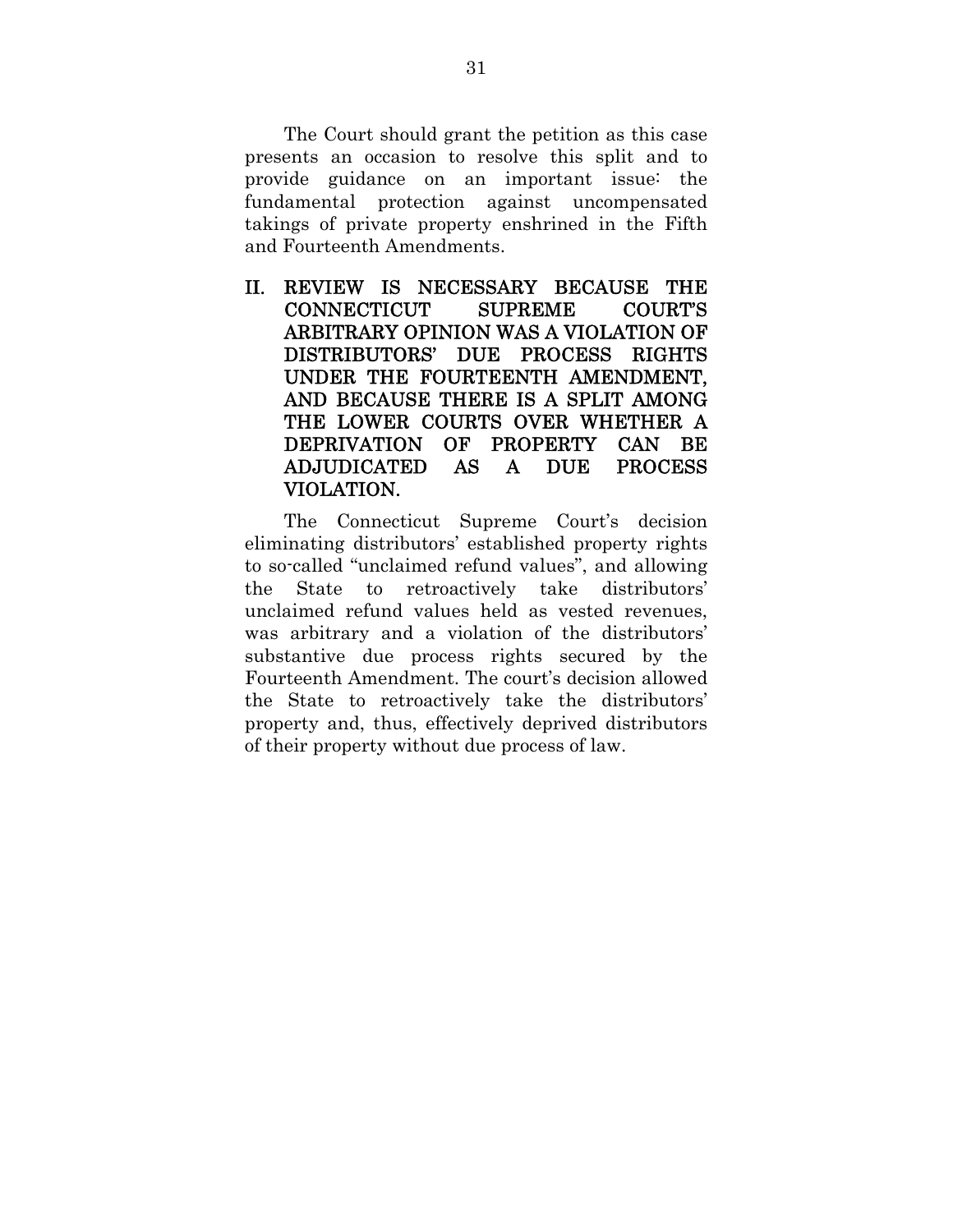A. The Connecticut Supreme Court's opinion arbitrarily eliminating beverage distributors' established property rights in so-called unclaimed refund values, despite 30 years of settled expectations and practices to the contrary, deprived distributors of their property without due process of law under the Fourteenth Amendment.

The Due Process Clause of the Fourteenth Amendment protects individuals from state actions that would deprive an individual of life, liberty, or property without due process of law. U.S. CONST. AMEND. IV. The Due Process Clause has been found to "offer protection against legislation that is unfairly retroactive" because "a law that is fundamentally unfair because of its retroactivity is a law that is basically arbitrary." Eastern Enterprises v. Apfel, 524 U.S. 498, 557 (1998) (Breyer, Stevens, Souter, and Ginsburg, JJ., dissenting) (citation omitted). "[D]ue process protection for property must be understood to incorporate our settled tradition against retroactive laws of great severity." Id. at 549 (Kennedy, J. concurring in the judgment and dissenting in part).

With these retroactivity concerns in mind, "[i]t is thus natural to read the Due Process Clause as limiting the power of courts to eliminate or change established property rights." Stop the Beach, 130 S. Ct. at 2614 (Kennedy and Sotomayor, JJ., concurring in part and in the judgment). The Due Process Clause would, therefore, "prevent a State from doing by judicial decree what the Takings Clause forbids it to do by legislative fiat." Id. at 2615. In this context,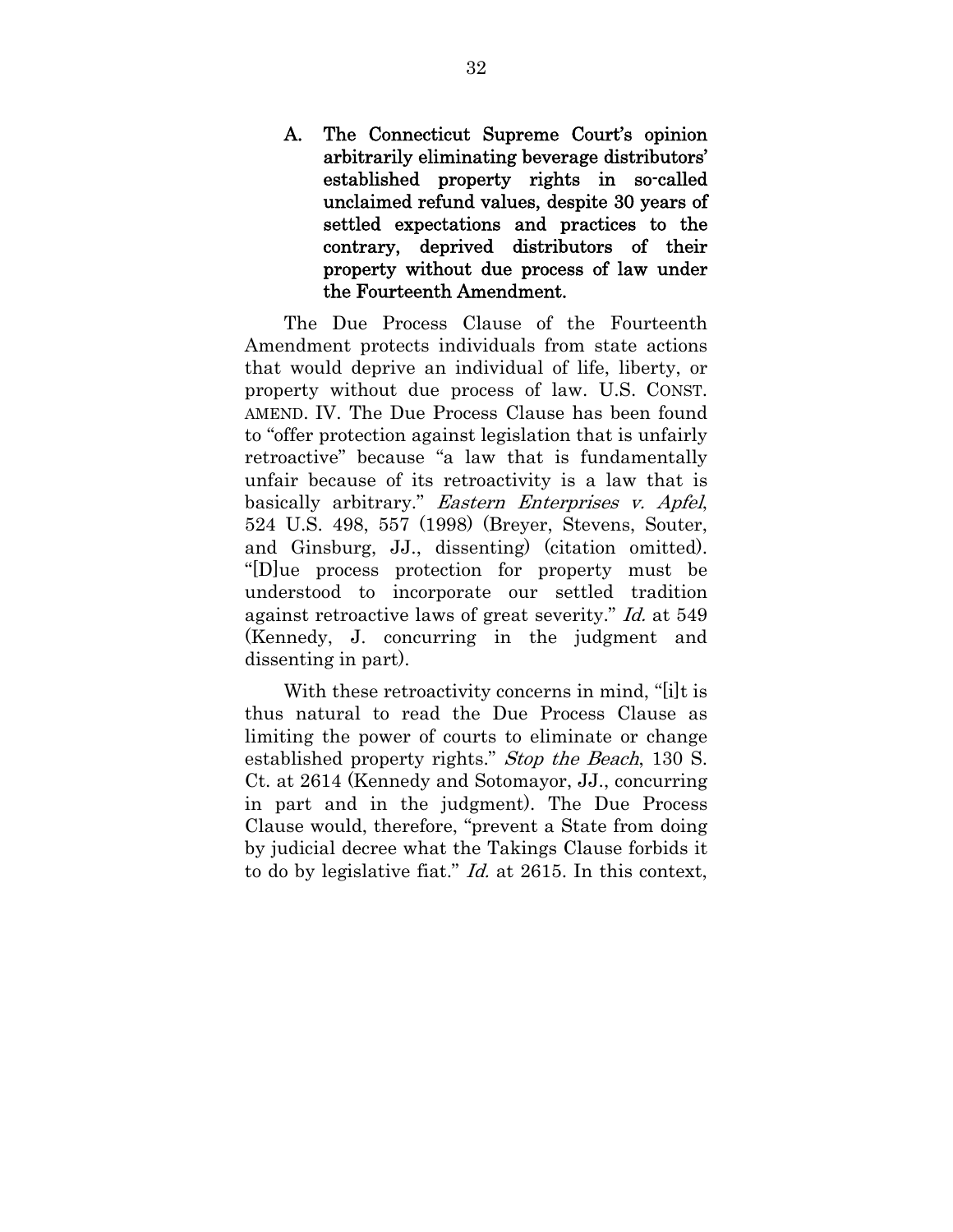the Due Process Clause protects against the fundamental unfairness of allocating public burdens through arbitrary retroactive means. See Eastern Enterprises, 524 U.S. at 558 (Breyer, Stevens, Souter, and Ginsburg, JJ., dissenting). "If a judicial decision. . .eliminates an established property right, the judgment [should] be set aside as a deprivation of property without due process." Stop the Beach, 130 S. Ct. at 2614 (Kennedy, and Sotomayor, JJ., concurring in part and in the judgment).

Established property rights are those to which the owner has a legitimate expectation. Id. at 2615 (citations omitted). For due process purposes, property interests are "secured by existing rules or understandings." Perry v. Sindermann, 408 U.S. 593, 601 (1972) (internal quotation and citation omitted). Here, as discussed concerning the judicial takings issues above, the petitioners had a settled expectation of established property rights to the socalled unclaimed refund values for nearly 30 years. Supra, Part I(A). Further, the Connecticut Supreme Court's opinion can only be described as arbitrary or irrational as it eliminated petitioner-distributors' interests in those unclaimed refund values by ignoring "existing rules and understandings." It thereby implicated the due process concern of fundamental fairness. Id.

It was fundamentally unfair for the court to eliminate the distributors' property rights in the socalled unclaimed refund values because it retroactively allocated the entire burden of the regulatory scheme upon the distributors. If the State had sought only to prospectively alter the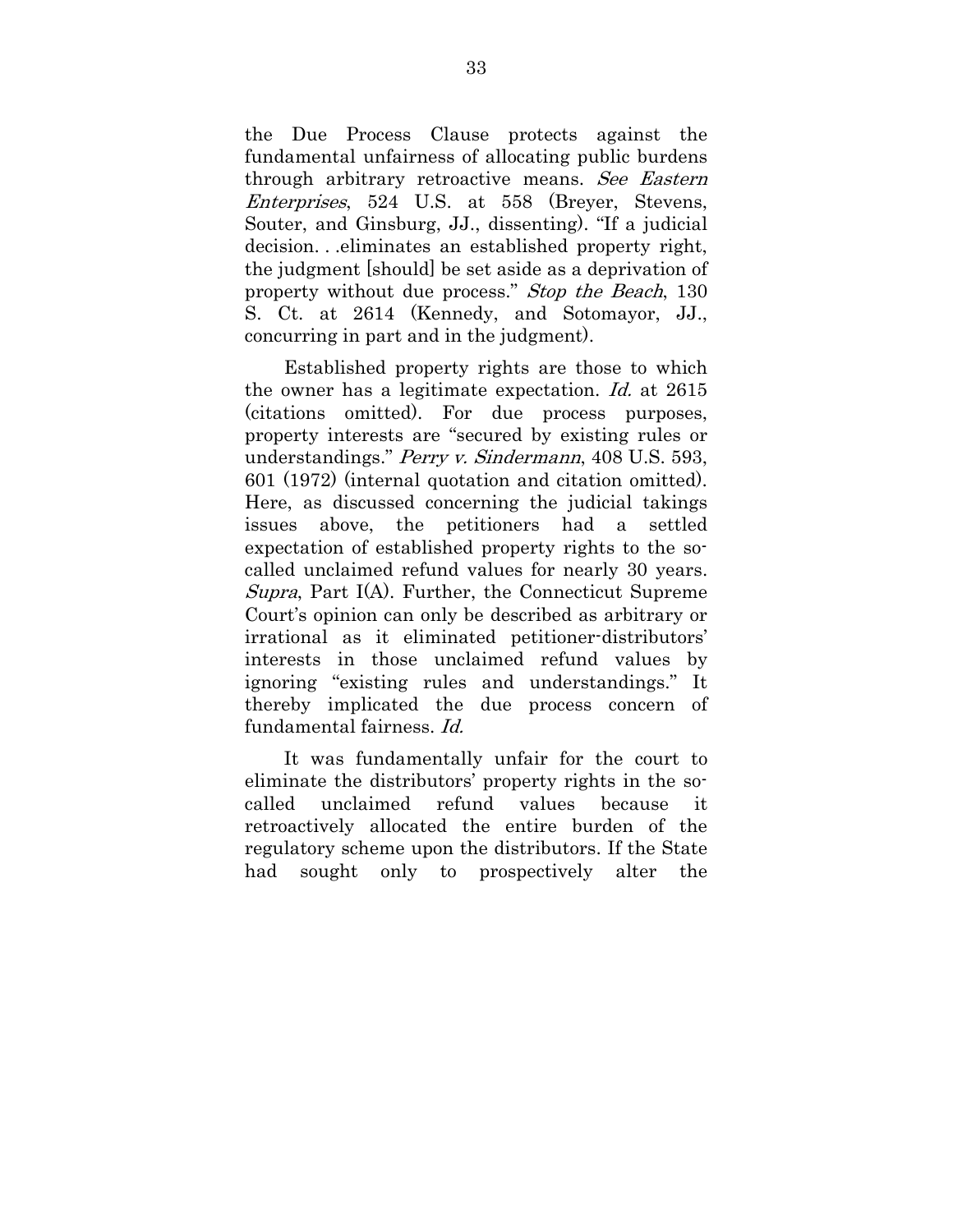distributors' obligations, the burdens of the regulatory scheme could have been spread across both consumers and distributors, who each create the necessity for and benefit from the bottle return scheme. Cf. Eastern Enterprises, 524 U.S. at 559 (noting that Congress might have assessed all those who now use coal, or the taxpayer, to pay for retired coal miners' benefits, and asking why instead the burden was placed on the individual). Rather, the Connecticut Supreme Court allowed the State to retroactively place that entire burden solely on distributors by eliminating distributors' property rights in so-called unclaimed refund values. Unlike the State, the distributors could not retroactively adjust their cost structures to account for the revenues taken by the State as result of the court's elimination of their property interest. The court's decision, therefore, interfered with distributors' "distinct investment-backed expectations," and amounted to a direct taking of distributors' property. Contra Eastern Enterprises, 538 U.S. at 567-68 (finding no substantive due process violation where government action (1) did not interfere with "distinct investment-backed expectations"; (2) did not involve a direct taking; and (3) preserved indemnification to help spread the risk of liability, thereby diminishing the economic impact).

This Court should therefore grant the petition to reverse the Connecticut Supreme Court's arbitrary decision eliminating the petitioner-distributors' property rights in so-called unclaimed refund values. That decision violates the petitioners' substantive due process rights under the Fourteenth Amendment.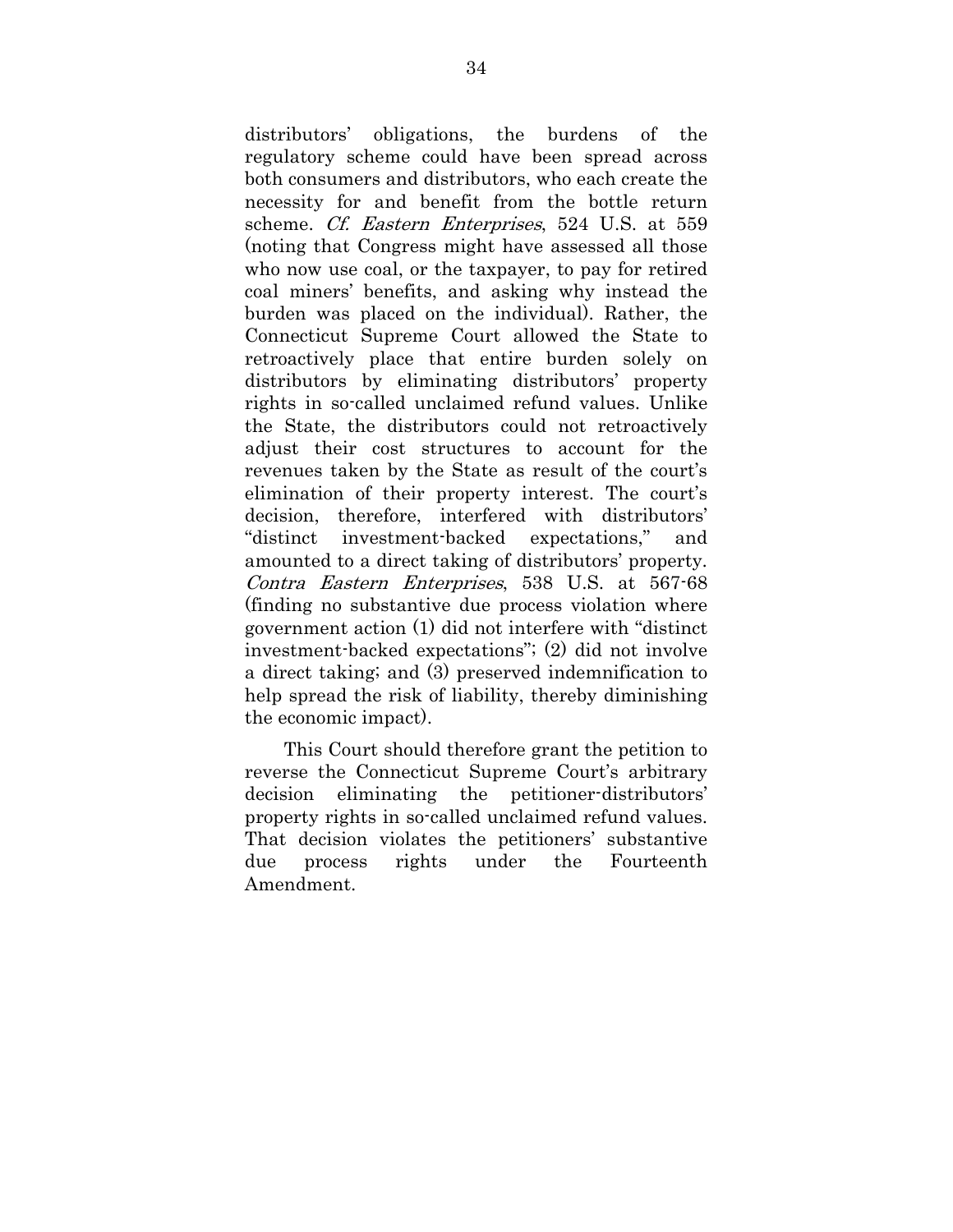## B. The Circuit Courts and state courts of last resort are split over whether a judicial decision that results in a deprivation of property can be adjudicated as a substantive due process claim.

The Connecticut Supreme Court's opinion eliminating the petitioner-distributors' property rights in unclaimed refund values, despite a legitimate expectation to those funds established through 30 years of settled practice, was arbitrary under the Due Process Clause of the Fourteenth Amendment. In *Stop the Beach*, however, the plurality expressed that a claim premised on a judicial decision eliminating a property right should not proceed under the Due Process Clause but rather under the Takings Clause. 130 S. Ct. at 2606 (plurality opinion of Scalia, J.) ("The first problem with using Substantive Due Process to do the work of the Takings Clause is that we have held it cannot be done."). The plurality thus held "[w]here a particular Amendment provides an explicit textual source of constitutional protection against a particular sort of government behavior, that Amendment, not the more generalized notion of substantive due process, must be the guide for analyzing these claims." Id. (quoting Albright v. Oliver, 510 U.S. 266, 273 (1994) (plurality opinion)). The plurality believed that using a due process approach where economic liberties were at play would "propel[] us back to what is referred to. . .as the Lochner era." Id. (internal quotation and citation omitted).

At least four members of this Court, however, have suggested that due process continues to be a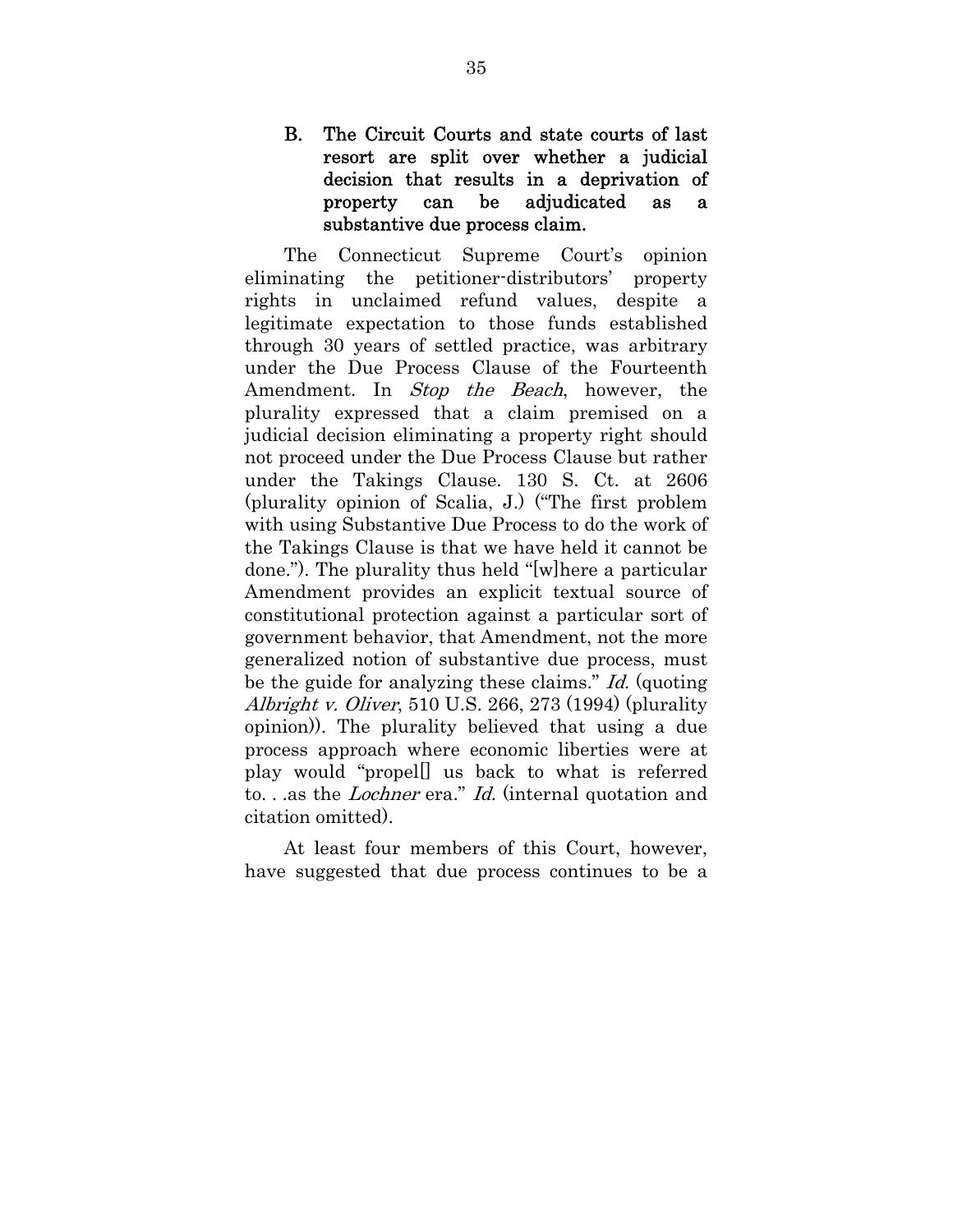viable means to challenging a retroactive deprivation of property. In Eastern Enterprises, Justices Breyer, Stevens, Souter, and Ginsburg dissented from the plurality's takings analysis, asserting that due process was the appropriate framework for analyzing whether a retroactive deprivation of property ran afoul of constitutional protections. See generally Eastern Enterprises, 524 U.S. at 554-58 (Breyer, Stevens, Souter, and Ginsburg, JJ., dissenting). The dissenters rejected, as misplaced, fears that using due process analysis would resurrect Lochner. Id. at 557. Instead, they said that due process protects against retroactivity "in light of a basic purpose: the fair application of law... It is not to resurrect longdiscredited substantive notions of 'freedom of contract.'" Id. at 558 (citation omitted) (emphasis in original).

In *Stop the Beach*, Justice Kennedy joined by Justice Sotomayor, asserted that due process was the appropriate framework for deciding whether a judicial decision that eliminates or substantially changes established property rights, which are a legitimate expectation of the owner, is 'arbitrary or irrational' under the Due Process Clause." 130 S. Ct. at 2615 (Kennedy and Sotomayor, JJ., concurring in part and in the judgment) (citations omitted). Justice Kennedy's approach in Stop the Beach, with a focus on whether a legitimate expectation of a property owner has been unsettled, flows from the same retroactivity concerns identified by the four dissenters in *Eastern Enterprises*. Further, in *Stop* the Beach, Justices Breyer and Ginsburg neither expressly rejected the takings approach of the plurality, nor rejected the due process approach of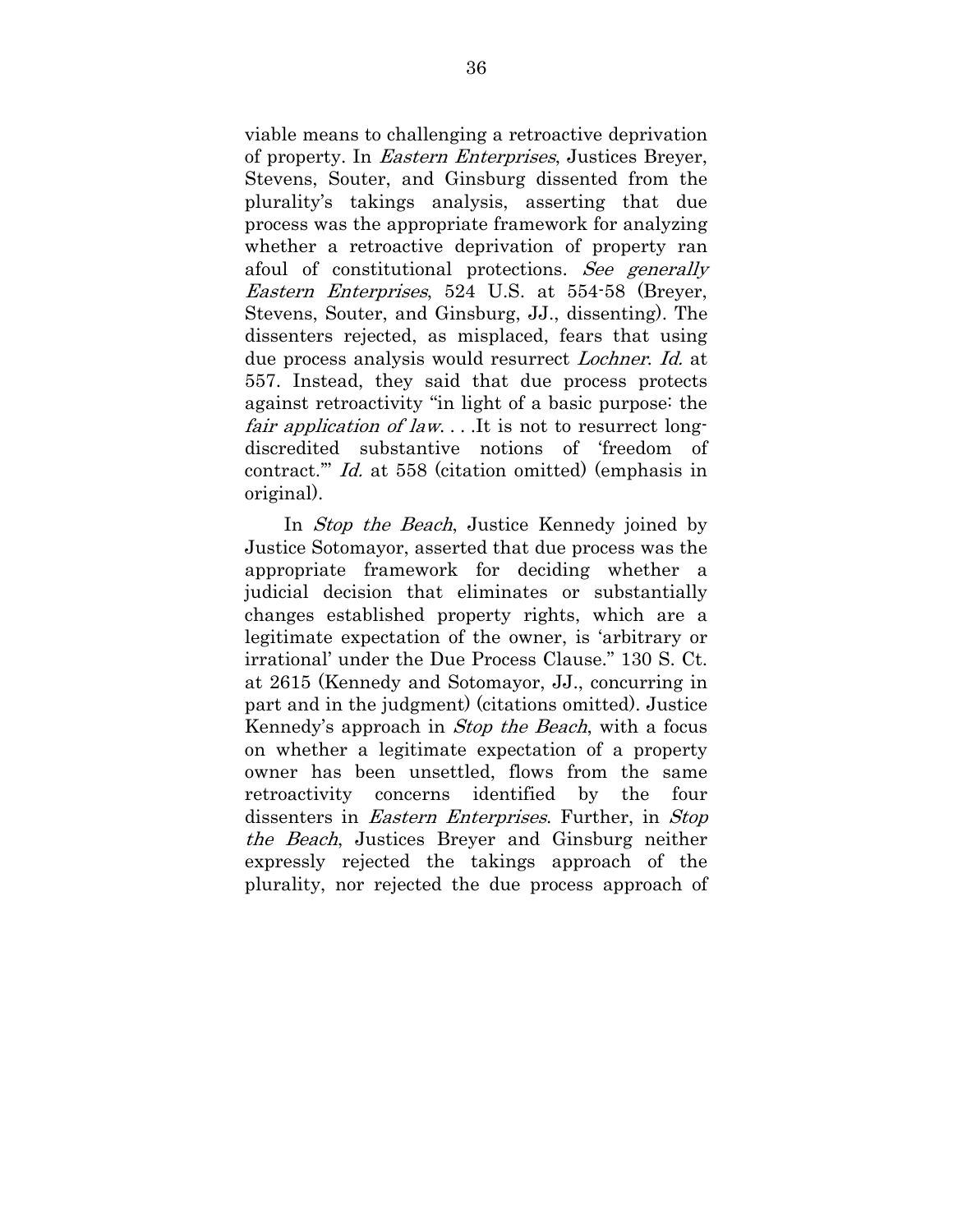Justices Kennedy and Sotomayor. 130 S. Ct. at 2618- 19 (Breyer and Ginsburg, JJ., concurring in part and in the judgment). Substantive due process, therefore, remains as a viable theory for judicial decisions effecting a retroactive elimination of established property rights.

Because of the split among the lower courts over whether judicial takings are viable, see supra, Part I(B), it naturally follows that lower courts are also split over whether due process challenges to judicial action eliminating property rights are viable. The Second Circuit, relying on *Stop the Beach*, has indicated that whenever an individual claims a deprivation of property, the Takings Clause is the appropriate textual source of protection, not due process. See Harmon v. Markus, 412 Fed. Appx. 420,  $423$  (2d Cir. 2011) (citation omitted), *cert. denied*, 132 S. Ct. 1991 (2012). The Kansas Supreme Court categorically rejected a due process claim that Medicaid reimbursement rates were improperly calculated because, relying on Stop the Beach, it concluded that the claim was for a violation of an economic liberty. Villa v. Kansas Health Policy Authority, 291 P.3d 1056, 1070 (Kan. 2013). The Eleventh Circuit has also, at least, implied that substantive due process claims related to economic interests are categorically barred. See Helm v. Liem, 523 Fed. Appx. 643, 645-46 (11th Cir. 2013).

In contrast, the Fifth Circuit has explicitly found that a substantive due process claim is not automatically subsumed into a takings analysis for a deprivation of property. Steward v. City of New Orleans, No. 11-30947, 2013 WL 3964005, at \*4 (5th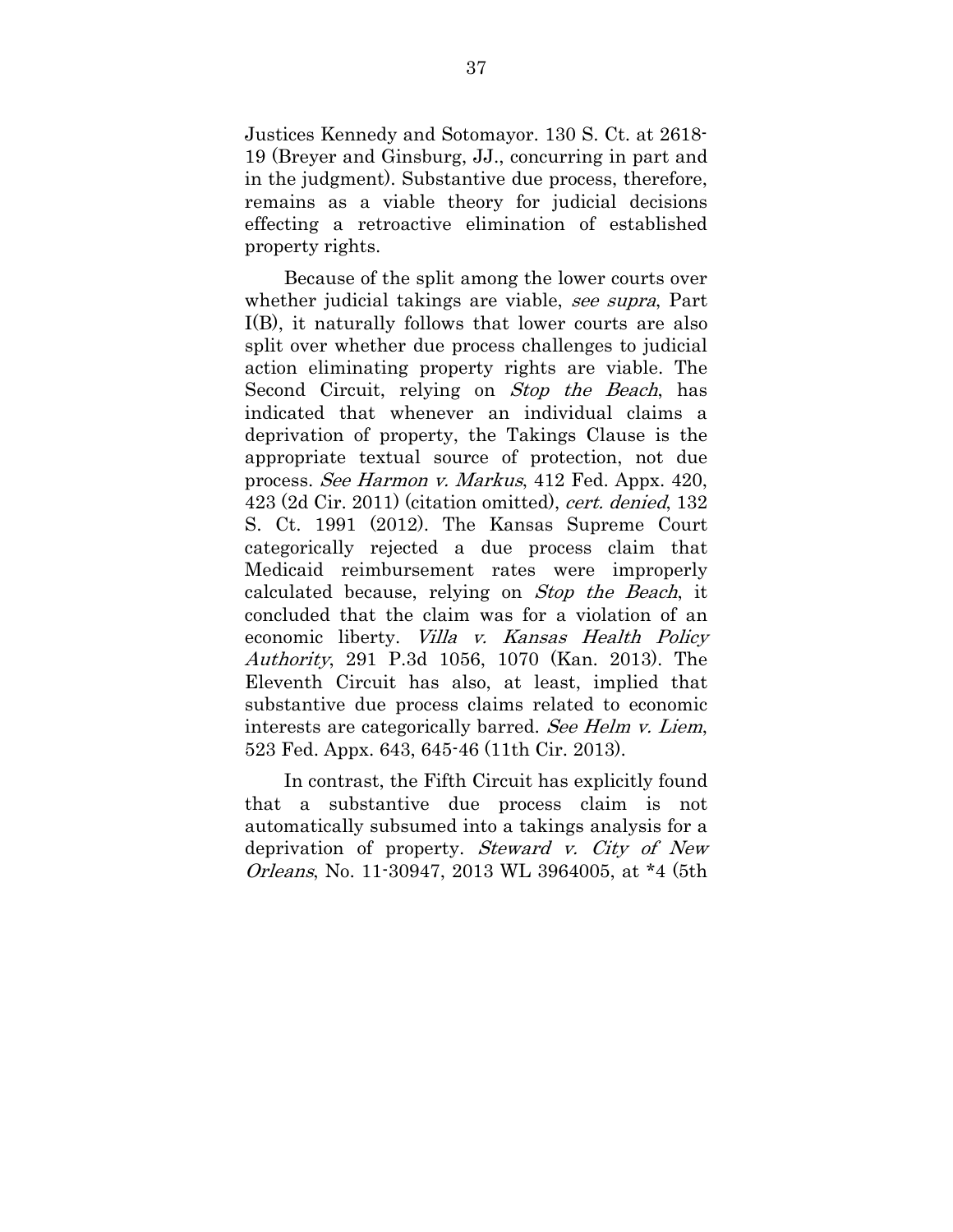Cir., Aug. 2, 2013) (citing John Corp. v. City of Houston, 214 F.3d 573, 281-83 (5th Cir. 2000) (finding that a blanket rule that Takings Clause subsumes substantive due process claims relating to deprivations of property was inconsistent with majority of other circuits)). Further, the Seventh Circuit rejected on the merits a substantive due process claim related to a municipal zoning body's decision to revoke a commercial designation, rather than holding the claim was categorically barred as a claim for an economic liberty or subsumed into takings analysis. Bettendorf, 631 F.3d at 426-27.

This case provides the Court with an opportunity to clarify its prior opinions and resolve the existing split amongst the lower courts with respect to whether substantive due process claims remain viable for deprivations of established property rights. Resolution of this issue is of great importance because it bears on the constitutional protections of private property enshrined in the Takings Clause of the Fifth and Fourteenth Amendments and the Due Process Clause of the Fourteenth Amendment. This Court should, therefore, grant the petition to provide clarity on these important issues.

#### **CONCLUSION**

For all these reasons, this Court should grant the petition for writ of certiorari on the questions presented.